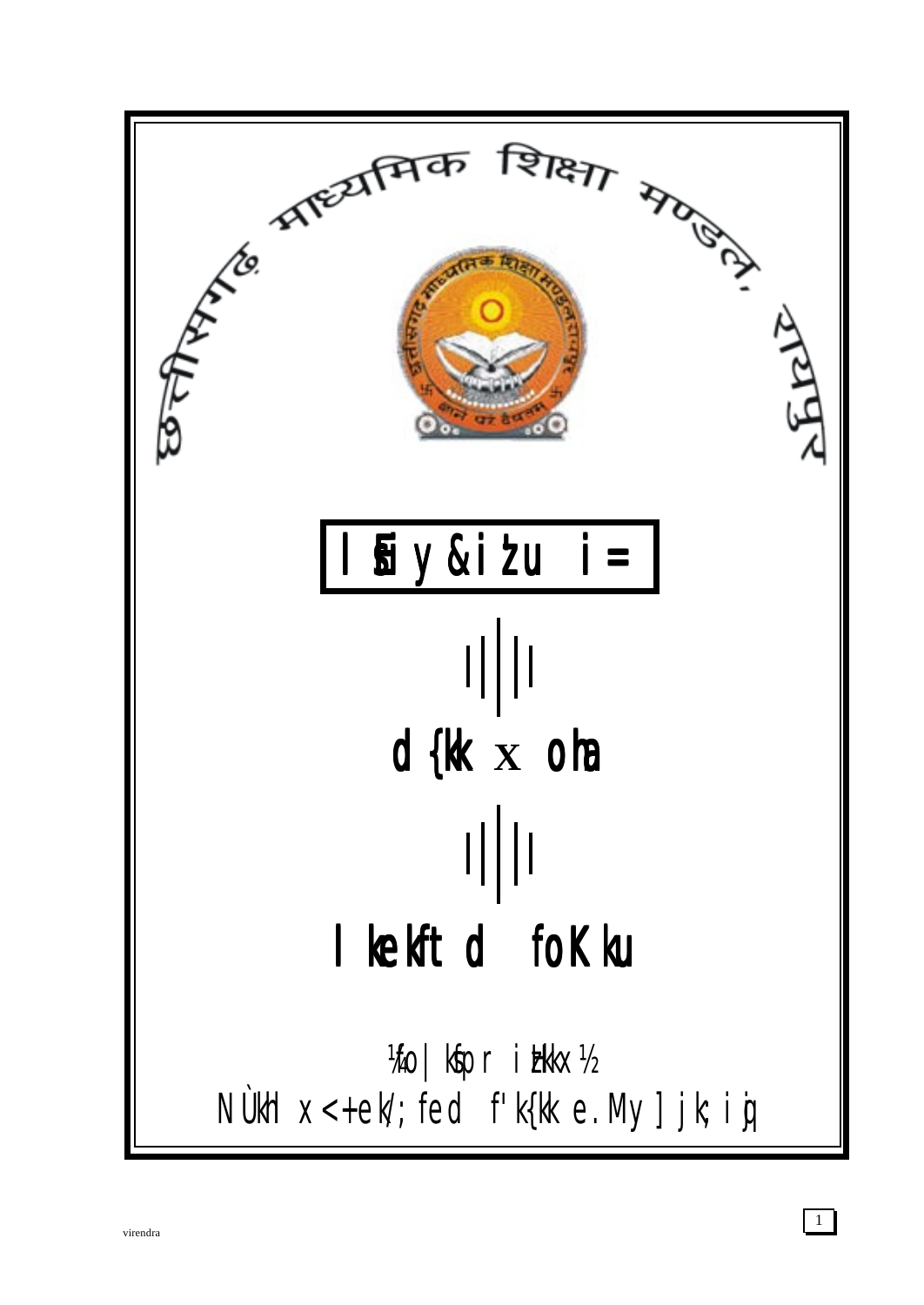# $ilu$  &  $i = dh$ ; ktuk **Scheme of Question Paper**

fo"k; % I kekftd foKku

**i** wkkid %100  $1 e; %3 ?kNs$ 

i jh{kk %gkbl Ldw ¼10ohk

# W/b 'k[kf.kd mnns'; ds vuo kj eku

(A) Weightage as per Educational objective:

| $\overline{\mathsf{I}\mathsf{I}}\,0$<br>Ø0' | $mnns$ :                                                                                                  |      | <b>VD</b>       | ifr'kr            |
|---------------------------------------------|-----------------------------------------------------------------------------------------------------------|------|-----------------|-------------------|
|                                             | Kku (Knowledge)                                                                                           | 35   | 35%             |                   |
| $2 -$                                       | <b>VOCkyk</b> (Understanding)                                                                             |      | 45              | 45%               |
| $\overline{3}$                              | $\overline{VU}$ ( $\overline{I}$ ) $\overline{I}$ ( $\overline{I}$ ) $\overline{I}$ (Application & Skill) |      | $\overline{20}$ | $\overline{20\%}$ |
|                                             |                                                                                                           | ; kx | 100             | 100%              |

# **Xc1/2 bdkbbkj vrdks dk eku**

| $\overline{\mathbf{I}}$ 0Ø0 | bdkbl dk uke                                                     | bdkbl i j<br>vkciVr vid | $i \ell u \& i = ds$ ik: i vuo kj<br>vkciVr vd |
|-----------------------------|------------------------------------------------------------------|-------------------------|------------------------------------------------|
| $1 -$                       | chi ohai nh eafo'o                                               | 08                      | 08                                             |
| $2 -$                       | jk"Vokn dk mn;                                                   | 10                      | 10                                             |
| $3 -$                       | 1945 dsckn dk fo'o                                               | 10                      | 10                                             |
| $4-$                        | Hkkjr dh I kaÑfrd fojkl r                                        | 08                      | 08                                             |
| 5-                          | I ?k o jkT; ljdkj dk Lo: i                                       | 10                      | 10                                             |
| 6-                          | I kekftd tkx: drk                                                | 08                      | 08                                             |
| $7-$                        | $\vee$ kfFk $\triangle$ l eL; k, a , oa pu <code>k§r</code> ; ka | 06                      | 06                                             |
| 8-                          | miHkkDrk dh cpr                                                  | 0 <sub>5</sub>          | 0 <sub>5</sub>                                 |
| $9 -$                       | tul {; k foLQkV                                                  | 0 <sub>5</sub>          | 05                                             |
| $10 -$                      | Je follktu                                                       | 0 <sub>5</sub>          | 0 <sub>5</sub>                                 |
| $11 -$                      | ikÑfrd I a k⁄ku o Ñf'k                                           | 10                      | 10                                             |
| $12 -$                      | [kfut o mtklldk/ku                                               | 05                      | 0 <sub>5</sub>                                 |
| $13-$                       | fuek $lk$ m   $ks$                                               | 0 <sub>5</sub>          | 0 <sub>5</sub>                                 |
| 14-                         | $ekufp = iBu o vdu$                                              | 0 <sub>5</sub>          | 05                                             |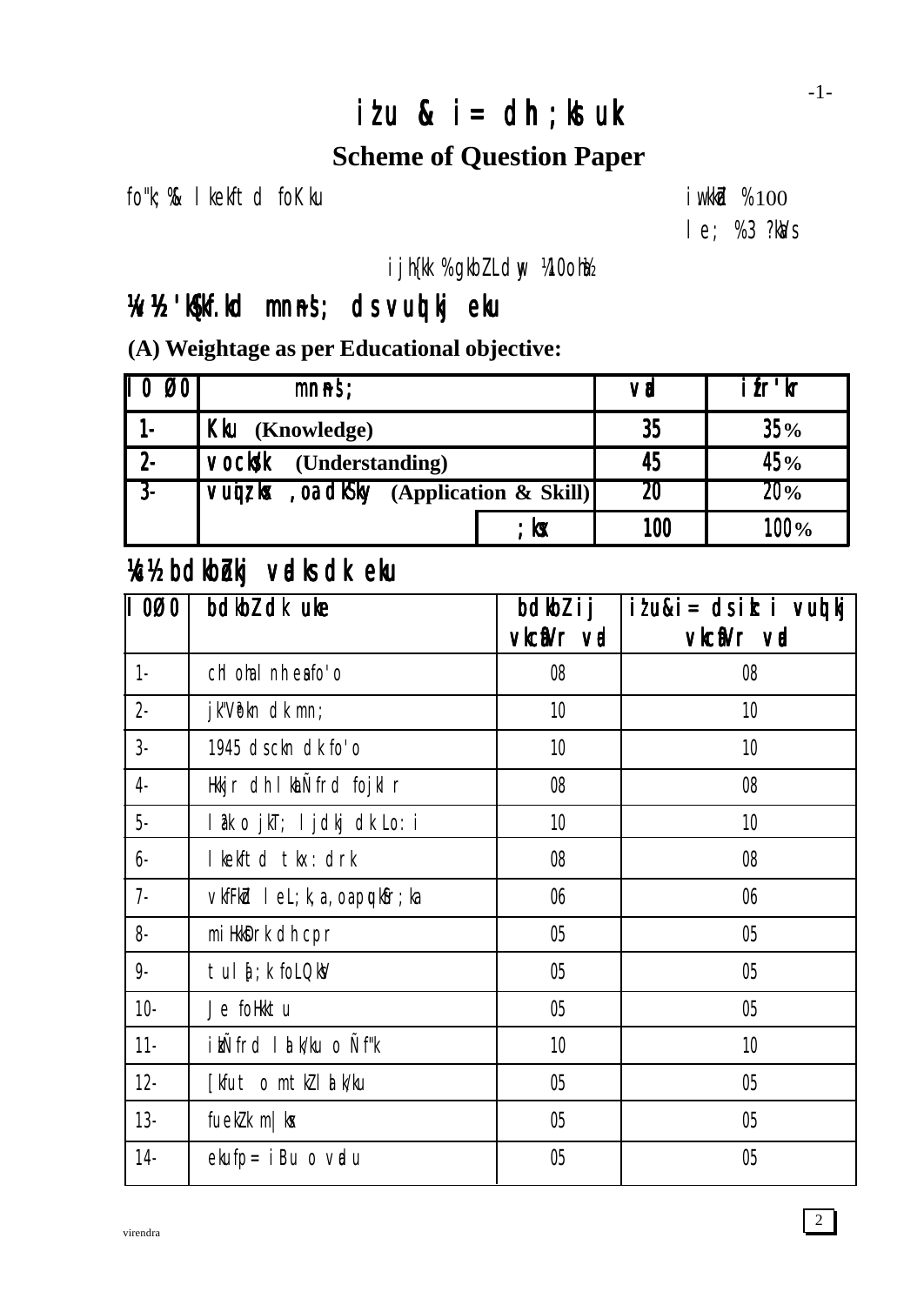$\mathfrak{Z}$ 

# **A** *h* dfBukbl Lrj (Difficulty Level)

| II 0<br>Ø0 | mnns;                         |      | <b>VD</b> | ifr'kr     |
|------------|-------------------------------|------|-----------|------------|
|            | (Easy)                        |      | 35        | <b>35%</b> |
| $2 -$      | $V \mathbf{S} \cap (Average)$ |      | 45        | 45%        |
| $3 -$      | <b>dfBu</b> (Difficult)       |      | 20        | 20%        |
|            |                               | ; kx | 100       | 100%       |

# Vn½ ilui = fn'kk funkk, oa fod Yi ; kst uk % &

# (Instruction's & Scheme of Option for Question Paper)

- oLrfu"B itu ea1051/2 cqfodYih; itu rFkk 1051/2 fjDr LFkku dh ifr@mfpr tkMh cuk, dk iłu fn; k tkosk vkj; g ile; d l V eaiłu Øekd 1 gksk A
- $i$  R;  $i$  d I M ea 1 2, oa 3 vadka dsituka ea filklurk jg x h A I eLr 04 vad; k b I I s vf/kd vidksdsy?kmuthin; rFkk nh?kmuthin; itukaeafodYi fn; k tkuk g\$A fodYi itumlh bdkbllsrFkk lekumnns; kadsjgassA 04 vad; k bllsvf/kd vadksds  $i \ell u$  il: d | y ea d | eku jq $x s A$
- vf/kdre muki I hek ∨fry?kmÙkjh;  $\mathcal{R}$  vd@30 'kcn226 vd@50 'kcn22  $\vee$ ?kmÙkj h; 14 vol@75 'Kn1216 vol@150 'Kn12  $nh?kIn\`Ukj h;$ 16 vid : k vf/kd@250 'kCn1/2

fo'k'sk fund k%& Xilly it u Øekad 01 ea [kM v eacqfod Yih; it u&05 vad dsfn; stk, axsA W21/2 [kM c eafjDr LFkku dh ifrid@ mfpr tkMh cukuk 05 vrd dsfn, tk, A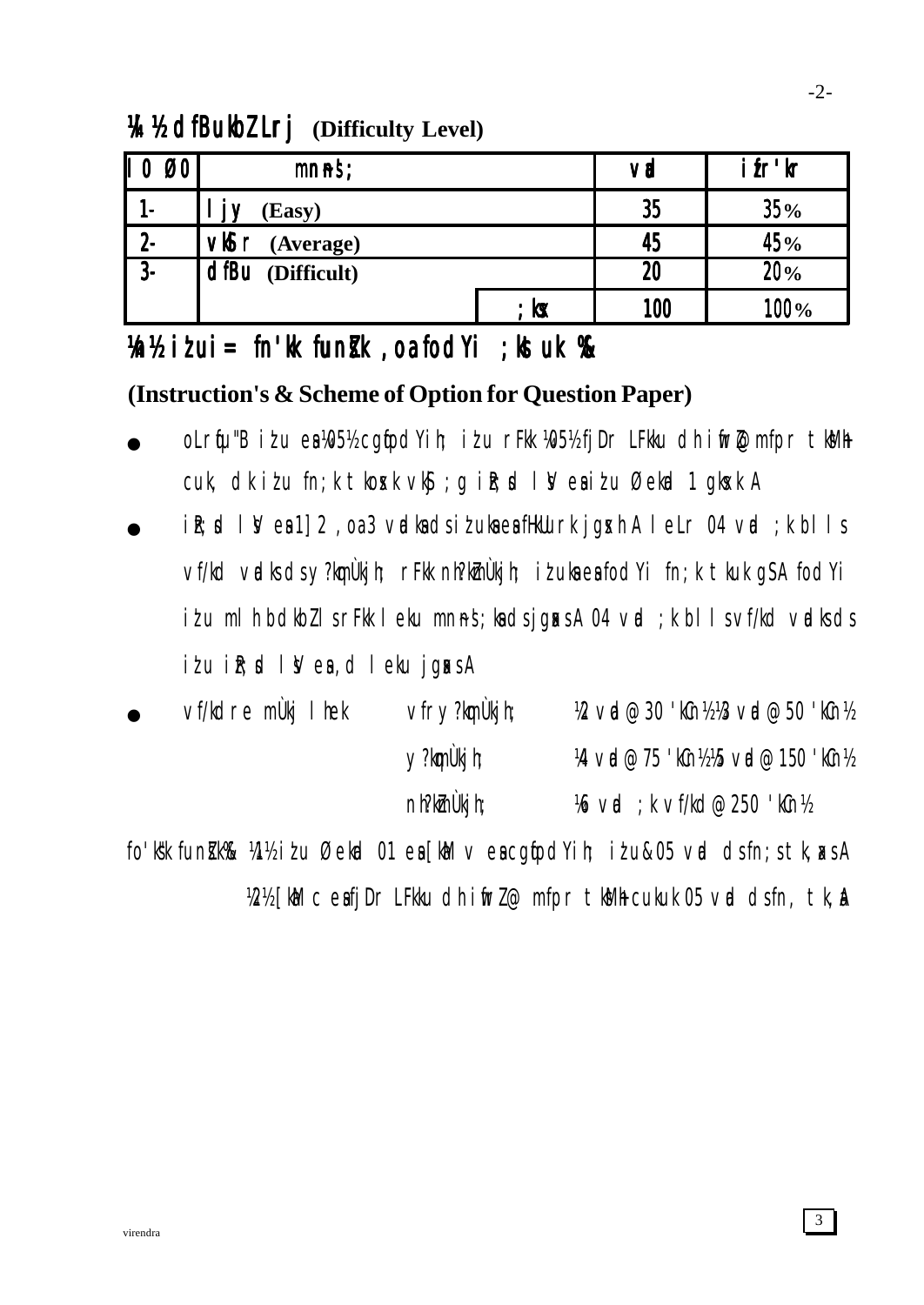# $i$  tu &  $i$  = dk Cyfii bV **Blue Print of Question Paper**

fo"k; % I kekftd foKku

# **i** wkkid %100  $le; %3?kNs$

i jh{kk %gkbLdw ¼l0ohk

| bdkbl<br>$\mathsf{I}$ - $\varnothing$ - | bdkbl                                                  | bdkbl i j<br>vkciVr vid |                | vodkjilu       |              |              |                                                                                                 |    |                               | dy<br>itu      |
|-----------------------------------------|--------------------------------------------------------|-------------------------|----------------|----------------|--------------|--------------|-------------------------------------------------------------------------------------------------|----|-------------------------------|----------------|
|                                         |                                                        |                         |                |                |              |              | $1 \text{ val}$ 2 $\text{ val}$ 3 $\text{ val}$ 4 $\text{ val}$ 5 $\text{ val}$ 6 $\text{ val}$ |    | $6$ vo<br>; k bl l s<br>vf/kd |                |
| 1                                       | chlohalnheafo'o                                        | 08                      | 1              | 1              | &            | &            | 1                                                                                               | &  | &                             | 2\$1           |
| $\overline{2}$                          | jk"Vokn dk mn;                                         | 10                      | &              | &              | &            | 1            | &                                                                                               | 1  | &                             | $\overline{2}$ |
| $\overline{3}$                          | 1945 ds ckn dk<br>$\mathfrak{f}$ 0' $\mathfrak{g}$     | 10                      | 1              | 1              | $\mathbf{1}$ | 1            | &                                                                                               | &  | &                             | 3\$1           |
| 4                                       | Hkkjr dh I khÑfrd<br>fojkl r                           | 08                      | 1              | $\overline{2}$ | 1            | &            | &                                                                                               | &  | &                             | 3\$1           |
| 5                                       | I & o jkT; I jdkj<br>dk Lo: i                          | 10                      | &              | 1              | 1            | &            | 1                                                                                               | &  | &                             | $\overline{3}$ |
| 6                                       | I kekftd tkx: drk                                      | 08                      | $\overline{2}$ | 1              | &            | 1            | &                                                                                               | &  | &                             | 2\$2           |
| $\overline{1}$                          | $V$ kfFk $H \cup I$ eL; k, a, oa<br>$p$ $q$ k $r$ ; ka | 06                      | $\overline{2}$ | &              | &            | 1            | &                                                                                               | &  | &                             | 1\$2           |
| 8                                       | miHkbrk dh cpr                                         | 05                      | &              | 1              | 1            | &            | &                                                                                               | &  | &                             | $\overline{2}$ |
| 9                                       | tul {; k foLQkV                                        | 05                      | $\overline{2}$ | &              | 1            | &            | &                                                                                               | &  | &                             | 1\$2           |
| 10                                      | Je follktu                                             | 05                      | &              | 1              | 1            | &            | &                                                                                               | &  | &                             | $\overline{2}$ |
| 11                                      | ikÑfrd Ñfk                                             | 10                      | &              | &              | &            | $\mathbf{1}$ | &                                                                                               | 1  | &                             | $\overline{2}$ |
| 12                                      | [kfut , oamtk]<br>l a k/ku                             | 05                      | &              | &              | &            | &            | 1                                                                                               | &  | &                             | $\mathbf{1}$   |
| 13                                      | fuek $lk$ m   $ks$                                     | 05                      | 1              | &              | &            | 1            | &                                                                                               | &  | &                             | 1\$1           |
| 14                                      | $ekufp = vdu$                                          | $05\,$                  | &              | &              | &            | &            | 1                                                                                               | &  | &                             | 1              |
|                                         | ; kx                                                   | 100                     | 10             | 08             | 06           | 06           | 04                                                                                              | 02 | $\boldsymbol{\&}$             | 26\$10         |

 $(26+01)$ 

 $\overline{4}$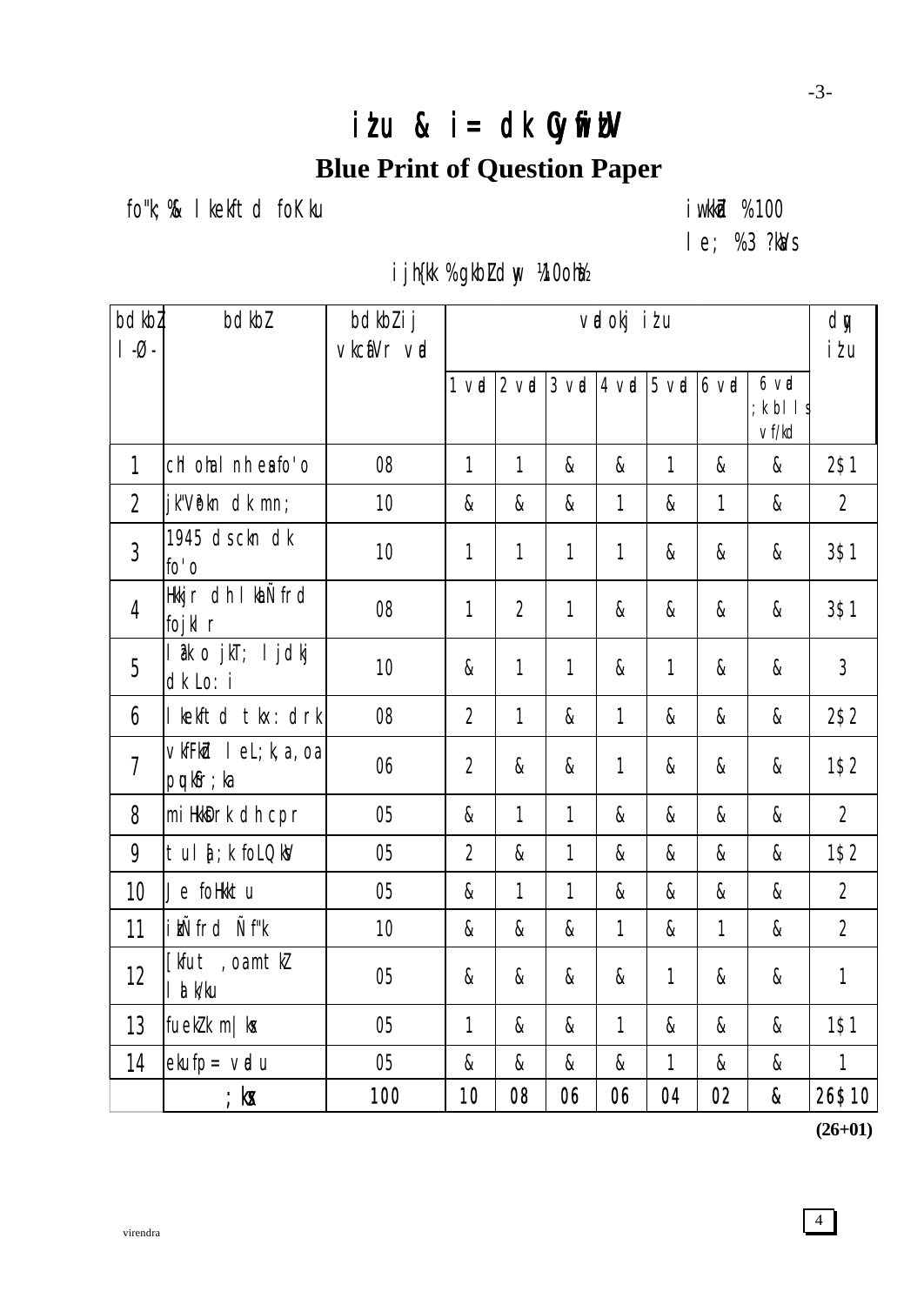

# gkbl Ldw I VhłOdy i jh(k

**High School Certificate Examination** 

# lfiy&itu i=

**SAMPLE PAPER** 

 $f_0$ "k;  $\%$  (Subject) - kelftd foKku  $le; 3$   $\mathcal{R}.\mathsf{W}$  (Time- 3 Hrs) d{kk %& (Class) - nl oha Xi0oh % **i** wkkid 100 (M.M.)

# Instruction & funk

- I Hkh itu gy djuk vfuok; lgSA  $1.$ Attempt all the Question
- itu Øekod 01 en 10 vod fu/kktjr gSA nksdky $\lceil k.M \rceil$ gSA  $\lceil k.M \rceil$ <sup>\*</sup> en 05  $2$ cgtjodYih; itu rFkk [k.M "c\*\* ea 05 fjDr LFkkuka dh itirl vFkok mfpr l cak tkm, A i R; cd i t u dsfy, 1 v cd vkciVr qSA

Q. No. 01 Carries 10 Marks. There are two sub-section, Section A is Multiple choice carries 05 marks and section B is fill in the blanks or match the column carries 05 marks.

- $3$ itu Øekod 02 lsitu Øekod 09 rd vfr y?konRrih; itu qSA iR; ditu ij 02 vrd vkciNr g\$A mRrj dh vf/kdre 'kCn I hek 30 'kCn A Q. No. 2 to 09 are very short answer type question  $&$  it carries 02 marks each. Word limit is maximum 30.
- itu Øekod 10 lsitu Øekod 15 rd y?komRrjh; itu q\$A iR; ditu ij 03  $\overline{4}$ vid vkci Vr gs Amri dh vf/kdre 'kin I hek 50 'kin A O. No. 10 to 15 are short answer type question  $\&$  it carries 03 marks each. Word limit is maximum 50.
- $5$ itu Øekod 16 lsitu Øekod 21 rd y?kon Rrjh; itu q\$A ik; ditu ea vkrfjd fod Yi q S v k \$ i R; sd i z u i j 04 v rd v k c i V r q S A m R r j dh v f/k d r e 'kCn I hek 75 'kCn A

Q. No. 16 to 21 are short answer type question  $\&$  it carries 04 marks each. Each question has internal choice. Word limit is maximum 75.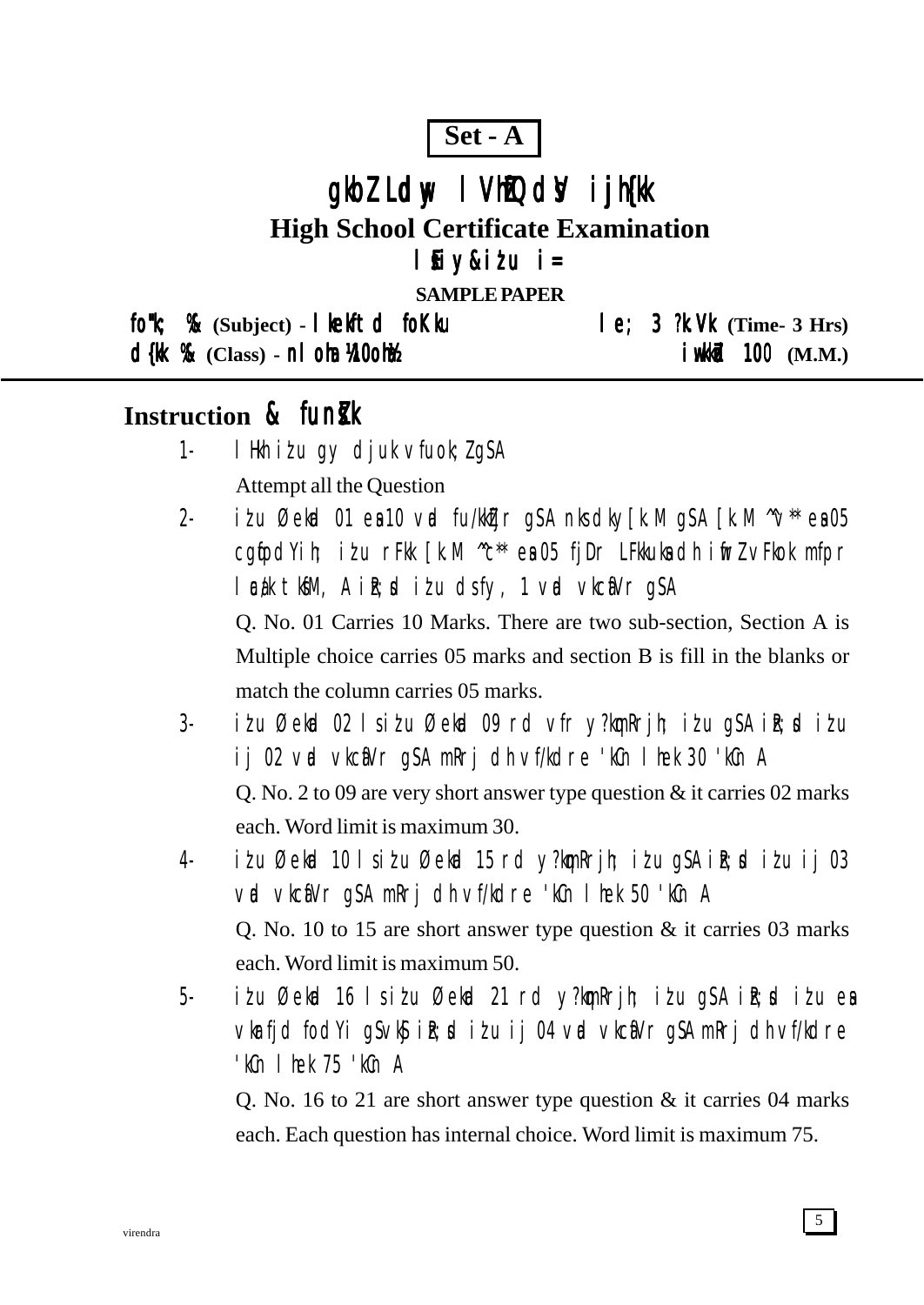- 6- iz'u Øekad 22 ls iz'u Øekad 25 rd nh?k $m$ Rrjh; iz'u gSA i $\mathbb{R}$ ; diziu esa vkarfjd fodYi gSvk\$ ik; ditu ij 05 vad vkcaNr gSA mRrj dh vf/kdre 'kCn lhek 100 'kCn A Q. No. 22 to 25 are long answer type question & it carries 05 marks each. Each question has internal choice. Word limit is maximum 100.
- 7- i $i$ u Øekad 26 ls i $i$ u Øekad 27 rd nh?k $\delta$ mRrjh; i $i$ u gSA i $\mathbb{R}$ ;sd i $i$ u esa vkrfjd fodYi gSvk\$ ik; ditu ij 06 vrd vkcaVr gSA mRrj dh vf/kdre 'kCn lhek 150 'kCn A

Q. No. 26 to 27 are long answer type question & it carries 06 marks each. Each question has internal choice. Word limit is maximum 150.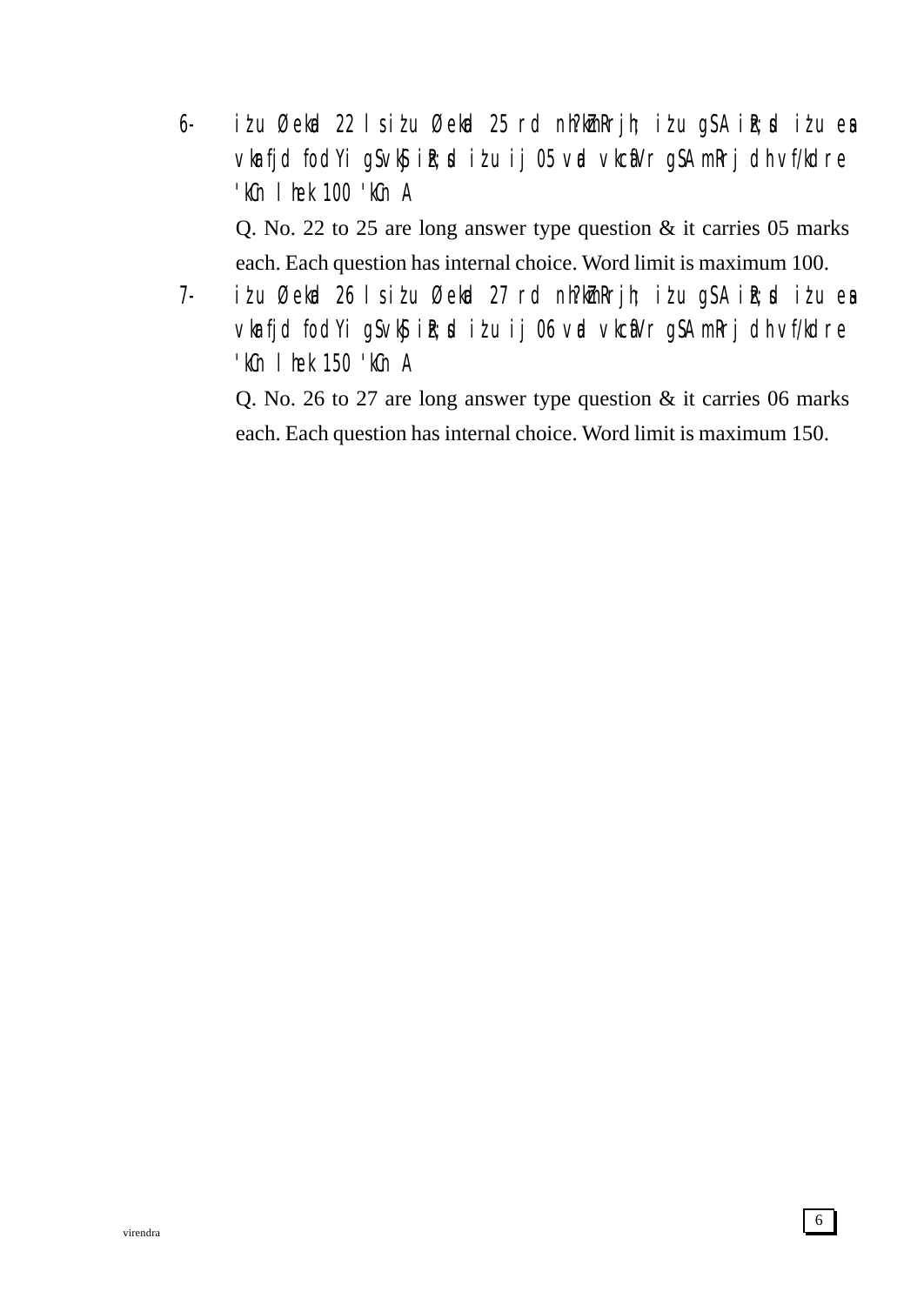|       |     |                                                               | "Ifly itu" |                     |       |
|-------|-----|---------------------------------------------------------------|------------|---------------------|-------|
|       |     | $d$ {kk 10oh) fo"k; & lkekftd foKku                           |            |                     |       |
|       |     | itu 1& ¼v½ <b>Igh fodYipqfu,&amp;</b>                         |            |                     | (1x5) |
|       |     | Choose correct alternatives :-                                |            |                     |       |
| (i)   |     | VKS Kord Økar I od Fre Vkjak gipi &                           |            |                     |       |
|       | (a) | Ýka                                                           | <b>(b)</b> | teluh               |       |
|       | (c) | $cft$ ; e                                                     | (d)        | bxysM               |       |
|       |     | Industrial revolution started first -                         |            |                     |       |
|       | (a) | France                                                        | (b)        | Germany             |       |
|       | (c) | <b>Belgium</b>                                                | (d)        | England             |       |
| (ii)  |     | NRrhl $x$ < + ea ngst i fr "kk vf/kfu; e ykxwfd; k $x$ ; k&   |            |                     |       |
|       | (a) | 2002                                                          | <b>(b)</b> | 2006                |       |
|       | (c) | 2004                                                          | (d)        | 2008                |       |
|       |     | Law aginst the dowry implimented in chhattisgarh -            |            |                     |       |
|       | (a) | 2002                                                          | (b)        | 2006                |       |
|       | (c) | 2004                                                          | (d)        | 2008                |       |
| (iii) |     | $c$ sjkst $x$ kjh Hk $R$ rk n $u$ s ok $y$ k jk $T$ ; g $s$ & |            |                     |       |
|       | (a) | djy                                                           | <b>(b)</b> | fl f <sub>Dde</sub> |       |
|       | (c) | $N$ Rrhl $x < +$                                              | (d)        | mMhI k              |       |
|       |     | The state that provide unemployment allowance -               |            |                     |       |
|       | (a) | Kerala                                                        | (b)        | Sikkim              |       |
|       | (c) | Chhattisgarh                                                  | (d)        | Orrisa              |       |
| (iv)  |     | Hkkjr dhi eq[k $\vee$ kfFkd lel; k g $\&$                     |            |                     |       |
|       | (a) | $eV$ ; fu; $U = .k$                                           | <b>(b)</b> | jk' kfux            |       |
|       | (c) | mki knu                                                       | (d)        | $e\mathbf{M}$ ; of) |       |
|       |     | India's main economic problem is -                            |            |                     |       |
|       | (a) | Control price rise                                            | (b)        | Rationing           |       |
|       | (c) | Production                                                    | (d)        | Price rise          |       |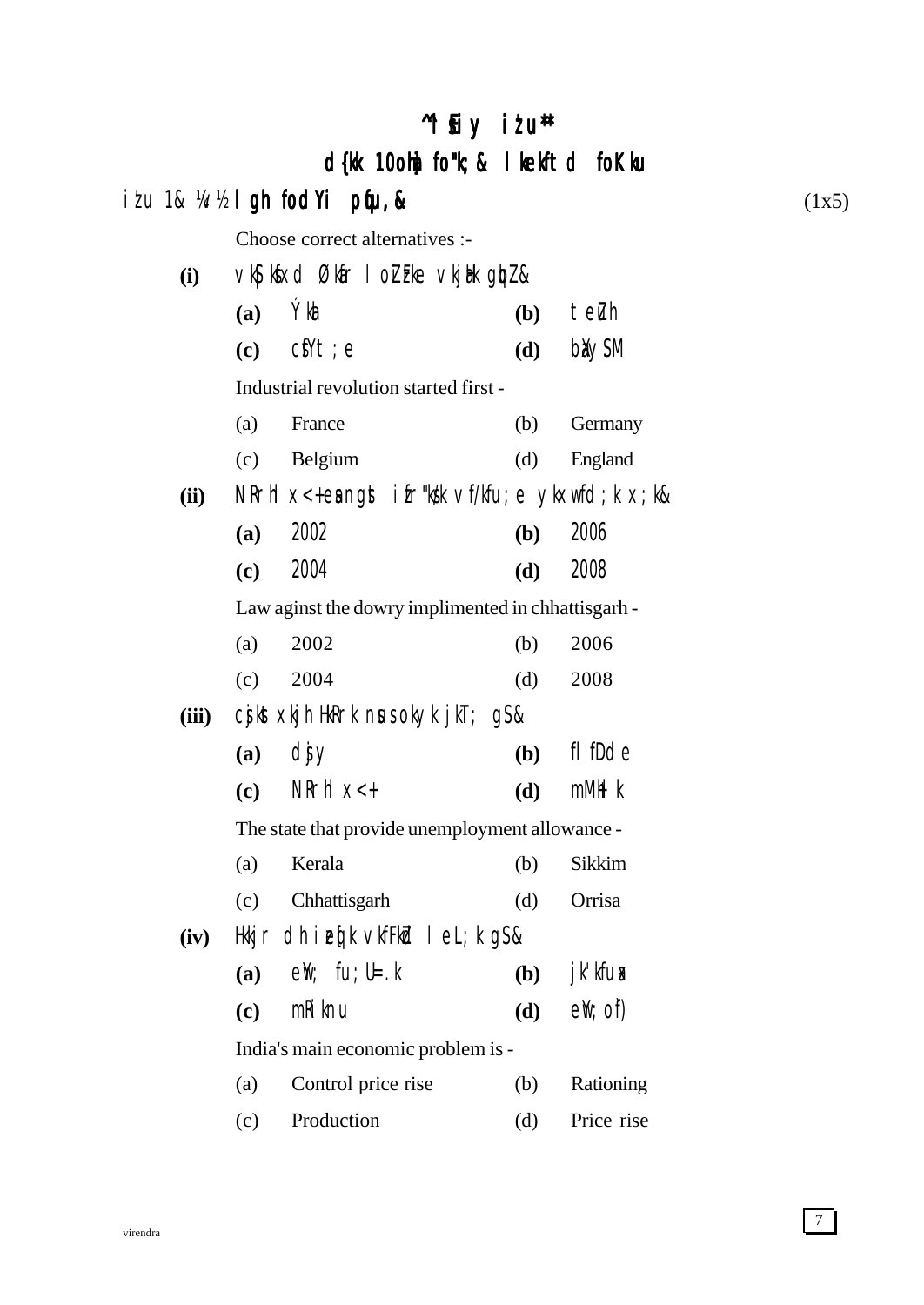| (v)             | $y$ Mid; kadsfy, fookg dh U; wre $vk$ ; qg S&                                               |     |          |         |  |  |  |  |
|-----------------|---------------------------------------------------------------------------------------------|-----|----------|---------|--|--|--|--|
|                 | $21 \t0$ " $V$<br>(a)                                                                       | (b) | 19 o"kl  |         |  |  |  |  |
|                 | 17 o"kl<br>(c)                                                                              | (d) | 18 o"kl  |         |  |  |  |  |
|                 | The minimum age to marry for girls is -                                                     |     |          |         |  |  |  |  |
|                 | 21 years<br>(a)                                                                             | (b) | 19 years |         |  |  |  |  |
|                 | (c)<br>17 years                                                                             | (d) | 18 years |         |  |  |  |  |
| Кk              | fjDr LFkku dh ifrl dhft,                                                                    |     |          | (1x5)   |  |  |  |  |
|                 | Fill in the blanks :-                                                                       |     |          |         |  |  |  |  |
| (i)             | la pr jk"V <sup>a</sup> l ak dk l fpoky; -------------------- 'kgj ea fLFkr gSA             |     |          |         |  |  |  |  |
|                 |                                                                                             |     |          |         |  |  |  |  |
| (ii)            | ofind ; $\alpha$ ealekt ---------------------- o.kleafolikkftr Fkk A                        |     |          |         |  |  |  |  |
|                 |                                                                                             |     |          |         |  |  |  |  |
| (iii)           | $y$ $\left\{\right\}$ ; dhiliflr dsfy, llengd: i lsiz Ru ea yxs0; fDr; ka dh pruk dks       |     |          |         |  |  |  |  |
|                 | ---------------------------- dgrs g& A                                                      |     |          |         |  |  |  |  |
|                 | To achieve goal people try collectively is called                                           |     |          |         |  |  |  |  |
| (iv)            | tul $\{x : k \text{ of } x\}$ dh xfr vR; f/kd rhozgks tkrh gS rks ml s  dgrsg\$A            |     |          |         |  |  |  |  |
|                 |                                                                                             |     |          |         |  |  |  |  |
| (v)             | ifjokj ds I Hkh I nL; kads }kjk feydj pyk, tkus okys m   kx dks ------------                |     |          |         |  |  |  |  |
|                 | $dgrsg\$ A                                                                                  |     |          |         |  |  |  |  |
|                 |                                                                                             |     |          |         |  |  |  |  |
| i <i>t</i> u 2& | 1914 eagkus okys; $\mathfrak{g}$ clks if ke fo'o; $\mathfrak{g}$ D; kadgrs g $\mathfrak{g}$ |     |          | ₩       |  |  |  |  |
|                 | What did the war 1914 call the world war-I?                                                 |     |          |         |  |  |  |  |
| i <i>t</i> u 3& | ^ohVkšikoj dk D;k vk'k; gS                                                                  |     |          | V2½     |  |  |  |  |
|                 | What is mean by Veto power?                                                                 |     |          |         |  |  |  |  |
| i <i>t</i> u 4& | $i$ eq k nks eg kdk $0$ ; dk $\Omega$ &dk $\Omega$ l s g $\Omega$                           |     |          | 14\$112 |  |  |  |  |
|                 | Which are the main epics?                                                                   |     |          |         |  |  |  |  |

8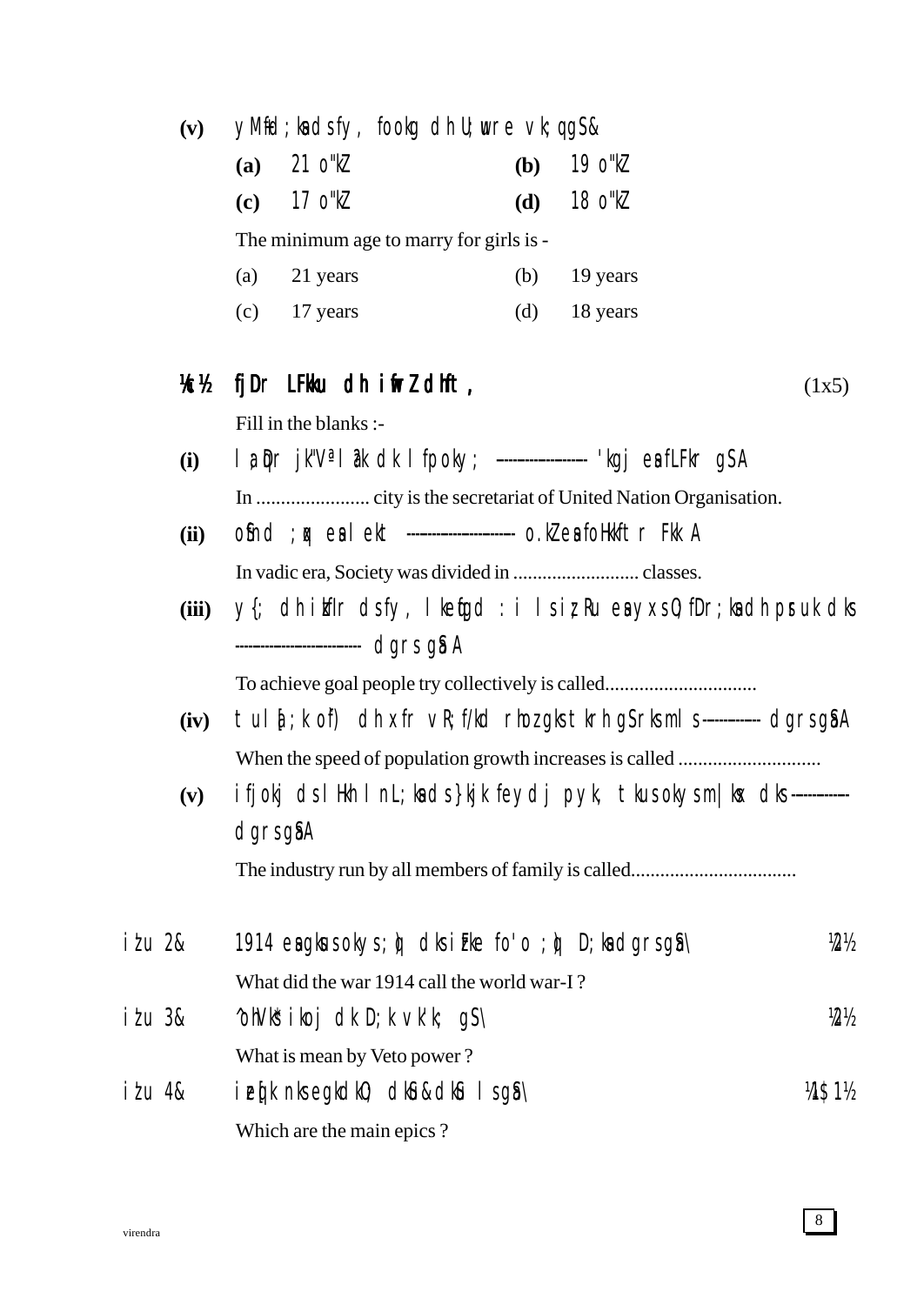| o), oav'kDrtukadslij{kk grid; stkusokysnksmik; fyf[k, A                         | <b>VA\$1%</b>              |
|---------------------------------------------------------------------------------|----------------------------|
| Write two ideas for the security of old and disables.                           |                            |
| Je follkktu dsnksyklik fyf[k, A                                                 | M\$1½                      |
| Write two advantages of labour division.                                        |                            |
| millkkDrk cpr dk vk'k; fyf[k, A                                                 | $W_2$                      |
| What is consumer surplus?                                                       |                            |
| NRrhl $x$ < + ds i eq[k i olds uke fyr[k, A dkblpkj A                           | $\frac{1}{4}$              |
| Write the name of important festivals of Chhattisgarh.                          |                            |
| Hkkjr e $a$ jk"Vii fr in dk fuok $b$ u fdl i) fr }kjk fd;k tkrk g $S \setminus$ | 1/21/2                     |
| Which procedure is adopted for the election of President in India?              |                            |
| mu nskkadk uke fyf[k, ftUgafoVksikoj iklr g $\mathcal{S} \setminus$             | $\frac{1}{4}x_0$           |
| Write the name of countries which have Veto power.                              |                            |
| ykdl Hkk I nL; fuoktpr gkusdsfy, rhu vfuok; l; kx; rk, afyf[k, A ¼x3½           |                            |
| Write three essential aligibility to elect as the member of Loksabha.           |                            |
| Je follkktu dh ifjlkk"kk fyf[k, A                                               | $W_2$                      |
| Write the definition of Labour division.                                        |                            |
| Hkkjrh; I kÑfr dh rhu fo'kkrk, afyf[k, A                                        | $\frac{1}{4}x3\frac{1}{2}$ |
| Write three characteristics of Indian culture.                                  |                            |
| tul {; k of) I smRillu rhu I eL; kvkadksfyf[k, A                                | $\frac{1}{4}x3\frac{1}{2}$ |
| Write three problems arose by the growth of population.                         |                            |
| millkkDrk cpr dsvFkl, oal 9 kird egko dksfy[kh, A                               | 闪\$2½                      |
| Write the definition and theoratical importance of comsumer surplus.            |                            |
| f}rh; fo'o ; y) eateluh ijkt; dsD;k dkj.k Fks\ dkblpkj A                        | $\frac{1}{4}x4\frac{1}{2}$ |
| What was the reason of deofeat of Germany in World war-II?                      |                            |
| "VFkok** OR                                                                     |                            |
| iylgcly dh ?kVuk dk mYy{k dhft, A                                               | V4½                        |
| Describe the incidence of Pearl Herbal.                                         |                            |
| xjhch dh ifjHkk"kk , oaxjhch ds dkj.kka dksfyf[k, A                             | M\$3½                      |
|                                                                                 |                            |

 $\boxed{9}$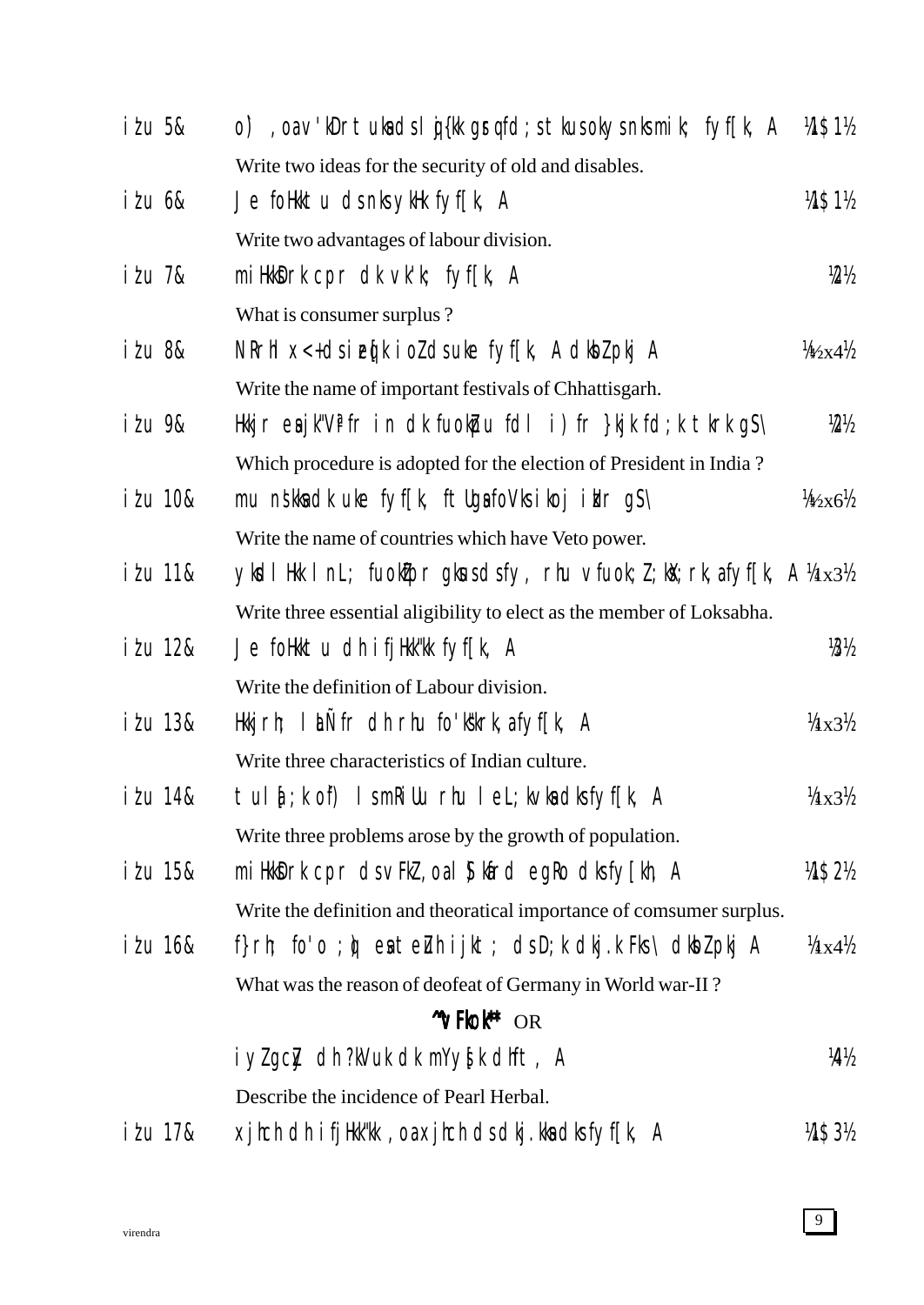Define poverty and write its three reasons.

#### "VFkok\*" OR

cjkst xkjh dk vFkl, oacjkst xkjh I smRillu rhu I eL; kvkadksfyffk, A ¼\$3½ Write meaning of umemployment and three problems arose by it.

gfir Økir fdl sdgrsgi\gfir Økir dsrhu ifj.kkekadksle>kb; sA ¼\$3½ i*t*u 18& What is green revolution? explain three result of it.

#### "VFkok\*\* OR

pdcmh I svki D; k I e>rsq\$\pdcmh qkusokysrhu ykHkkadksfyf[k, A¼1\$3½ What do you mean by Chuckbandi? Write its three advantages.

 $i$   $t$   $u$   $198$ Hkkir eaol = m | kx  $\vee$ ks  $\vee$ ks blikr m | kx eapkj  $\vee$ rj f $\vee$ f[k, A

Write difference between cotton industry and Iron and steel industry.

#### "VFkok\*\* OR

Ñfk ij vk/kkfjr m|ks , oa [kfut ij vk/kkfjr m|kskadh dkblpkj fcUnyka earwuk dhft, A  $\frac{1}{4}x4\frac{1}{2}$ 

Compare the industry based on agriculture and mineral.

 $a f' k$ ; k vk $\int$  vfÝdk egk}hi es  $i k t u$  frd i wt $k x$ j.k ds D; k dkj.k Fks  $i$   $t$   $u$   $208$  $le$   $\ge$ kb; sA  $\frac{1}{4}x4\frac{1}{2}$ 

Explain the reason of political renaissance of Asia and Africa continent.

### "VFkok\*\* OR

fo'o 'kkir dh LFkki uk qrql a  $\mathfrak{p}$ r jk"Val  $\mathfrak{R}$  dsmnns; dqk; rd l qk; d q $S \setminus$ How the porpose of UND helps to establish the world peace?  $(4)$ 

itu 21& I kekftd fodkl eack/kd pkj dkj.kkadksLi"V dhft, A  $\frac{1}{4}x4\frac{1}{2}$ Explain four factors that protest social development.

#### "VFkok\*\* OR

ukjh dsfodkl grafd, tkusokyspkj mik; kadksli "V dhft, A  $\frac{1}{4}x4\frac{1}{2}$ Explain four ideas for the improvement of women.

i*t* u 22& mu ifjfLFkfr;kadk mYy{k dhft, ftudsdkj.k, f'k;k rFkk vÝhdk ea I kekT; okn dk fodkl gryk A  $\frac{1}{4} \times 5\%$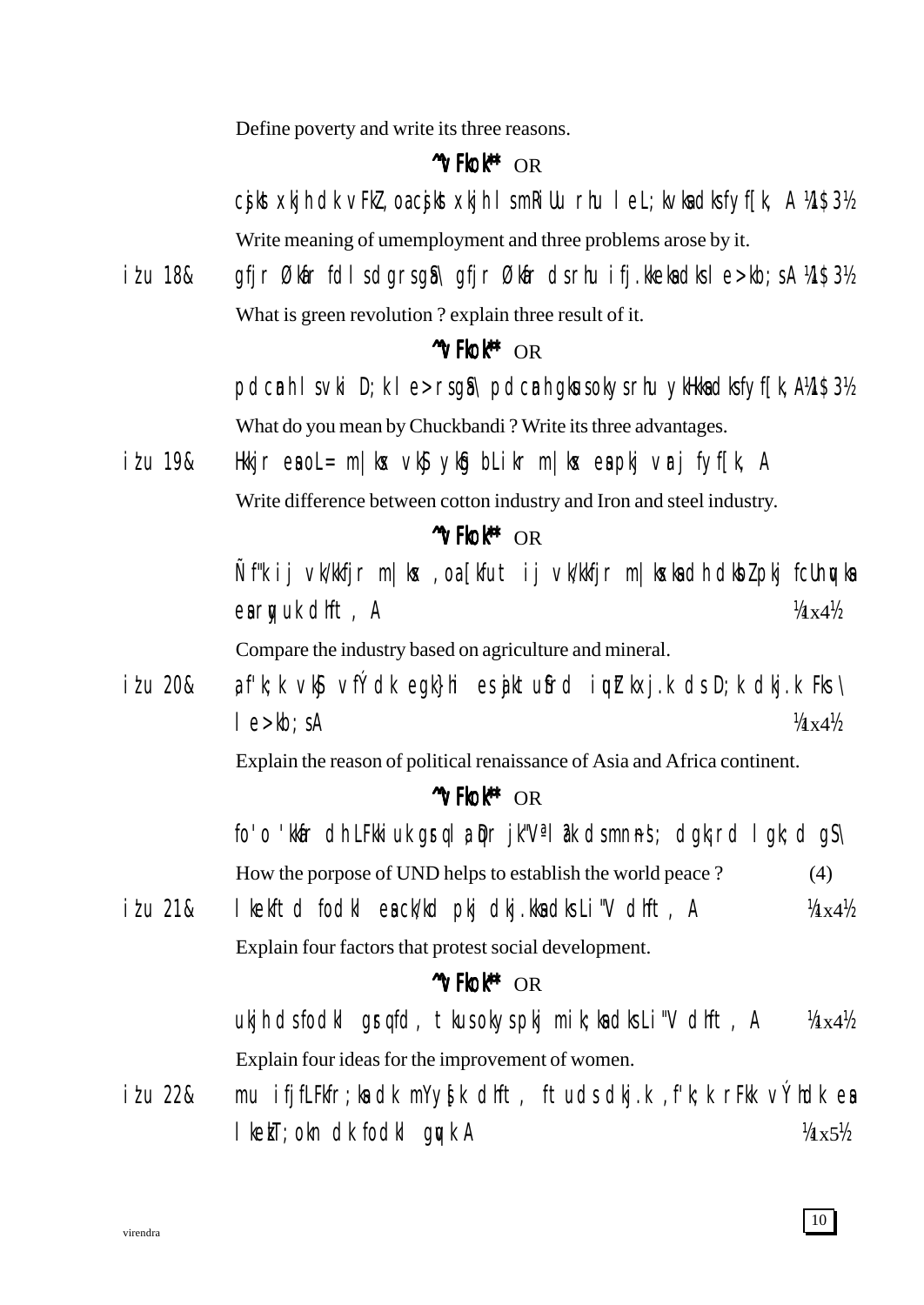|                  | Describe the condition by which imperialism rose in Asia and Africa.                                                       |                          |
|------------------|----------------------------------------------------------------------------------------------------------------------------|--------------------------|
|                  | "VFkok** OR                                                                                                                |                          |
|                  | vKS  kfxd Økfir I sl kekftd , oavkfFkd thou i j i Musokysi Hkkokadk mYy{k                                                  |                          |
|                  | dhft, A                                                                                                                    | $\frac{1}{4} \times 5\%$ |
|                  | Describe the effects of social and economical lives due to industrial revolution.                                          |                          |
| i <i>t</i> u 23& | jk"Vii fr ds 'kfDr; kadk mYy{k dhft, A                                                                                     | $\frac{1}{4} \times 5\%$ |
|                  | Describe the condition by which imperialism rose in Asia and Africa.                                                       |                          |
|                  | "VFkok** OR                                                                                                                |                          |
|                  | $uxj$ ikfydk $v'$ ; {k dksdk $\Omega$ k $\Omega$ k $i$ l sdk; <i>l</i> djusgk $rsg\Omega \$ Li "V dhft, $A\Delta x5\Omega$ |                          |
|                  | Explain the work of the chairperson of municipal council.                                                                  |                          |
| i <i>t</i> u 24& | mtkldsuohu la k/kukadksmnkgj.k lfgr le>kb;sA                                                                               | $\frac{1}{4} \times 5\%$ |
|                  | Explain with example the new resources of energy.                                                                          |                          |
|                  | "VFkok** OR                                                                                                                |                          |
|                  | mtklikku ij dysk fyf[k, A                                                                                                  | $\frac{1}{4} \times 5\%$ |
|                  | Write an essay on energy resource.                                                                                         |                          |
| i <i>t</i> u 25& | Hkir dsekufp= eafuEu dksvidr dhft, &                                                                                       | $\frac{1}{4} \times 5\%$ |

- Hikijr dsekufp= eafuEu disviidr difft, &  $11U258$ 

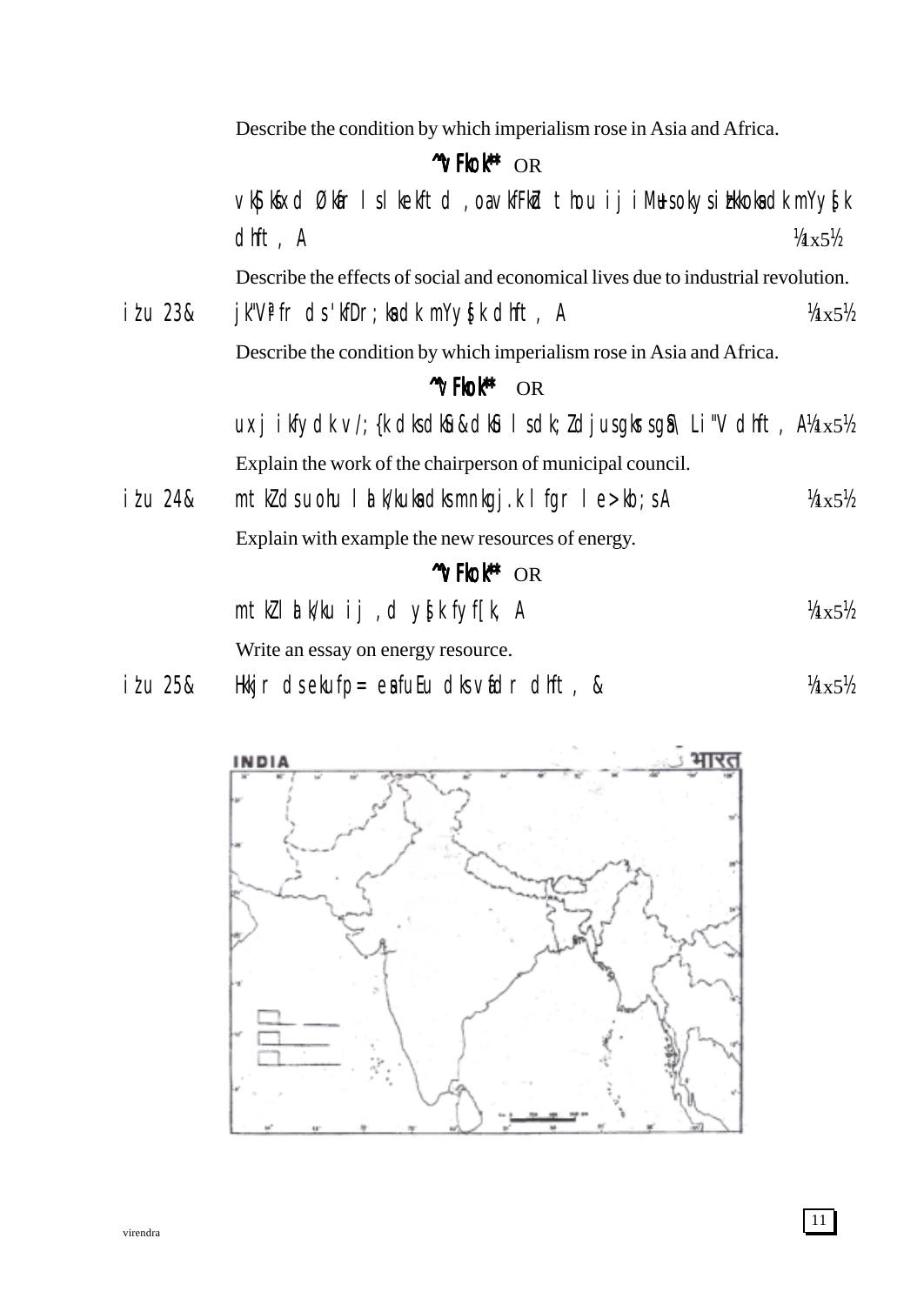|         | (i)      | $ckEca gkb$ (ii) $82\frac{1}{2}$ i ol ns kkr j]                                 |      |             |                           |                                | (iii)          | dkojh unh    |             |                              |
|---------|----------|---------------------------------------------------------------------------------|------|-------------|---------------------------|--------------------------------|----------------|--------------|-------------|------------------------------|
|         | (iv)     | lkklkj >hy (v) lrimulkioh                                                       |      |             |                           |                                |                |              |             |                              |
|         |          | Show the following in the Map of India.                                         |      |             |                           |                                |                |              |             |                              |
|         | (i)      | Bombay Hagh,                                                                    |      | (ii)        |                           | $82\frac{1}{2}$ east longitude |                |              |             |                              |
|         | (iii)    | Kaveri river (iv)                                                               |      |             | Sambhar Lake              |                                | (v)            | Satpuda hill |             |                              |
|         |          |                                                                                 |      | "VFkok** OR |                           |                                |                |              |             |                              |
|         | (i)      | <b>CSykMhykJ</b>                                                                | (ii) |             | $Hkk[kjk uxy ckdk]$ (iii) |                                |                | fpYQk > hy   |             |                              |
|         | (iv)     | $dk$ athjak jk Vh; m ku (v) ddl j $\{kk \mid A$                                 |      |             |                           |                                |                |              |             | $\frac{1}{4} \times 5\%$     |
|         | (i)      | Bailadila                                                                       | (ii) |             | Bhakhara Nangal Dam       |                                |                | (iii)        | Chilfa Lake |                              |
|         | (iv)     | Kanjiranga National Park (v)                                                    |      |             |                           |                                | Line of Cancer |              |             |                              |
|         |          |                                                                                 |      |             |                           |                                |                |              |             |                              |
| itu 26& |          | Okl hokn dh fo'kskrk $\vee$ ka dks fyf[k, A                                     |      |             |                           |                                |                |              |             | $\frac{1}{4}x_6\frac{1}{2}$  |
|         |          | Write the cahrateristics of Fascism.                                            |      |             |                           |                                |                |              |             |                              |
|         |          |                                                                                 |      | "VFkok** OR |                           |                                |                |              |             |                              |
|         |          | f}rh; fo'o; $\phi$ dsdkj.kkadksle>kb;sA                                         |      |             |                           |                                |                |              |             | $\frac{1}{4}x_6\frac{1}{2}$  |
|         |          | Explain the reasons of World war-II.                                            |      |             |                           |                                |                |              |             |                              |
| itu 27& |          | "Nf"k Hkkjr dh vkRek gSbI sHkkjrh; vFkD; oLFkk dk vk/kkj D; kaekuk tkrk g\$     |      |             |                           |                                |                |              |             |                              |
|         |          | $le$ -kb; sA                                                                    |      |             |                           |                                |                |              |             | $1/4 + 5/2$                  |
|         |          | Agriculture is the soul of India why it is treated as a base of Indian economy. |      |             |                           |                                |                |              |             |                              |
|         | Explain. |                                                                                 |      |             |                           |                                |                |              |             |                              |
|         |          |                                                                                 |      | "VFkok** OR |                           |                                |                |              |             |                              |
|         |          | ou dksjk"V <sup>a</sup> dk vell; /ku ekuk tkrk g\$A foopuk dhft, A              |      |             |                           |                                |                |              |             | $\frac{1}{4} + 5\frac{1}{2}$ |
|         |          | Forest is a precious wealth of a nation. Discuss.                               |      |             |                           |                                |                |              |             |                              |

&&00&&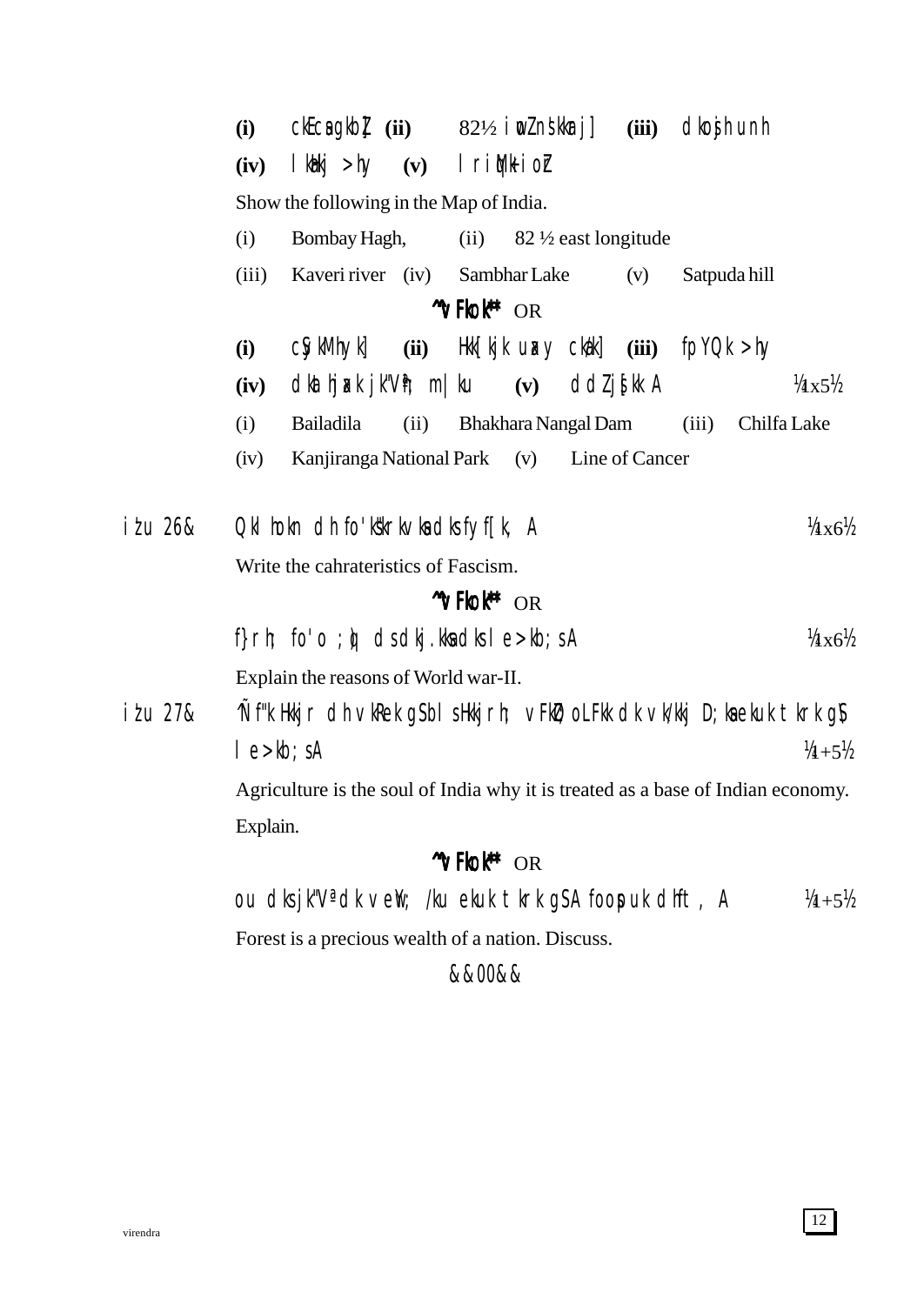$M$  fiy mRrj\*\*

mRrj 1&\% I gh fodYi

bxysM &  $(i)$ (d) 2004  $(ii)$ &  $(c)$  $N$ Rrhl  $x < +$  $(iii)$ &  $(c)$  $e\mathbf{M}$ ; of  $)$  $(iv)$  $\&$ **(d)** 18 o"kl  $\&$  $(v)$ **(d)** 

fjDr LFkku dh ifrl  $\frac{1}{2}$ 

- $\&$  $U: W$  kdl  $(i)$
- gM**H**ik &  $(ii)$
- I yok tMe  $(iii)$  $\mathcal{R}$
- tul {; k foLQky  $\mathcal{R}$  $(iv)$
- $d$ *Vhi* m | k $x$  $\alpha$  $(v)$

 $mRrj$  2&  $1 u$ -1914 eagkusokyk;  $\phi$  iyisfo'o dksviusitkko eaysfy; k A bl;  $\phi$  Is ftruk fouk'k gyk mruk ekuo bfrgkl ead Hkh ughagyk Fkk A bldsvHkrind  $O(yk$ o v $k$ j lok $f$ xd i $\tilde{N}$ fr dsdkj.k blsifke fo'o; $\phi$  dgk tkrk q $SA$  $\mathcal{W}$ I a pr jk"V<sup>a</sup> I ak dsieq[k vx I qj{kk ifj"kn dsikp i eq[k I nL; nskka%& )aYka] mRri 3& : I ] fc $V$ **u**] I a  $\mathbf{\hat{p}}$ r jkT; vefjdk, oaphu½ dksfo'k'k vf/kdkj ikIr Fkk] bI sgh ohVksikoj daktkrkaSA  $W\!\!\!\!D\!\!\!\!V\!\!\!\!D$ eqkHkkjr vk**j** jkek; k 14511/2 mRrj 4&

- m $Rri$  5& $(i)$  ifrekg o) isku
	- v'kDrks grq 'kkl dh; uksdjh; ka ea vkj {k.k **VAS1½**  $(ii)$
- $m$ Riknu  $ea$ of) m $Rri 6&(i)$ 
	- Jfedks ds dk; blokyrk expof)  $(ii)$
	- le; dk cpr  $(iii)$
	- $(iv)$
- mRrj 7& millkkDrk dh cpr fdl h oLrqdsiR; kf'kr rFkk okLrfod eW; dschp dsvrj dks dak tkrk gSA  $W_2$

**VAS1½** 

 $(1x5)$ 

 $(1x5)$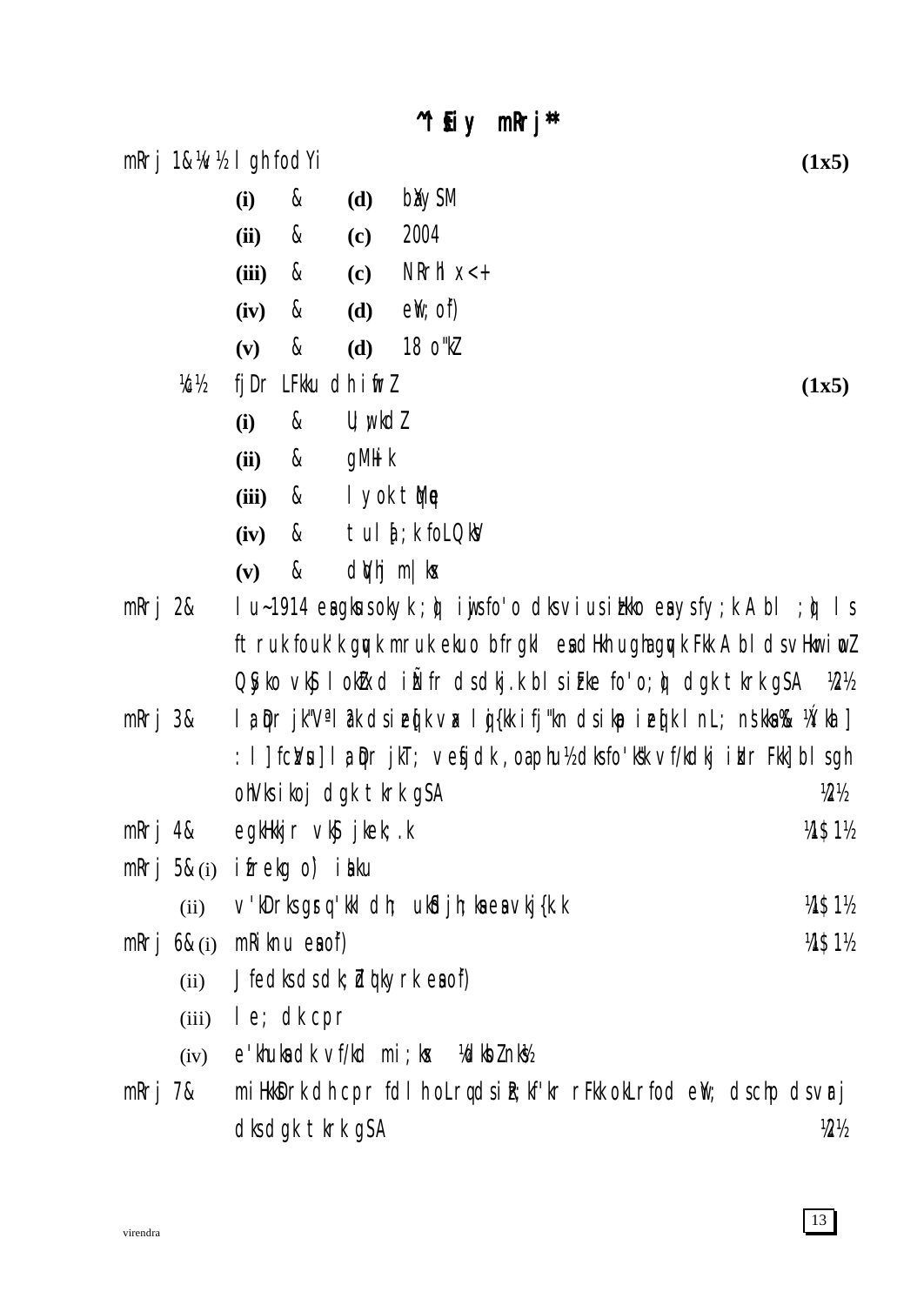| mRrj 8&          |       | ielkiol‰ gjsyh dejNB] ikjk] rhtk] tokjk] n'kgjk] NjNjk] nokjh]                                     |
|------------------|-------|----------------------------------------------------------------------------------------------------|
|                  |       | tBouh Okxw A<br>$\frac{1}{2}$ kbl pkj $\frac{1}{2}$ ( $\frac{1}{2}$ x4)                            |
| mRrj 9&          |       | Hkkjr eajk"Vii fr in dk fuokbu vuojkfrd, dy I Øe.kh; i) fr }kjk gkrk                               |
|                  |       | g& ftlex, d InL; IHkh mEehnokj dksviuk okV nsldrk gSA<br>₩                                         |
| mRrj 10&         |       | Ia pr jk "Val ak ds ik p LFkk; h I nL; dks oh Vks ikoj iklr g S & Ýka]: I]                         |
|                  |       | $f c N \mathfrak{u}$ ] $I \mathfrak{g} \mathfrak{p} r$ jkT; vefjdk rFkk phu A<br>$(\frac{1}{2}x6)$ |
| m $R$ rj 11 $\&$ |       | $y$ kdl Hkk InL; ds fy, $v$ fuok; $l$ ; kX; rk, a $x$<br>(1x3)                                     |
|                  | (i)   | Hkkjr dk ukxfjd                                                                                    |
|                  | (ii)  | vk; q25 o"kl I sde u gks                                                                           |
|                  | (iii) | fdIh Hkh I jdkjh in eau gks                                                                        |
|                  | (iv)  | $ikxy$ fnokfy; k u gks A $\frac{1}{2}$ dkbl rhu $\frac{1}{2}$                                      |
| m $R$ rj 12 $\&$ |       | Je folkktu dh ifjlkk"kk, a<br>1/31/2                                                               |
|                  | (i)   | its pieu% ^dk; kidk fof k"Vhdj.k gh Je follkktu dgykrk gSA                                         |
|                  | (ii)  | its, p., y. gill u & Je follkktu dk vFkl vkfFkd fø; kvka dk fof k "Vhdj. k                         |
|                  |       | gSA                                                                                                |
| m $R$ rj 13 $\&$ |       | Hkkjrh; linner dh fo'kskrk%R<br>(1x3)                                                              |
|                  | (i)   | vudrkes, drk                                                                                       |
|                  | (ii)  | /ketuji {krk                                                                                       |
|                  | (iii) | fofHkUu idkj ds os kHkttkk                                                                         |
|                  | (iv)  | ∨yx&∨yx [kkuiku ,oajgu&lgu                                                                         |
|                  | (v)   | $Hkkkkyd$ , drk $Vdkblrhu%$                                                                        |
| m $R$ rj 14 $\&$ |       | tulą[k of) IsmRiUu leL;k %R<br>$\frac{1}{2}$ /dkbl rhu $\frac{1}{2}$ (1x3)                         |
|                  | (i)   | $vkol$ dh $lel; k$                                                                                 |
|                  | (ii)  | jkstxkj dh lel; k                                                                                  |
|                  | (iii) | I a k/kuka dh I eL; k                                                                              |
|                  | (iv)  | $LokLF;$ $le$ $el;$ $k$                                                                            |

[kk|kUu dh l eL; k  $(v)$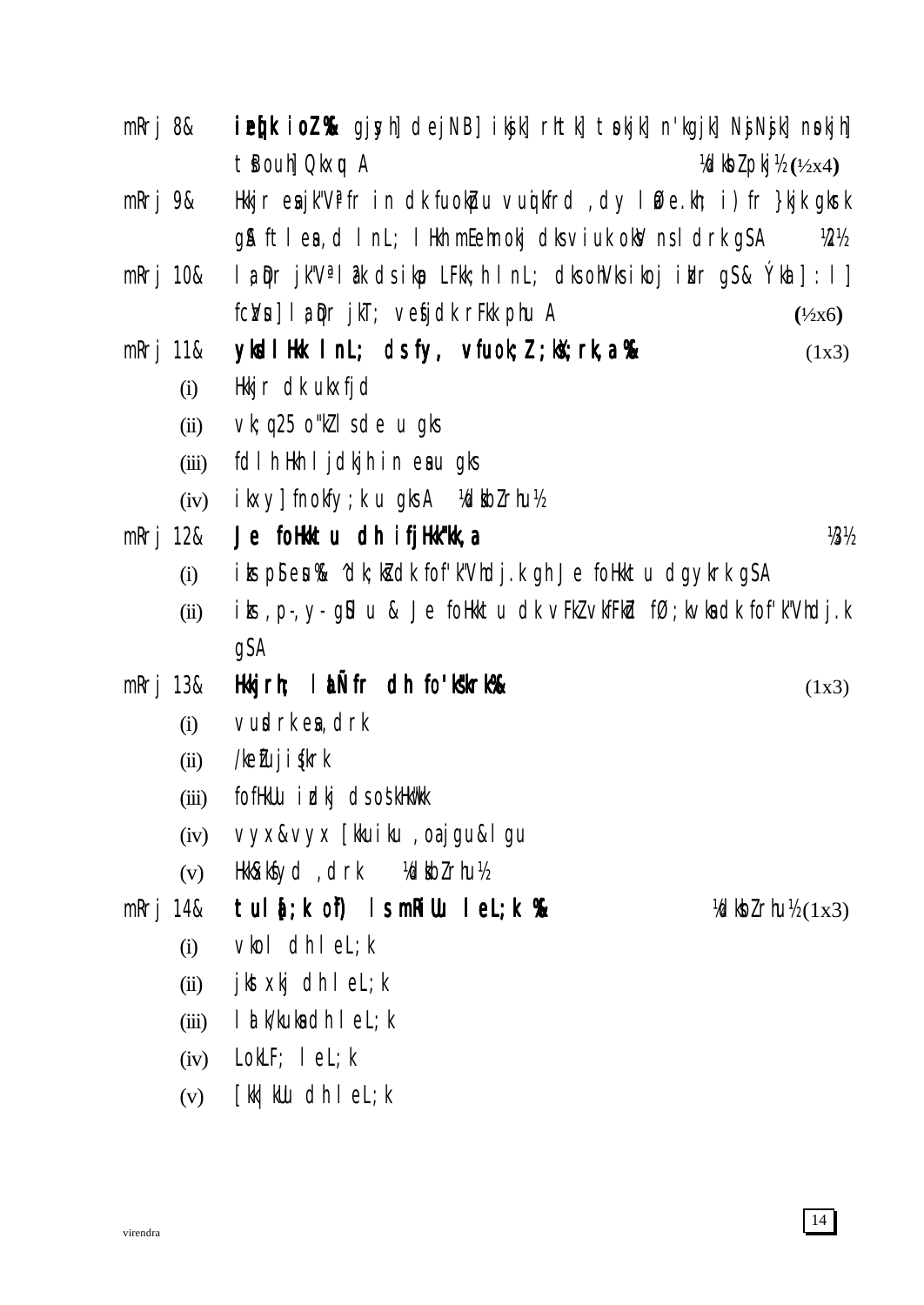millet on the corr of the VFM & follow of the stript of the stript of the millet of the millet of the must mRri 15& r skj gkrk r Fkk oklro esog ml olrgdsdher nrk gksdsvrj dksmittkk Drk dh cpr darsaid 凋 \$2½ Will mi; kx rFkk fofue; eW; eavri I S kird egko &  $W2$ % lkekftd thou dh eq $R$ o dh  $0$ ; k[; k]

 $m$ Rrj 16 $\&$ f} $r h$ ; fo'o ;  $\phi$  entell ds ijkt; ds dkj.k  $\Re$  $(1x4)$ 

- fc:Vsu, oavefick ch I kefigd 'kfDr I n < + gksuk A  $(i)$
- teluh }kjk : I ij vkØe.k  $(ii)$
- fgVyj dh dWuhfrd vl Qyrk  $(iii)$
- $b$ **X** $\vee$ SM clh  $\vee$ KS---fuo**S'** kd 'kfDr  $(iv)$
- fo'o dsykder dk teluh dk fo: ) gkuk  $(v)$
- vefjdk dk fe= jk"Vksdh rjQ  $1 s$ ;  $\hat{y}$  ealkkx yuk A Volkbl pkj 1/2  $(vi)$

#### $M$ Fkok $*$

f}rh; fo'o ; ù ds nk\$ku 7 fn I Ecj 1941 dks tkiku us ; ù dh ?kk\$k.kk fd; s fcuk gh i yl gcl ds vejhdh uks I fud vMMs i j vkØe.k dj fn; k] ft l ea vefidk ds 20 tach taktka vkj 250 gokbi taktka dks u "V di fn; k x; k ftleayxHkx 3000 ykx ekjsx, A bl ?kVuk dksgh i ylgc] dh ?kVuk dsuke I s tkuk tkrk gSA 1/41/2

 $m$ Rrj 17 $\&$ tc fdl h 0; fDr dks thus ds fy, mudh thou dh vfuok; l vko'; drk dh olr& jkVh diMk vk\$ edku U; wre Lrj ij ughamiyC/k gksikrk g\$rc ml s ge xilc dgrsg&A 凋\$3½

# $x$ jhch ds  $eq$ ; dkj.k  $%$

- $\vee$ f'k{kk  $(i)$
- tul  $[i; k$  of)  $(ii)$
- cjkst xkjh  $(iii)$
- $e \mathbf{W}$ ; of)  $(iv)$
- fuEu LokLF;  $(v)$
- Nf<sup>"</sup>k dk fi NM<del>k</del>i u  $(vi)$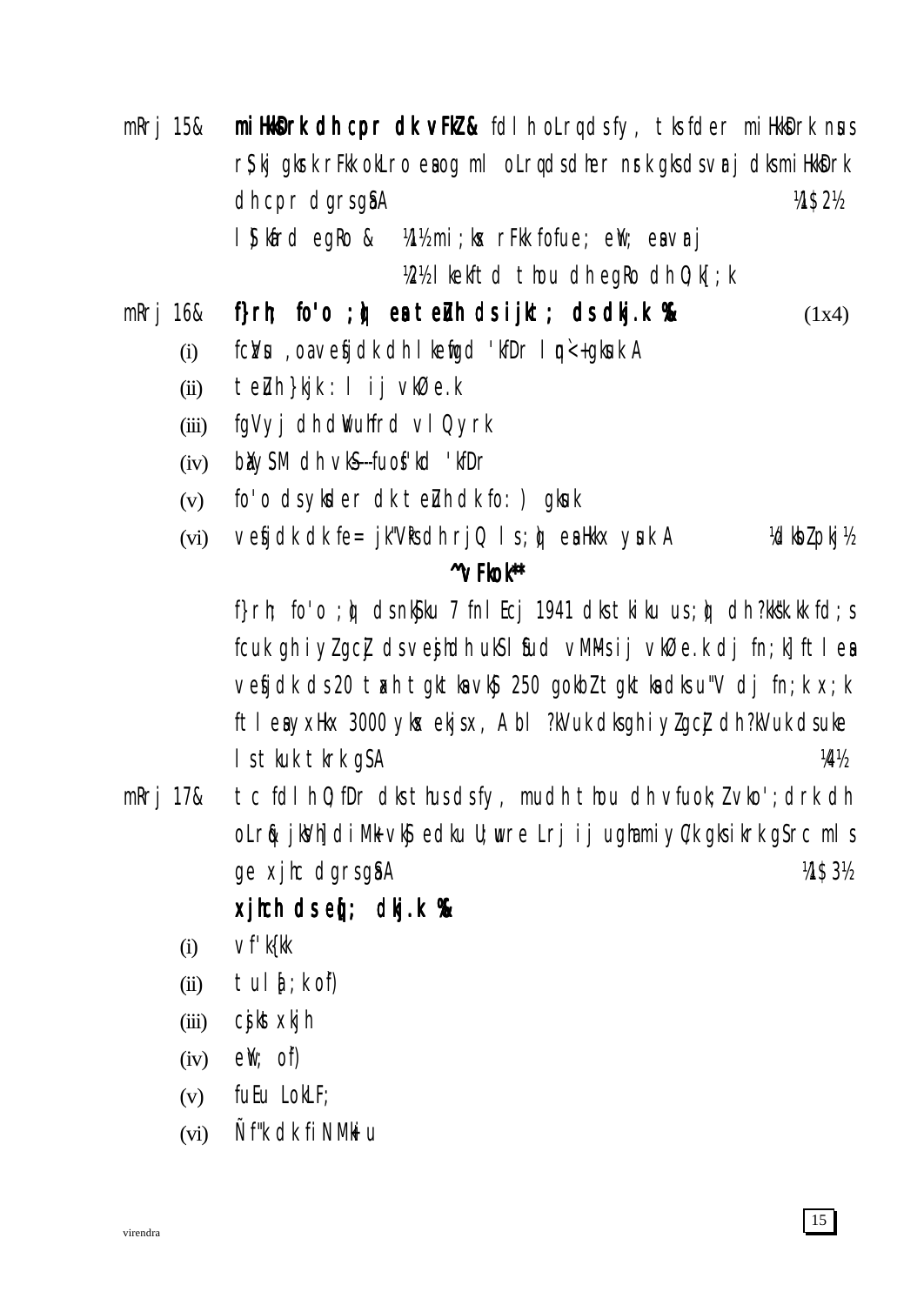#### $dk; l$  ds vuot ki ikfj Jehd u fe yuk  $\frac{1}{2}$   $\frac{1}{2}$   $\frac{1}{2}$   $\frac{1}{2}$   $\frac{1}{2}$   $\frac{1}{2}$   $\frac{1}{2}$   $\frac{1}{2}$   $\frac{1}{2}$   $\frac{1}{2}$  $(vii)$

### "VFkok\*\*

cikt xkih dk vFkR <sup>~</sup>tc fdl h 0; fDr dks ml ds thou fuokg ds fy, dkbl dk; lugha fey ikrk g\$rc og 0; fDr cjkstxkj dgykrk g\$A vFkkr dqky  $0$ ; fDr cls qkFkka ea clk;  $l$  clk u qkuk qh cs kst xkjh qSA M\$3½

# cjkst xkjh IsmRiUu I eL; k %R

 $\frac{1}{2}$   $\frac{1}{2}$   $\frac{1}{2}$   $\frac{1}{2}$   $\frac{1}{2}$   $\frac{1}{2}$   $\frac{1}{2}$   $\frac{1}{2}$   $\frac{1}{2}$   $\frac{1}{2}$ 

- vkS| kfxd fodk| f/keh xfr gkuk  $(i)$
- $x$ fjch c $\lt$ uk  $(ii)$
- [kk|kUu dh leL;k  $(iii)$
- $(iv)$  vufird dk; k  $\ell$ ea of)
- Jfedka dokyrk ea deha  $(v)$
- gfjr Økir dk vfilkik; Ñf'k ea okkfud rduldh dk izkx djdsmlur, oa mRri 18& iekf.kr cht rFkk jkl k; fud mojdkadk iz kx djds cgq QI yh iz kkyh dks viukdj Ñfk mRiknu eavHkriplof) djuk q\$A M\$3½

# afir Øldir ds yldtk&

- Nif'lk esauohu rduhd, oamRre cht mi yC/k gkuk A  $(i)$
- j I k; fud [kknka dk mi ; kx  $(ii)$
- $QI \vee pQ$  IsmRiknuesof)  $(iii)$
- Ñf'k ij vk/kkfjr vll; m | kxka dk fodkl  $(iv)$

### "VFkok\*\*

pdcmh I jdkj ds}kjk fdI kukadsfc[kjh gb]Hkfie, oaNkVs[krkadseM+gVkdj , deafeykus dhif $\varnothing$ ; k pdcnh dgrsg $\delta A$ 

# pdcnh ds yklk%&

凋 \$ 3½

- vui tkå Hkie dks Ñf'k; kk; cukuk  $(i)$
- $QI \vee pQ$  ds vk/kkj i j mRiknu ea of)  $(ii)$
- $o$ Kkfud rduhd dk mi; kx  $(iii)$
- mUur chtkadk mi; kx  $(iv)$
- fl  $pkbl$  |  $k/ku$ ka ea of  $)$  $(v)$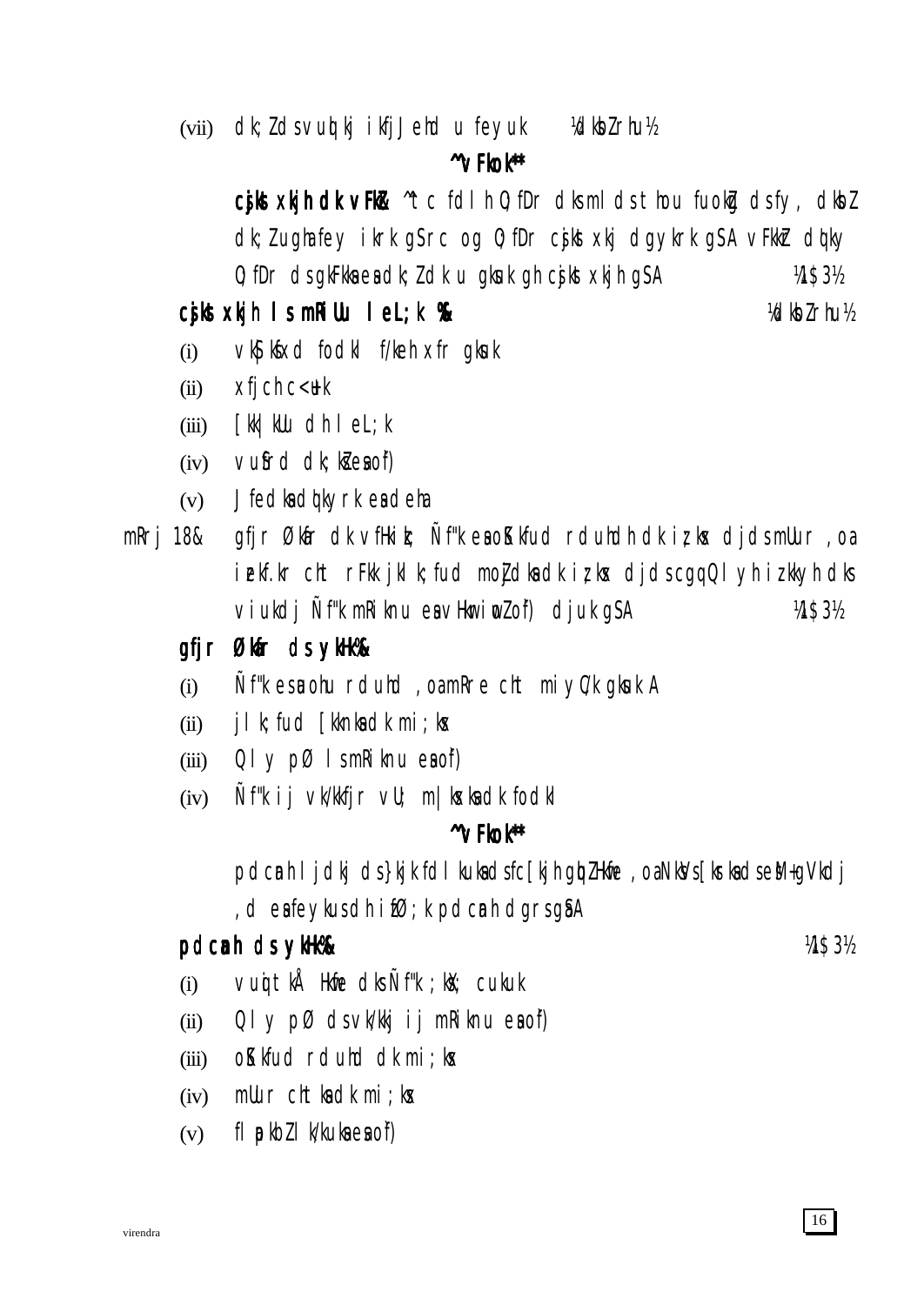- mRri 19& Hkkjr e $\alpha$ vks kfxd fodkl dk ef; vk/kkj oL=, o $\alpha$ yks bLikr m kx g $\delta$ nkuka ds vurj dks fu Eu fcunyka ds vk/kkj i j Li "V fd; k tk I drk q\$&
	- $ol = m$ |kx Ñf'k ij vk/kkfjr q $s$ vk $s$  blikr m|kx [kfut ij vk/kkfjr q $s$ A  $(i)$
	- $ol = m$ | kx Je i/kku gkrk g $s \vee k\overline{s}$  ykg blikr m| kx inthi/kku gkrk g $sA$  $(ii)$
	- $ol = m$ | kx dk dPpk eky dikl | tw| jske vk $\mathfrak s$  yk $\mathfrak s$  blikr m| kx dk dPpk  $(iii)$ eky ykokl [kfut qSA

#### "VFkok\*\*

# Ñf'k ij vk/kkfjr m|kxka ea vrj&

 $(1x4)$ 

- Ñf'k I siklr inkFkk $\overline{s}$ dk mi; kx djdseky ds: i eaftu m|kxkaeagkrk qSA  $(i)$ mlsÑfkij vk/kkfjr m|kx dgrsg&A [kfut inkFkkzdk mi; kx dPpk eky ds: i eaftu m | kska ea gkrk gSmUga [kfut ij vk/kkfjr m | ks dgrsgåA
- Ñf'k ij vk/kkfjr m | kx Nkk/s i £kus ds gkrs gå [kfut ij vk/kkfjr m | kx cMs  $(ii)$ *i* fekus ea akrs af A
- Ñf'k ij vk/kkfjr m|kskaesJe dh vf/kd gkrh q} [kfut ij vk/kkfjr m|ks  $(iii)$ eainth dh vko'; drk gkrh gSA
- $\tilde{N}$ f'k ij vk/kkfjr m|kx& lurh oL= m|kx| phfu m|kx| tw m|kx| frygu  $(iv)$ m|kx vkfn g} [kfut ij vk/kkfjr m|kx& ykg v; Ld] Hkkjr e'khujh]  $i$  Wits  $y$ ; e],  $Y$ ; fiefu; e] Vhu] vHkd vkfn A
- f'k; k, oa výhdk ea jktufrd iwtkxj. k ds dkj. k %  $m$ Rrj 20 $8$  $(1x4)$ 
	- 1904 esq f'k; k ds tki ku t'l s NkVs I snsk usfo'kky; jiki dsnsk: I dksdj  $(i)$  $fn; k bl Is, f'k; kbZ$  ns kka dk eukcy c<  $k A$
	- , f'k; k o vfÝdk dsnsk i 'pkR; f'k{kk, oal H; rk l sillkkfor gkdj Lorærk]  $(ii)$ I ekurk o vkRefueklk dh ckral kpus yxs Fks A
	- Ikfo; r I ak I eFkLu, f'k; k o vfÝdh nskka dksiklr gyvk A  $(iii)$
	- la pr jk"Valâk us Lora=rk dk leFkLu fd; k A  $(iv)$
	- $\blacksquare$  kekt; oknh rkdraf}rh; fo'o ;  $\phi$  dsckn detkj iM+pph Fkh A  $(v)$

"VFkok\*\*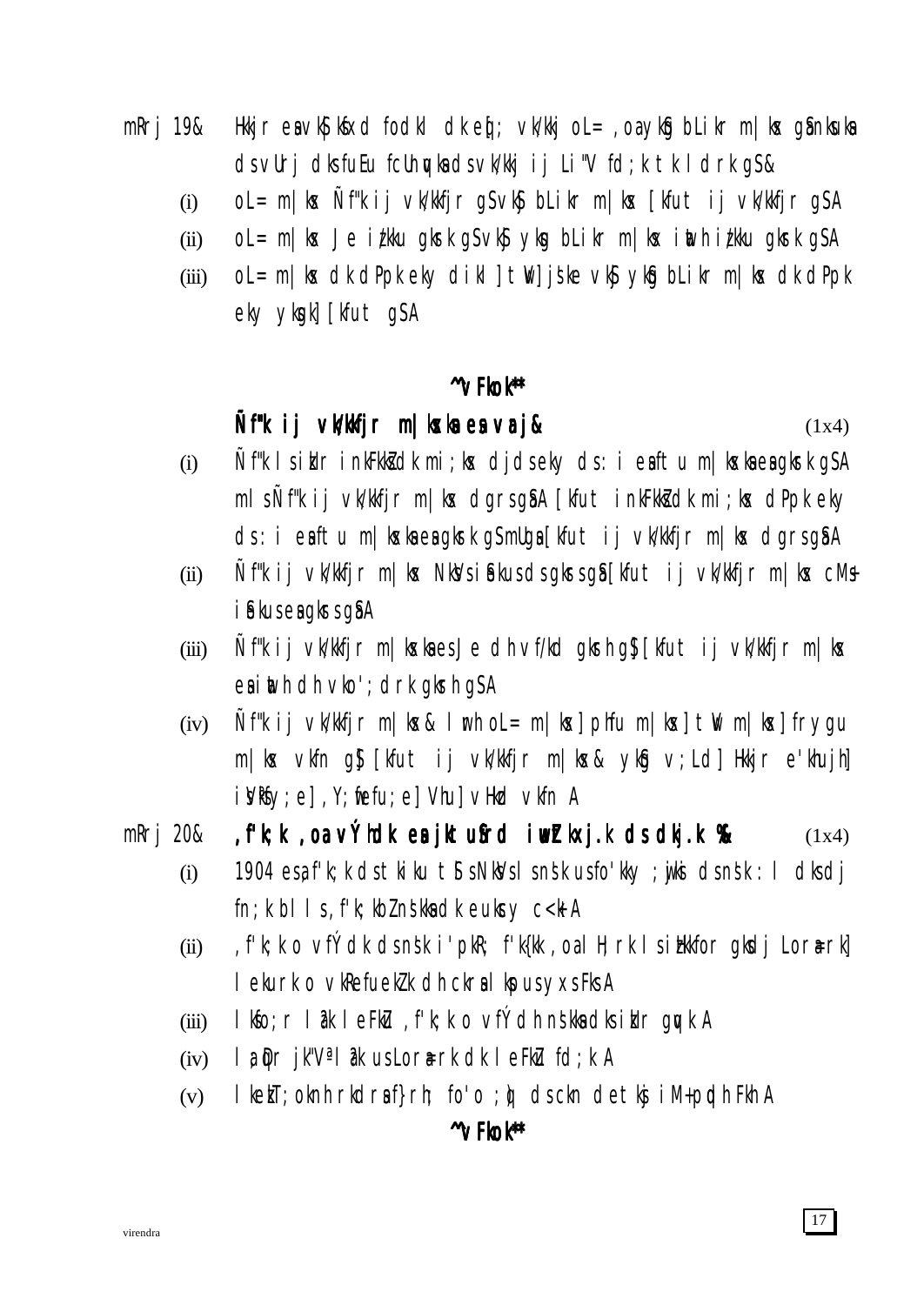fo'o 'kkafr ds fy,  $l$ a  $\mathbf{D}$ r jk" $V$ ' ds mn $\mathbf{D}$ s;  $l$  qk; d% $\mathbf{C}$  $(1x4)$ 

- fo'o 'kkár vk§ loj{kk cuk, j[kuk A  $(i)$
- vUrik'Vh; | vkfFkd| I kekftd, oaekuoh; I eL; kvkadks gy djuk A  $(ii)$
- ekuo tkfr dks; ) dh [krjk I scpkuk A  $(iii)$
- $\forall$ rik $\forall$ h; >xMkadks'kkariwk $\ell$ <x IsfuiVkik A  $(iv)$
- vkØe.kdkjh nskkadsfo: ) I sud dk; bkgh djuk A  $(v)$

#### $mRri$  21& I kekftd fodkl en ck/kd r ko%k

- u'kk[kk**j**h A 1⁄411⁄2
- $W_2$ eukQk [kkj h A
- efgyk, oacPpkadk 'kksk.k A  $1/31/2$
- $Vf'$ k{kk A  $1/5!/2$
- 1/61/2 cjkst xkjh A

VmijkDr fcUnykadko.ku Nk= food dsvk/kkjijdjaksA1/2

### "VFkok\*\*

- Hkkjrh; I fo/kku dh 16 ¼ d½ 16 ½ 1½ dsvuq kj l eku : i l sjkstxkj i kusdk  $(i)$ vf/kdkj A
- dBkj dk; ldjusij ifrc# A  $(ii)$
- efgyk debkfi; kaij vHknz 0; ogki ij jkd A  $(iii)$
- efgykykadksjkstxkj i jvkj{k.k A  $(iv)$  $(1x4)$
- ckfydkvka dks vfuok; I f'k{kk A  $(v)$
- , f'k; k o vfÝdk eal kekT; okn fodkl ds dkj. k & m $R$ rj 22 $\&$  $(1x5)$ 
	- vkS| kfxd Økfir A  $(i)$
	- mxz jk"Vokn A  $(ii)$
	- fk;kovfÝdk dh detkj ljdkj A  $(iii)$
	- I fud detkjh A  $(iv)$
	- bl kbl/keldk ipkj A  $(v)$

### "VFkok"

 $(1x4)$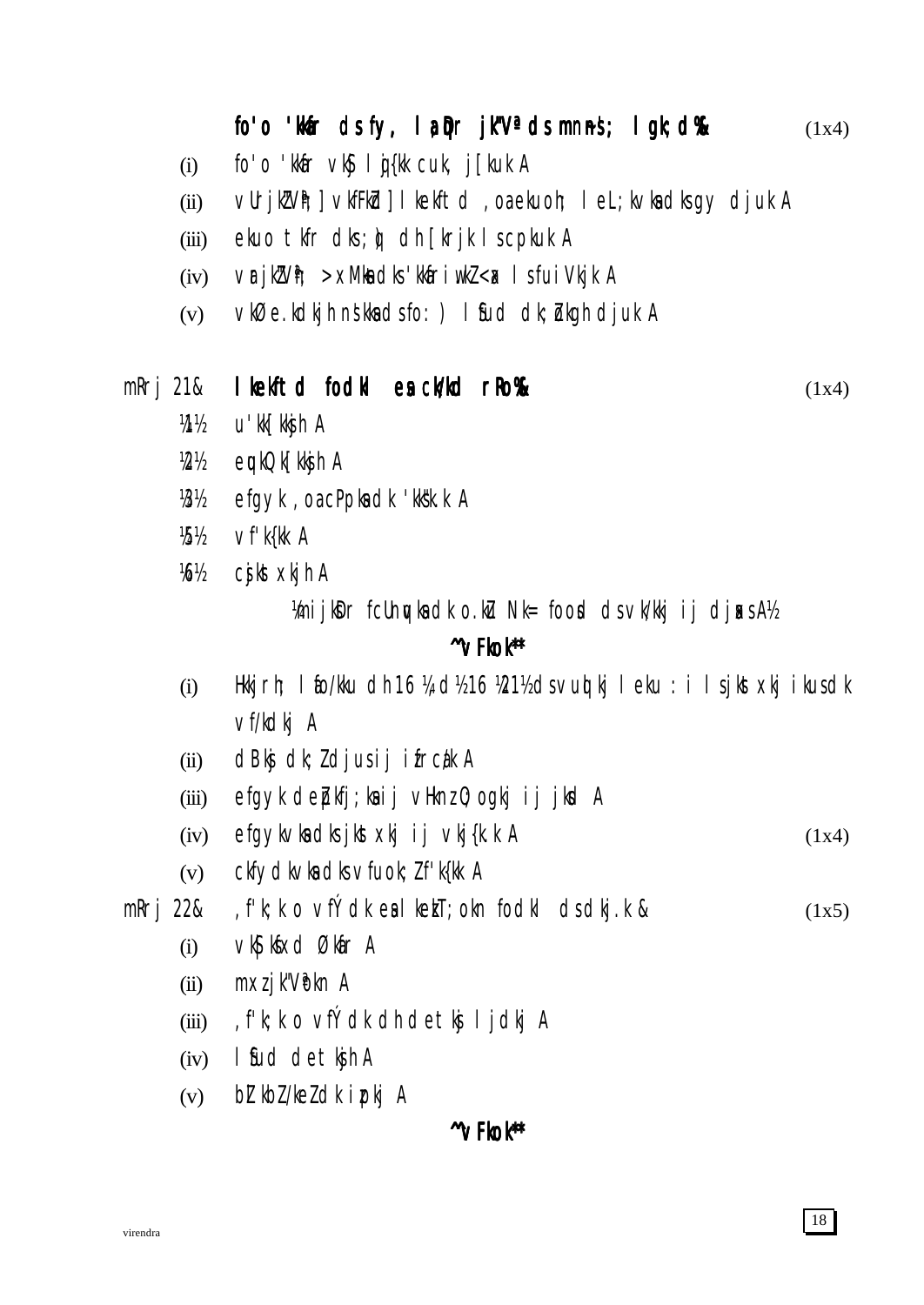|                  |       | vkS kfxd Økfr dk Ikekftd thou ij iM-usokys Ikekftd illkko                                                                      |       |
|------------------|-------|--------------------------------------------------------------------------------------------------------------------------------|-------|
|                  | (i)   | $ox11$ $x \times 10$ at mn; A                                                                                                  |       |
|                  | (ii)  | cjkst xkjh ea of) A                                                                                                            |       |
|                  | (iii) | ikfjokfjd fc[kjko A                                                                                                            |       |
|                  | (iv)  | uxjkadk fodkl A                                                                                                                |       |
|                  | (v)   | ufrd iru A                                                                                                                     |       |
|                  |       | vkfFkb i tikko&                                                                                                                |       |
|                  | (i)   | ekuo $dsI(fk IfQ/kk eaof)$ A                                                                                                   |       |
|                  | (ii)  | $\forall$ <b>r</b> jk $\forall$ h; 0; ki kfjd 1 <b>c</b> akka dk fodkl A                                                       |       |
|                  |       | m $R$ rj 23 $\&$ jk "Viifr dh 'kf $Dr; k$ j &                                                                                  | (1x5) |
| 准½               |       | I kekU; cIkyhu 'kfDr; k; & $(i)$ fu; $\phi$ rh o in $P$ ; r A                                                                  |       |
|                  |       | 'kklu locá⁄k A<br>(ii)                                                                                                         |       |
|                  |       | ofis'td eteyt 'tipr A<br>(iii)                                                                                                 |       |
|                  |       | I suk I calk 'kfDr A<br>(iv)                                                                                                   |       |
| 121/2            |       | $\blacksquare$ ad $\vee$ clkyhu 'kf $Dr$ ; k <sub>i</sub> &<br>; @ rFkk vkØe.k ?kkšk.kk A<br>(i)                               |       |
|                  |       | I adV dky dh?kkšk.kk A<br>(ii)                                                                                                 |       |
|                  |       | $V$ uman 360 dk iz kx A<br>(iii)                                                                                               |       |
|                  |       | "VFkok**                                                                                                                       |       |
|                  | uxj   | $ikydk \vee k$ ; $\{k \cdot ds \cdot dk; l\}$                                                                                  | (1x5) |
|                  | (i)   | $f'$ k $\{kk \mid \pmb{\epsilon} \pmb{i}/k \text{ } \text{ } \text{ } \text{ } \text{ } \text{ } \text{ } \text{ } \text{ } k$ |       |
|                  | (ii)  | $LokLF;$ $Ladkh$ $dk; lA$                                                                                                      |       |
|                  | (iii) | I Qkbl I cákh dk; l A                                                                                                          |       |
|                  | (iv)  | eukjatu I cakh dk; IA                                                                                                          |       |
|                  | (v)   | turk rFkk itkkludschp I rqdsdk; IA                                                                                             |       |
| m $R$ rj 24 $\&$ |       | $m \, \text{t} \, \text{k}$ ds uohu $l \, \text{d} \, \text{k} \, \text{k}$ u $\text{t} \, \text{k}$                           | (1x5) |
|                  | (i)   | iou mtkA                                                                                                                       |       |
|                  | (ii)  | lk§mtklA                                                                                                                       |       |
|                  | (iii) | Hk&rkih mtkZA                                                                                                                  |       |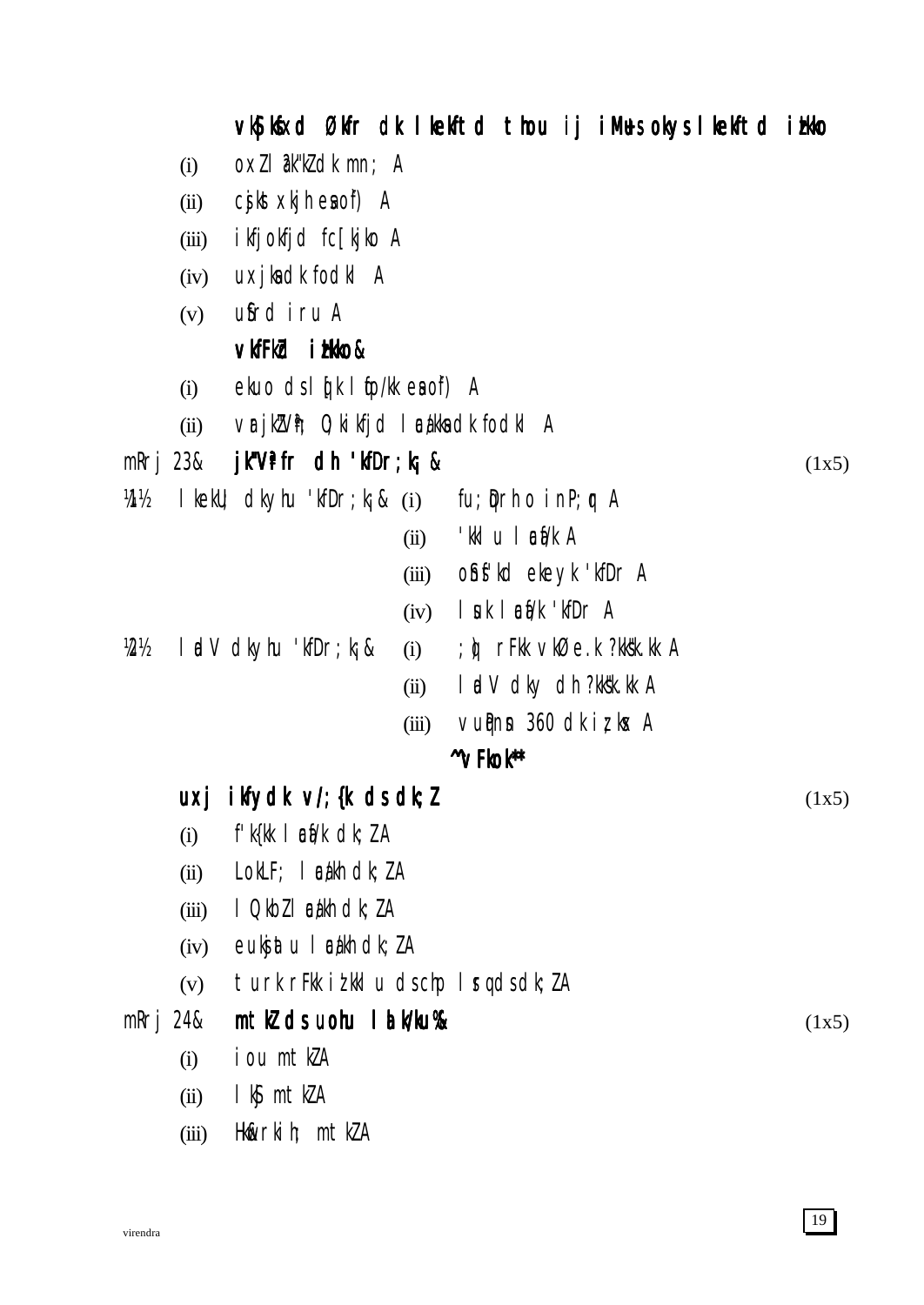- Tokjh; mtklA  $(iv)$
- $(v)$ ck; kekl mtkZA
- 'kgjh dpjslsmkillu mtkZA  $(vi)$

Wille mijkDr fcUnqdk o.ku djk

# "VFkok\*\*

mRrj Øekød 24 eamtkldsuohu I a k/ku dsmijkDr fcUnqij I a{kIr fVIi.kh fy[kasA  $(1x5)$ 

mRrj 25&

 $(1x5)$ 



"VFkok\*\*

 $(1x5)$ 

**20**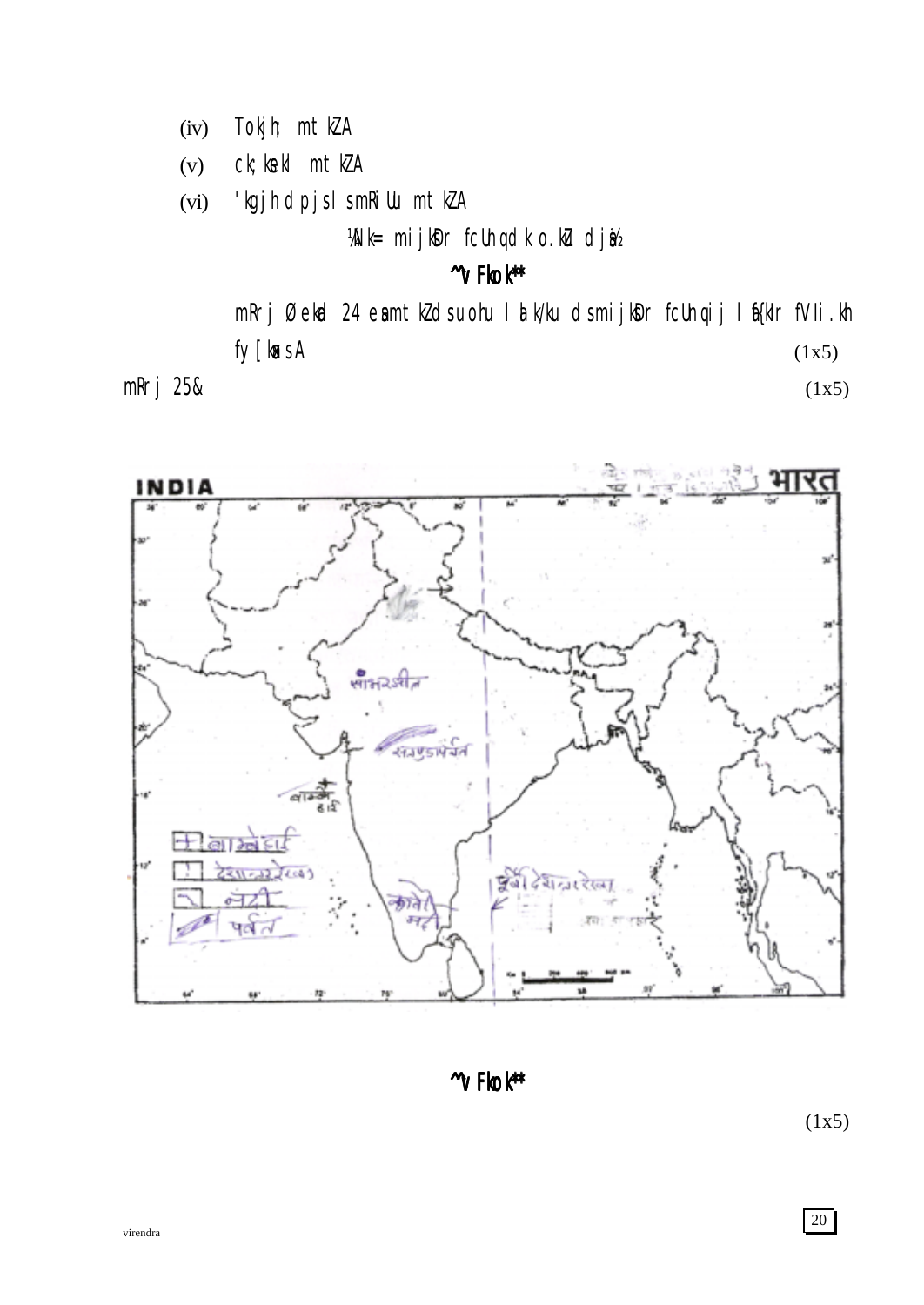

|        | $mRri$ 26& QkI hokn dh fo'kkirk, $Rk$                  | (1x6) |
|--------|--------------------------------------------------------|-------|
| 准½     | jk $T$ ; clks I o $\bm{l}$ jh ekuk $\bm{\times}$ ; k A |       |
| 1/21/2 | tur# dk fojkkh A                                       |       |
| 1/B1/2 | lektokn dk fojk&kh A                                   |       |
| 1/41/2 | 'kkár dk fojkskh A                                     |       |
| 1/5/2  | detkj jkT; kaij vkØe.k dksleFkLu A                     |       |
| 1/6!/2 | vkrad dk 'kkl u A                                      |       |
| $W\$   | mxz fonsk utfr dk lefkbl A                             |       |
| 1/8/2  | mxz jk"Vokn A                                          |       |
|        | "VFkok**                                               |       |
|        | f} $r$ h; fo'o ; o) ds dkj.k %Rx                       | (1x6) |

 $1/11/2$ olkł dh lá/k A

 $\boxed{21}$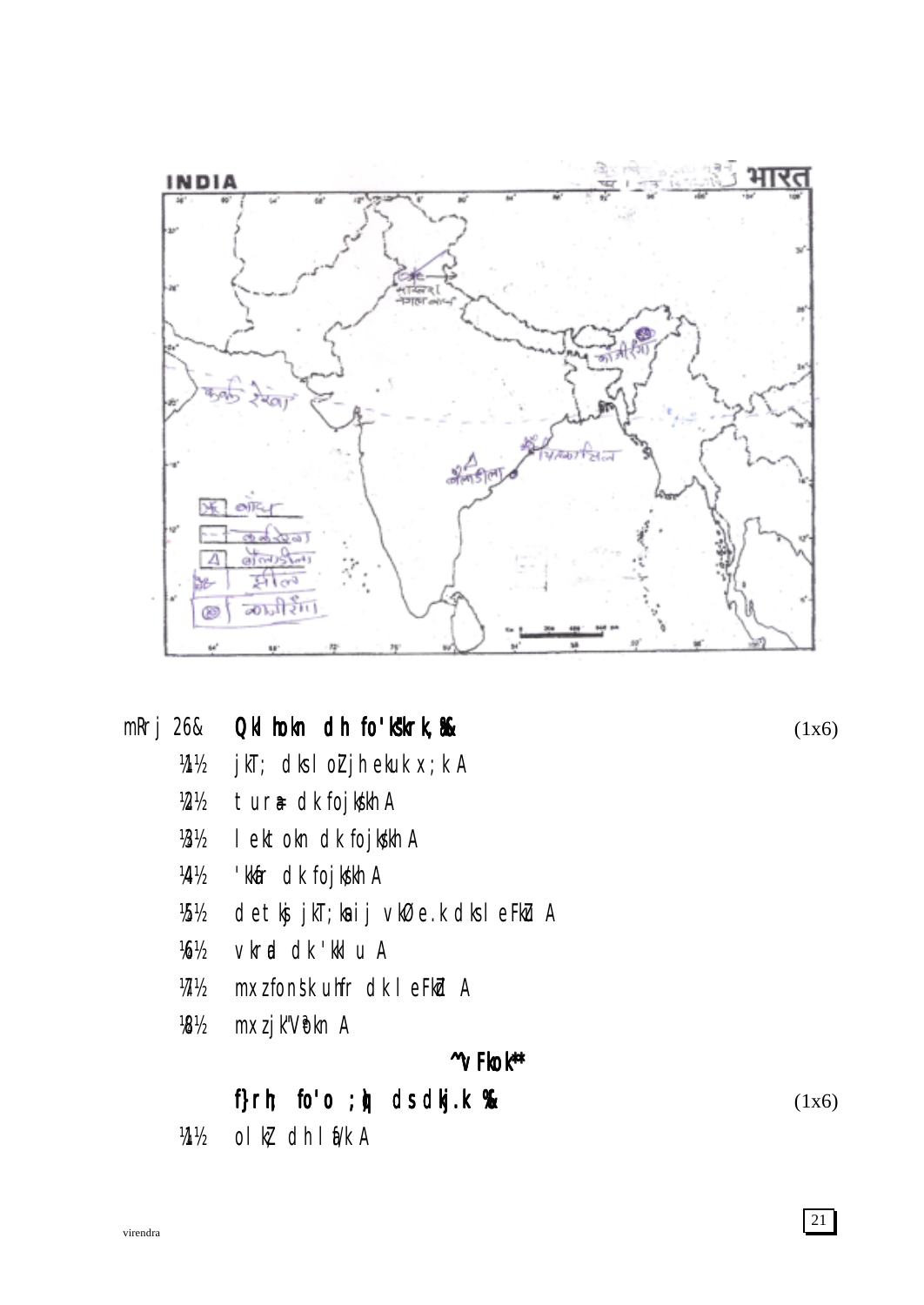- $1/21/2$ ukthokn dk mn; A
- ukthokn dk mn; A 1/R1/2
- jk"V1 ak dh vl Qyrk A 1/41/2
- mxz jk"Vokn dh Hkkouk A 1/51/2
- 1/61/2 r"Vhdi.k dh uhfr A
- I fud xWksdk mn; A  $W\$
- Ñf'k dks Hkkjr dh vkRek dgk tkrk g\$Hkkjr dh I EiwkZ vFkZ 0; oLFkk Ñf'k  $mRri$  27& mRiknkaij vk/kkfjr qSA Hkkjr dsfofHkUu m | kx /kakka tsl & I urh oL = m | kx] dkxt dk dkj [kkuk eadPpseky dh ifrz Ñf'k }kjk gh I EHko gks i krh g\$A Hkkjrh; vFkD; oLFkk dk Ñf"k dk eq: vk/kkj fuEu dkj. kka I sekuk tkrk gS&
	- thfodk dk vk/kkj A 1⁄41<sup>1</sup>/2
	- $jk''V'h$ ;  $\vee k$ ;  $ea$ ; kxnku A  $\mathcal{W}^{\prime\prime}$
	- jktLo eaof) A  $W_2$
	- ikstxki dk vk/kki A 1/41/2
	- [kk | kuka dh i fir Z A 炳

#### $\gamma$ Fkok\*\*

ou IsqeaiR; {k , oaijkgk ykHk ikIr gkrsgåA jk"Va ikIr gkusmijkDr ykHkka ds dkj. k gh ou dks jk"V<sup>a</sup> dk vell; /ku dgk tkrk g\$&

ou I s i kil r gkus okys yklik fu Eu g

 $(1x5)$ 

 $(1+5)$ 

- **狐** oukjitk dhikflr A
- bekj rh ydMh; ka dk feyuk A ₩
- 1/B1/2 fofHkUu vk\$k/kh dk ikir gkuk A
- 1/41/2 ou ij vk/kkfjr m|kskadk dPpk eky iklr gkuk A
- jk"Vh; vk; dk vk/kkj A  $1/5!/2$
- oli; tho tllrqdk  $v$ kJ; A 1/61/2
- i ; Nu dk donz A ₩½

#### &&00&&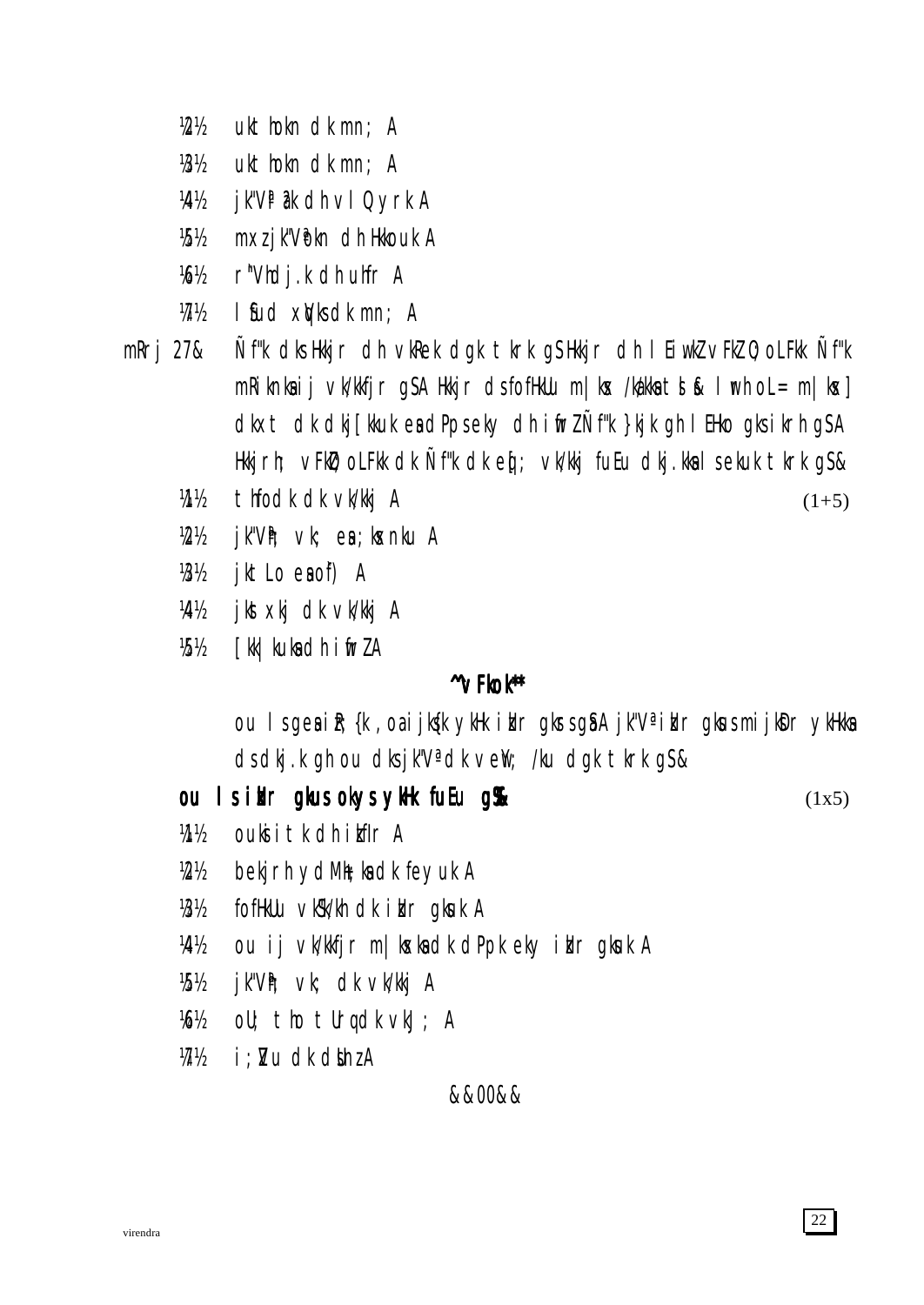$Set - B$ 

# gkbl Ldw I VhłOdy i jh(k

**High School Certificate Examination** 

# lfiy&itu i=

**SAMPLE PAPER** 

 $f_0$ "k;  $\%$  (Subject) - kelftd foKku  $le; 3$   $\mathcal{R}.\mathsf{W}$  (Time- 3 Hrs) d{kk %& (Class) - nl oha Xi0oh % **i** wkkid 100 (M.M.)

# Instruction & funk

- I Hkh itu gy djuk vfuok; lgSA  $1.$ Attempt all the Question
- itu Øekod 01 en 10 vod fu/kktjr gSA nksdky $\lceil k.M \rceil$ gSA  $\lceil k.M \rceil$ <sup>\*</sup> en 05  $2$ cqfodYih; itu rFkk [k.M "c\*\* ea 05 fjDr LFkkuka dh ifrl vFkok mfpr l cak tkm, A i R; cd i t u dsfy, 1 v cd vkciVr qSA

Q. No. 01 Carries 10 Marks. There are two sub-section, Section A is Multiple choice carries 05 marks and section B is fill in the blanks or match the column carries 05 marks.

- $3$ itu Øekod 02 lsitu Øekod 09 rd vfr y?konRrih; itu qSA iR; ditu ij 02 vrd vkciNr g\$A mRrj dh vf/kdre 'kCn I hek 30 'kCn A Q. No. 2 to 09 are very short answer type question  $&$  it carries 02 marks each. Word limit is maximum 30.
- itu Øekod 10 lsitu Øekod 15 rd y?komRrjh; itu q\$A iR; ditu ij 03  $\overline{4}$ vid vkci Vr gs Amri dh vf/kdre 'kin I hek 50 'kin A O. No. 10 to 15 are short answer type question  $\&$  it carries 03 marks each. Word limit is maximum 50.
- $5$ itu Øekod 16 Isitu Øekod 21 rd y?kon Rrjh; itu q\$A ik; ditu ea vkrfjd fod Yi q S v k \$ i R; sd i z u i j 04 v rd v k c i V r q S A m R r j dh v f/k d r e 'kCn I hek 75 'kCn A

Q. No. 16 to 21 are short answer type question  $\&$  it carries 04 marks each. Each question has internal choice. Word limit is maximum 75.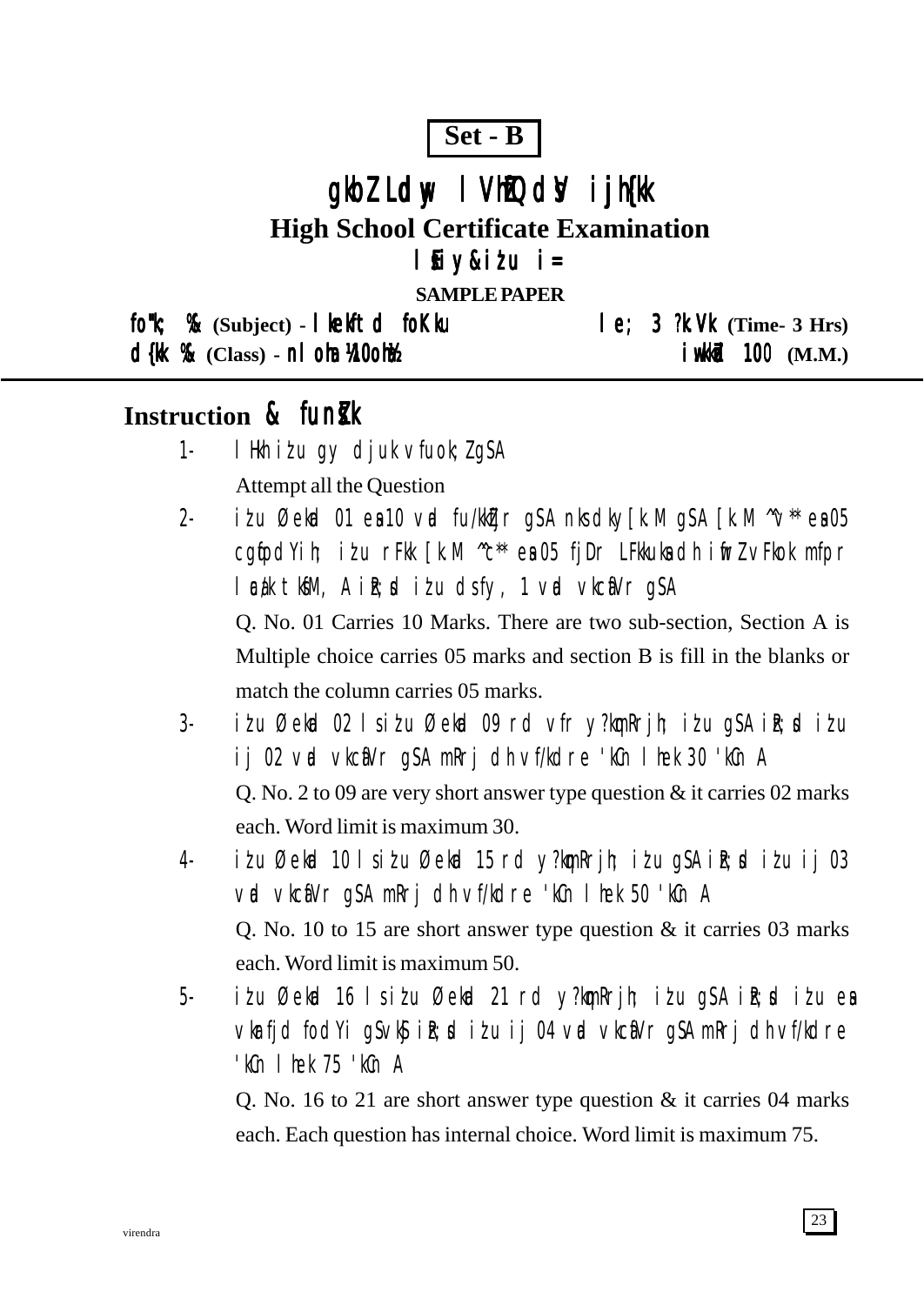- 6- iz'u Øekad 22 ls iz'u Øekad 25 rd nh?k $m$ Rrjh; iz'u gSA i $\mathbb{R}$ ; diziu esa vkarfjd fod Yigs vk $\mathfrak{g}$  ik; ditu ij 05 vad vkca $V$ r g $S$  A mRrj dh vf/kdre 'kCn lhek 100 'kCn A Q. No. 22 to 25 are long answer type question & it carries 05 marks each. Each question has internal choice. Word limit is maximum 100.
- 7- i $i$ u Øekad 26 ls i $i$ u Øekad 27 rd nh?k $\delta$ mRrjh; i $i$ u gSA i $\mathbb{R}$ ;sd i $i$ u esa vkrfjd fodYi gSvk\$ ik; ditu ij 06 vrd vkcaVr gSA mRrj dh vf/kdre 'kCn lhek 150 'kCn A

Q. No. 26 to 27 are long answer type question & it carries 06 marks each. Each question has internal choice. Word limit is maximum 150.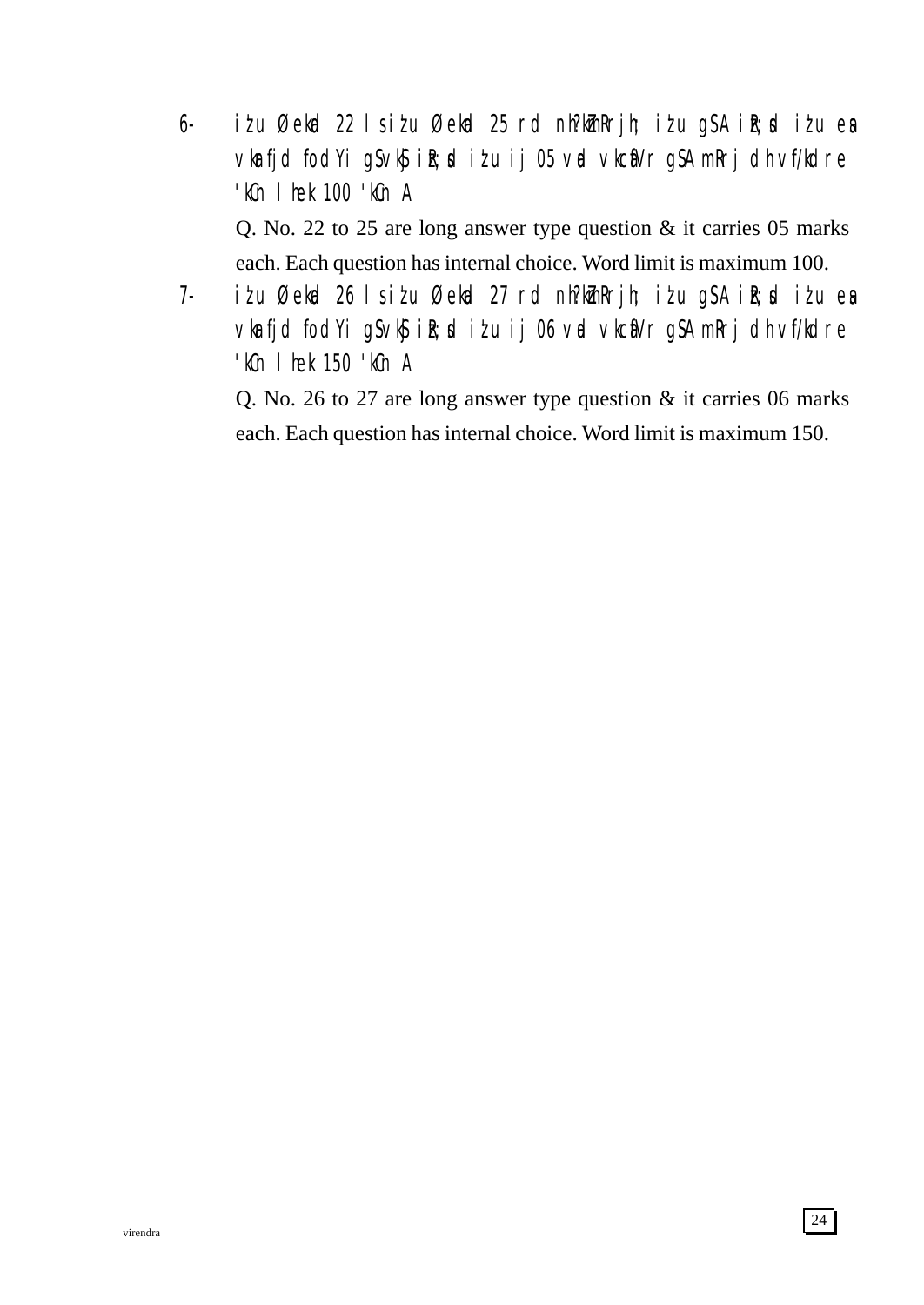# $M$  iiy iiu\*\*

# d{kk 10oh] fo"k; & I kekftd foKku

| $i\ell$ u 1&¼ $\nu$ % I gh fodYi píqu, |  |  |  |  | (1x5) |
|----------------------------------------|--|--|--|--|-------|
|----------------------------------------|--|--|--|--|-------|

Choose correct alternatives :-

## **(i)** fdlh ns'k ij vU; ns'k dk jktuSfrd fu;a=.k dgykrk gS &

- **(a)** jk"Vªokn **(b)** lkezkT;okn
- **(c)** mnkjokn **(d)** mifuos'kokn

The political control of a country by other country is called.

| (a) | Nationalism | (b) | Imperialism |
|-----|-------------|-----|-------------|
|-----|-------------|-----|-------------|

(c) Liberalism (d)

# **(ii)** ?kjsyw fgalk vf/kfu;e ykxw gqvk &

| (a) 26 $\vee$ DV $\mathfrak{w}$ j 2006 | ( <b>b</b> ) 26 $\vee$ DV <b>r</b> j 2001 |
|----------------------------------------|-------------------------------------------|
| (c) $17 \text{ tuojh } 2009$           | ( <b>d</b> ) 16 fl r[cj 2005              |

Home Violance Act implimented on -.

| (a) | 26 October 2006                                               | (b) $26$ October 2001   |
|-----|---------------------------------------------------------------|-------------------------|
|     | (c) $17$ January 2009                                         | (d) $16$ September 2005 |
|     | $\gamma$ ii ii $\gamma$ iii $\gamma$ at $\gamma$ iii $\gamma$ |                         |

**(iii)** fdlh oLrq ;k voS/kkfud :i ls Ø;&foØ; dgykrk gS &

**(a)** tek[kksjh **(b)** equkQk [kksjh **(c)** Hkz"Vkpkj **(d)** rLdjh

Illegallyt buy and sell of any thing is called-.

| Hoarding<br>(a)<br>(b) | <b>Black Marketing</b> |
|------------------------|------------------------|
|------------------------|------------------------|

(c) Corruption (d) Smuggling

**(iv)** o"kZ 2001 eaHkkjr eatul  $\oint$ ;k ?kuRo ifr oxZ fd-eh- Fkk&

- **(a)** 925 O;fDr **(b)** 425 O;fDr
- **(c)** 324 O;fDr **(d)** 933 O;fDr

In 2001 the density of India's population in persons was-.

- (a) 925 persons (b) 425 persons
- (c) 324 persons (d) 933 persons
- (v) vkun feYd;fiu;u fyfeVM qS&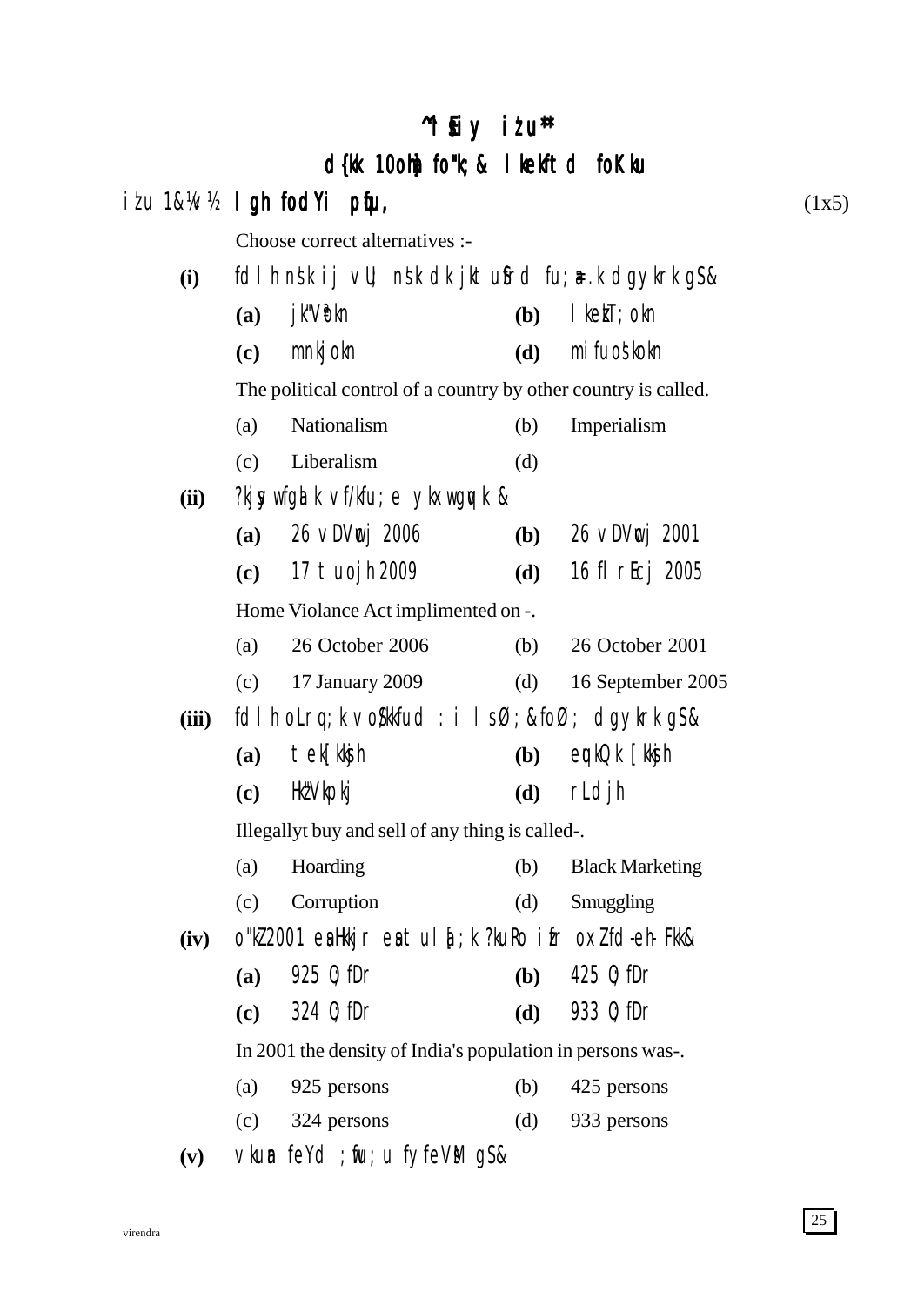|                 | egkjk"V <sup>a</sup> ea<br>(a)                                 |                          | (b)                     | i atkc ea                                                                     |       |
|-----------------|----------------------------------------------------------------|--------------------------|-------------------------|-------------------------------------------------------------------------------|-------|
|                 | $gfi$ ; k.kk ea<br>(c)                                         |                          | (d)                     | xqtjkrea                                                                      |       |
|                 | Anand Milk Union Limited is in -                               |                          |                         |                                                                               |       |
|                 | Maharastra<br>(a)                                              |                          | (b)                     | Punjab                                                                        |       |
|                 | Haryana<br>(c)                                                 |                          | (d)                     | Gujrat                                                                        |       |
| ΥCΥ             | $l$ gh tkMh cukb; s                                            |                          |                         |                                                                               | (1x5) |
|                 | Match the following :-                                         |                          |                         |                                                                               |       |
| (a)             | $\forall$ rjk $\forall$ h; U; k; k $\forall$ ;                 | &                        | 2004                    |                                                                               |       |
|                 | International court                                            | $\overline{\phantom{0}}$ | 2004                    |                                                                               |       |
| <b>(b)</b>      | $x$ hrkat yh ds ys $[k]$                                       | &                        | $uhnj$ $y\$             |                                                                               |       |
|                 | Gitanjali's writer                                             | ۰.                       |                         | Neather land                                                                  |       |
| (c)             | $N-x$ - ngst if r "kk fu; e                                    | &                        | j follnz V <b>\$</b> kj |                                                                               |       |
|                 | C.G. Anti Dowry act                                            | $\overline{\phantom{0}}$ |                         | Rabindranath Tagore                                                           |       |
| (d)             | vkfFkd fodkl ck/kd rRo &                                       |                          | 2000                    |                                                                               |       |
|                 | Interfering factor in                                          |                          |                         |                                                                               |       |
|                 | ecomonic progress                                              | -                        | 2000                    |                                                                               |       |
| <b>(e)</b>      | tul $\mathfrak{f}$ ; k uhfr                                    | &                        | $\vee$ f'k{kk           |                                                                               |       |
|                 | Population policy                                              |                          | illiteracy              |                                                                               |       |
| i <i>t</i> u 2& | miHkk $D$ rk cpr dk I $#$ fyf[k, A                             |                          |                         |                                                                               | ₩     |
|                 | Write the formula of consumer surplus.                         |                          |                         |                                                                               |       |
| itu 3&          | esthiquLFkkiuk Isvki D; k le>rsg $\delta \setminus$            |                          |                         |                                                                               | ₩     |
|                 | What do you mean by Meji Restoration?                          |                          |                         |                                                                               |       |
| itu 4&          | $ukV$ ks I s $v$ ki D; k I e $>$ rs g $\delta \setminus$       |                          |                         |                                                                               | ₩     |
|                 | What do you mean by NATO?                                      |                          |                         |                                                                               |       |
| i <i>t</i> u 5& |                                                                |                          |                         | mu pkj jktodkkadk uke fyf[k, ftllgkusNRrhl $x < +e$ a'kkl u fd; k \ $(1/2x4)$ |       |
|                 | Write the name of main dynasties those ruled over Chhattisgarh |                          |                         |                                                                               |       |
| i <i>t</i> u 6& | efgyk 'kl Drhdj.k dk vFkIfyf[k, A                              |                          |                         |                                                                               | 121/2 |

26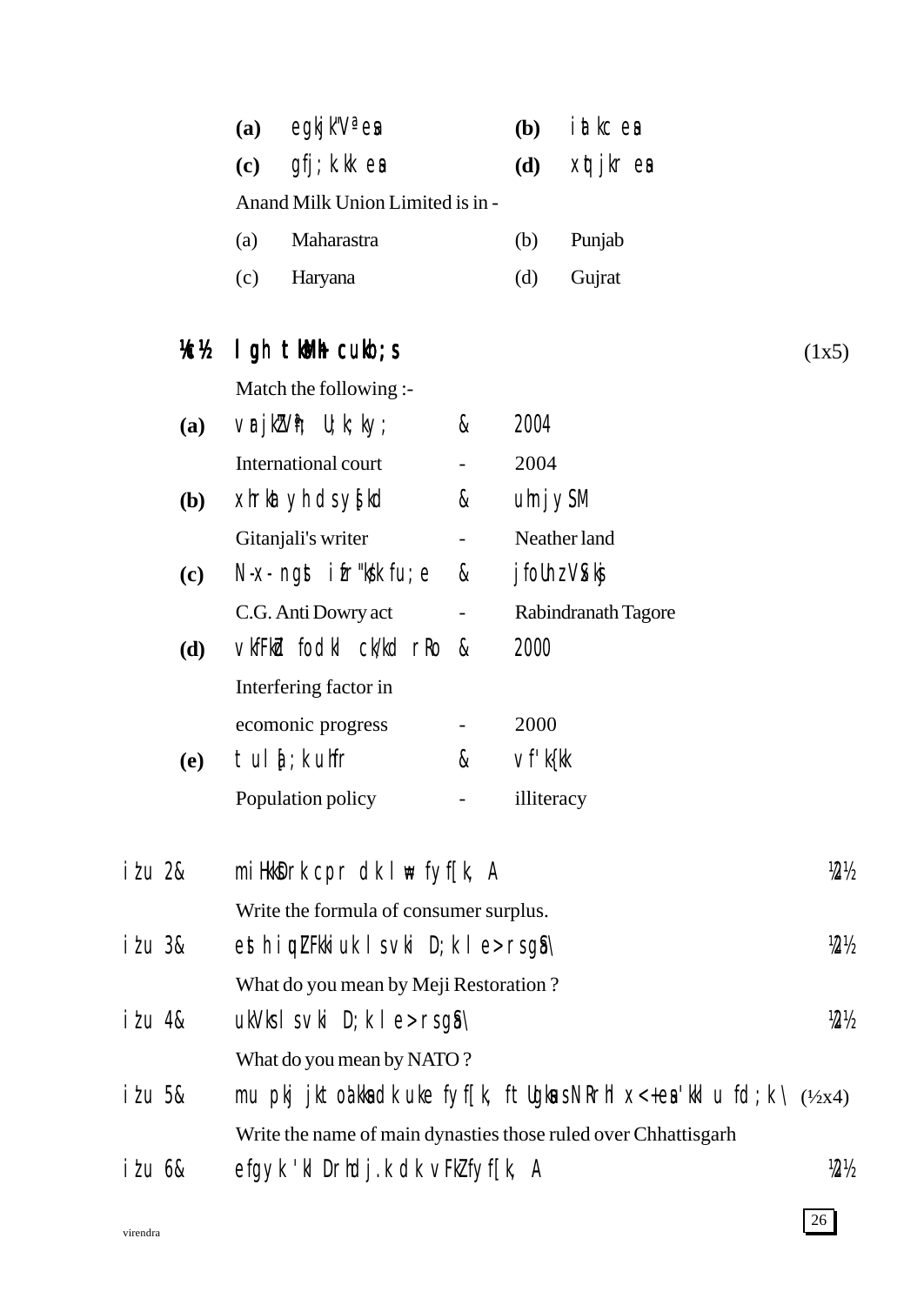|                  | Write the meaning of women empowerment.                                                                 |                            |
|------------------|---------------------------------------------------------------------------------------------------------|----------------------------|
| i <i>t</i> u 7&  | Je follkktu dsnksyklik fyf[k, A                                                                         | 凋\$1½                      |
|                  | Write two advantages of labour division.                                                                |                            |
| i <i>t</i> u 8&  | NRrhl $x$ <+esipfyr ykdu $R$ ; dk uke fyf[k, A ½dkblpkj½                                                | $(\frac{1}{2}x^4)$         |
|                  | Write the name of popular folk dances of Chhattisgarh any four.                                         |                            |
| i <i>t</i> u 9&  | /ku fo/k; d l s vki D; k l e>rsg $\delta \setminus$ bl dk fu.kł dk $\delta$ u djrk g $\delta \setminus$ | <b>VAS1½</b>               |
|                  | What do you mean by financial bill? Who decides it?                                                     |                            |
| i <i>t</i> u 10& | $x\psi$ fuji $\{krk$ dh uhfr dk e $[$ ; mnns; D;k g $S\setminus$                                        | (1x3)                      |
|                  | What is main aim of non-alignment policy?                                                               |                            |
| i <i>t</i> u 11& | vf/kdkj iPNk dk vFkIfyf[k, A                                                                            | 1/B1/2                     |
|                  | What is write?                                                                                          |                            |
| i <i>t</i> u 12& | Je follkktu I srhu gkfu; kj fyf[k, A                                                                    | (1x3)                      |
|                  | Write three disadvantages of labour division?                                                           |                            |
| i <i>t</i> u 13& | NRrhl x<+ds/kkfed fLFkfr dk o.ku dhft, A                                                                | 1/B1/2                     |
|                  | Describe the religious position of Chhattisgarh.                                                        |                            |
| i <i>t</i> u 14& | $f'$ k{kk dk vHkko tul $f$ ; k of) dk, d i eq[k dkj k g\$A l e > kb; sA                                 | 1/81/2                     |
|                  | The main cause of groeth of population is the lack of education. Explain.                               |                            |
| itu 15&          | milikk $\text{Drk}$ dh cpr dkseki useavkusokyh rhu dfBukbł, kadksl e>kb; sA $(1x3)$                     |                            |
|                  | Explain three difficulties in measuring the consumer surplus.                                           |                            |
| i <i>t</i> u 16& | f}rh; fo'o ; $\hat{\phi}$ eateluh ijkt; clsD;k clkj.k Fks\ ¼clkblpkj½                                   | $\frac{1}{4}x4\frac{1}{2}$ |
|                  | What was the reason of deofeat of Germany in World war-II?                                              |                            |
|                  | "VFkok** OR                                                                                             |                            |
|                  | iylgcly dh ?kVuk dk mYy{k dhft, A                                                                       | V4½                        |
|                  | Describe the incidence of Pearl Herbal.                                                                 |                            |
| i <i>t</i> u 17& | xjhch dh ifjHkk"kk , oaxjhch ds dkj.kka dksfyf[k, A                                                     | M\$3½                      |
|                  | Define poverty and write its three reasons.                                                             |                            |
|                  | "VFkok** OR                                                                                             |                            |
|                  | cjkst xkjh dk vFkl , oacjkst xkjh I smRi Uu rhu I eL; kvka dksfyf[k, A ¼1\$3½                           |                            |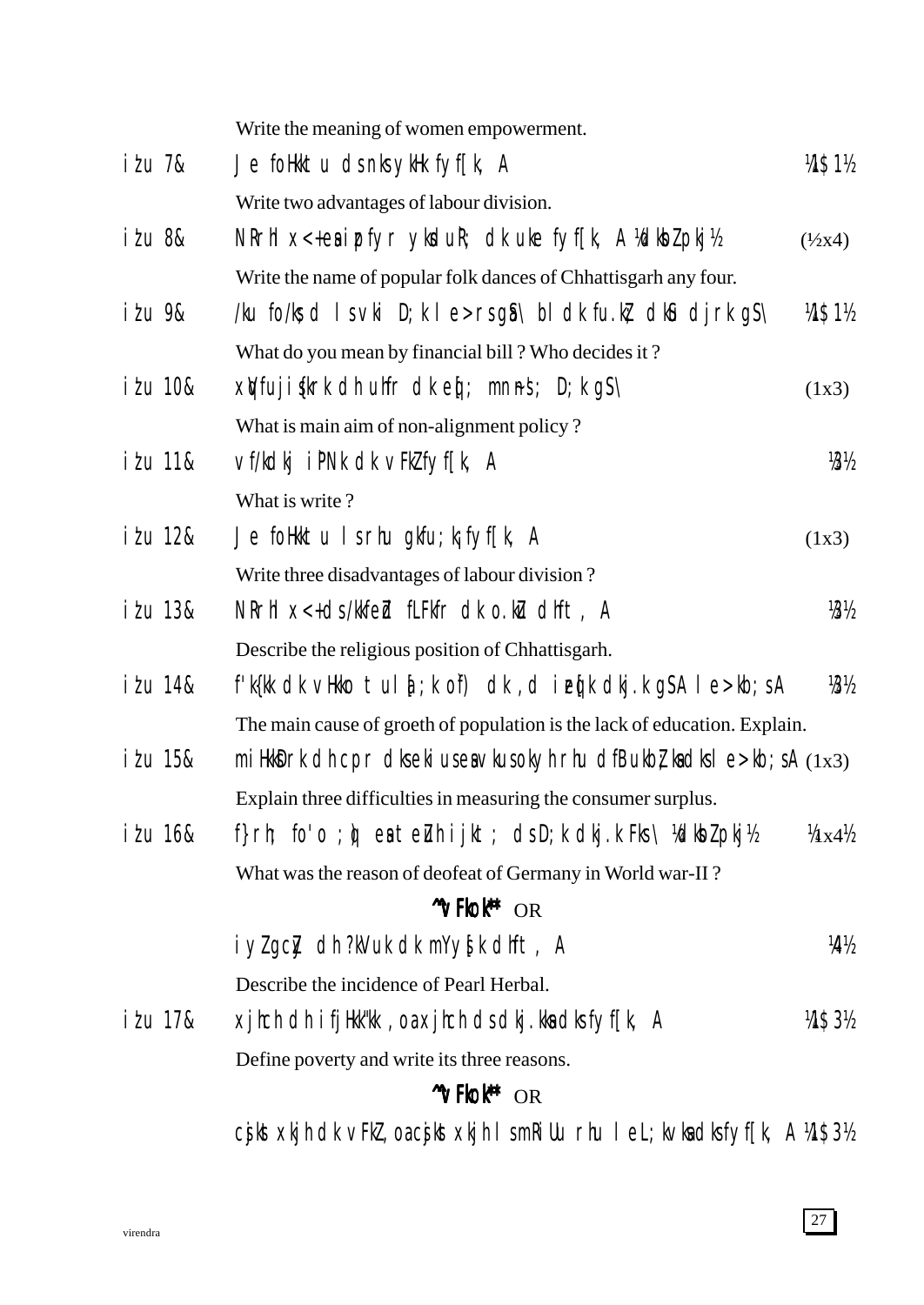|                  | Write meaning of umemployment and three problems arose by it.                                                                                |                            |  |  |  |  |  |  |
|------------------|----------------------------------------------------------------------------------------------------------------------------------------------|----------------------------|--|--|--|--|--|--|
| itu 18&          | gfjr Økiir fdl sdgrsgil\gfjr Økiir dsrhu i fj.kkekadksle>kb; sA ¼1\$3½                                                                       |                            |  |  |  |  |  |  |
|                  | What is green revolution ? explain three result of it.                                                                                       |                            |  |  |  |  |  |  |
|                  | "VFkok** OR                                                                                                                                  |                            |  |  |  |  |  |  |
|                  | pdcmh I svki D; k I e>rsg\$\pdcmh gkwsokysrhu ykHkkadksfyf[k, A¼1 \$3½                                                                       |                            |  |  |  |  |  |  |
|                  | What do you mean by Chuckbandi? Write its three advantages.                                                                                  |                            |  |  |  |  |  |  |
| i <i>t</i> u 19& | Hkkjr eaoL= m k× ∨k§ yk&g bLikr m k× eapkj vrj fyf[k, A                                                                                      |                            |  |  |  |  |  |  |
|                  | Write difference between cotton industry and Iron and steel industry.                                                                        |                            |  |  |  |  |  |  |
|                  | "VFkok** OR                                                                                                                                  |                            |  |  |  |  |  |  |
|                  | Ñf"k ij vk/kkfjr m ksc , oa [kfut ij vk/kkfjr m kscka ch clkbl pkj fcUnq/ka                                                                  |                            |  |  |  |  |  |  |
|                  | earguk dhft, A                                                                                                                               | $\frac{1}{4}x4\frac{1}{2}$ |  |  |  |  |  |  |
|                  | Compare the industry based on agriculture and mineral.                                                                                       |                            |  |  |  |  |  |  |
| i <i>t</i> u 20& | $\mathfrak{g}$ f'k; k vk $\mathfrak{g}$ vfÝdk egk}hi es $\mathfrak{g}$ ktu $\mathfrak{g}$ rd i $\mathfrak{g}$ ltkxj.k ds D; k dkj.k Fks \    |                            |  |  |  |  |  |  |
|                  | $le$ -kb; sA                                                                                                                                 | $\frac{1}{4}x4\frac{1}{2}$ |  |  |  |  |  |  |
|                  | Explain the reason of political renaissance of Asia and Africa continent.                                                                    |                            |  |  |  |  |  |  |
|                  | "VFkok** OR                                                                                                                                  |                            |  |  |  |  |  |  |
|                  | fo'o 'kkir dh LFkki uk grql a $\mathbb{p}$ r jk"V <sup>a</sup> l $\mathbb{R}$ k dsmnns; dgk <sub>i</sub> rd I gk; d g $\mathbb{S} \setminus$ |                            |  |  |  |  |  |  |
|                  | How the porpose of UND helps to establish the world peace?                                                                                   | (4)                        |  |  |  |  |  |  |
| i <i>t</i> u 21& | I kekftd fodkl eack/kd pkj dkj.kkadksLi"V dhft, A                                                                                            | $\frac{1}{4}x4\frac{1}{2}$ |  |  |  |  |  |  |
|                  | Explain four factors that protest social development.                                                                                        |                            |  |  |  |  |  |  |
|                  | "VFkok** OR                                                                                                                                  |                            |  |  |  |  |  |  |
|                  | ukjh dsfodkl grqfd, tkusokyspkj mik;kadksLi"V dhft, A                                                                                        | $\frac{1}{4}x4\frac{1}{2}$ |  |  |  |  |  |  |
|                  | Explain four ideas for the improvement of women.                                                                                             |                            |  |  |  |  |  |  |
| i <i>t</i> u 22& | mu ifjfLFkfr;kadk mYy{k dhft, ftudsdkj.k ,f'k;k rFkk vYhdk ea                                                                                |                            |  |  |  |  |  |  |
|                  | $l$ kekT; okn dk fodkl ga $\nu$ k A                                                                                                          | $\frac{1}{4} \times 5\%$   |  |  |  |  |  |  |
|                  | Describe the condition by which imperialism rose in Asia and Africa.                                                                         |                            |  |  |  |  |  |  |
|                  | "VFkok** OR                                                                                                                                  |                            |  |  |  |  |  |  |
|                  | vKS  kfxd Økir I sl kekftd , oavkfFkd thou i j i M <del>u</del> sokysi ilkkokadk mYy{k                                                       |                            |  |  |  |  |  |  |
|                  | dhft, A                                                                                                                                      | $\frac{1}{4}x5\frac{1}{2}$ |  |  |  |  |  |  |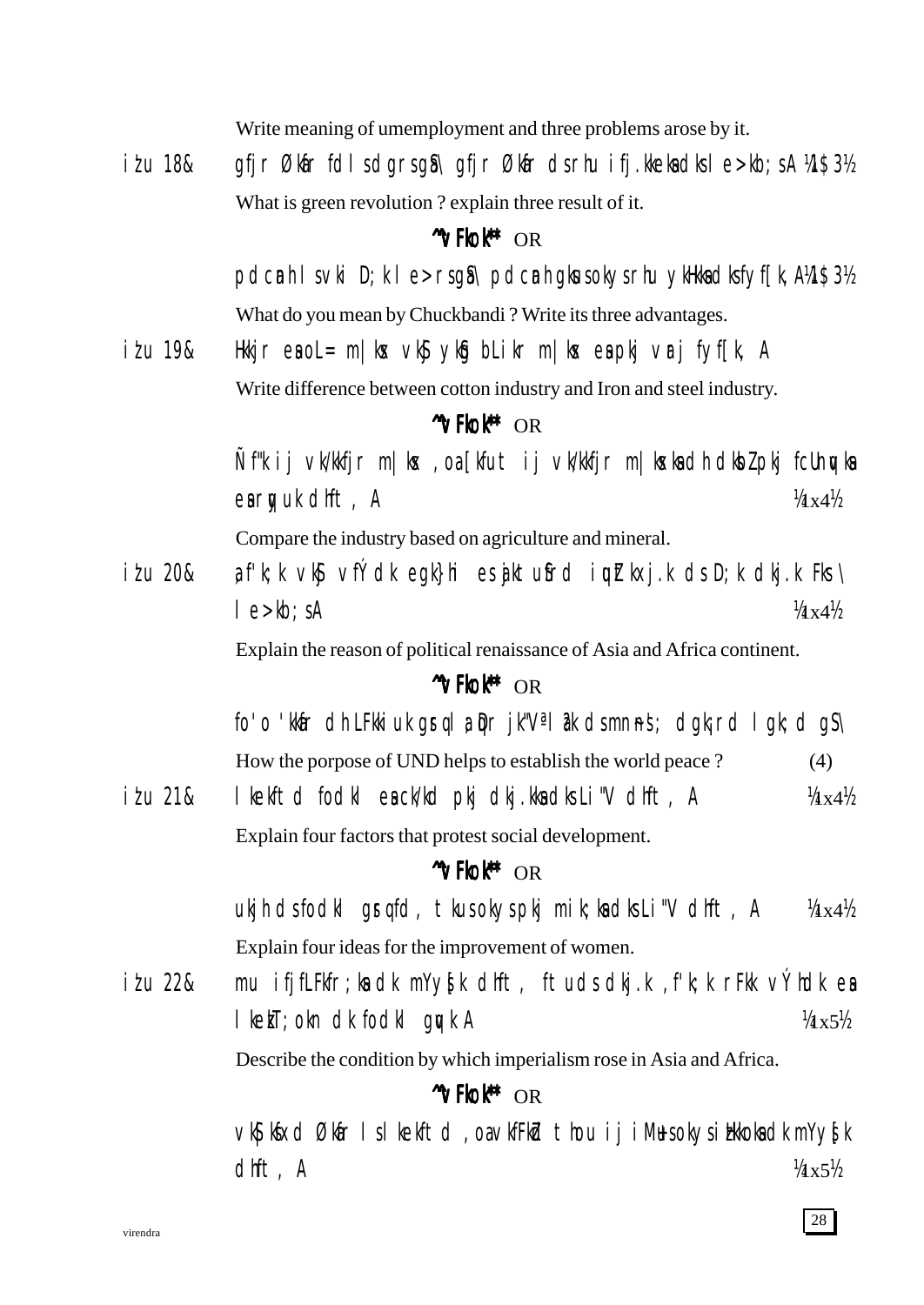|                  | Describe the effects of social and economical lives due to industrial revolution.                                               |                          |
|------------------|---------------------------------------------------------------------------------------------------------------------------------|--------------------------|
| i <i>t</i> u 23& | jk"Vifr ds'kfDr; kadk mYy{k dhft, A                                                                                             | $\frac{1}{4} \times 5\%$ |
|                  | Describe the condition by which imperialism rose in Asia and Africa.                                                            |                          |
|                  | "V <b>Fkok</b> " OR                                                                                                             |                          |
|                  | $uxj$ ikfydk $v'$ ; {k dksdk $\Omega$ k $\Omega$ k $\Omega$ l sdk; <i>l</i> djusgk $rsg\Omega$ Li "V dhft, $A\omega_{x5}\Omega$ |                          |
|                  | Explain the work of the chairperson of municipal council.                                                                       |                          |
| itu 24&          | $m$ t $k$ dsuohu 1 a k/kukadksmnkgj.k 1 fgr 1 e>kb; sA                                                                          | $\frac{1}{4} \times 5\%$ |
|                  | Explain with example the new resources of energy.                                                                               |                          |
|                  | "VFkok** OR                                                                                                                     |                          |
|                  | mtklikku ij dysk fyf[k, A                                                                                                       | $\frac{1}{4} \times 5\%$ |
|                  | Write an essay on energy resource.                                                                                              |                          |
|                  |                                                                                                                                 |                          |

itu 25& Hkkjr dsekufp= eafuEu dksvildr dhft, &  $\frac{1}{4} \times 5\%$ 

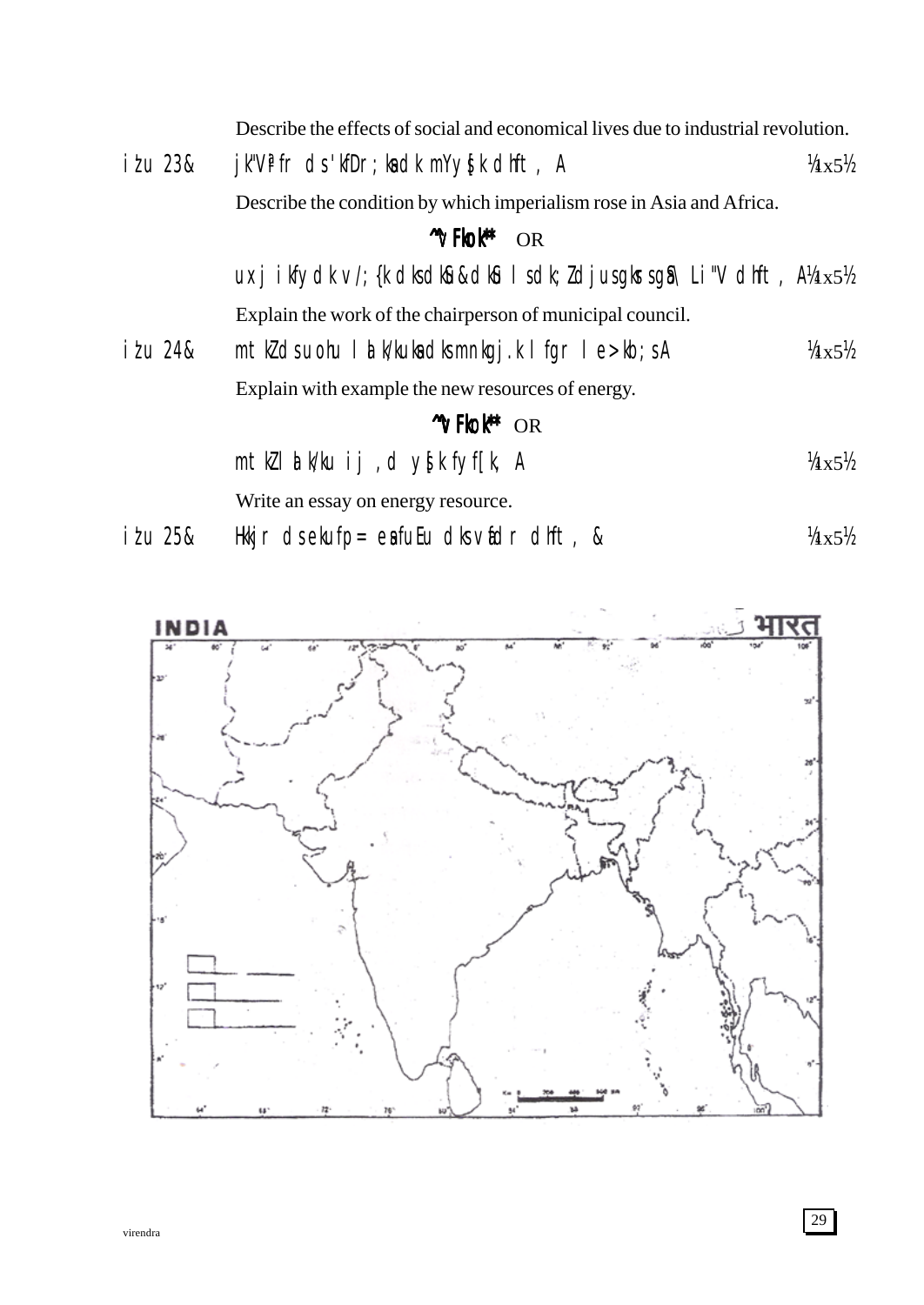| (i)   |                  |                          |              |                                                                                                                                                                          |                                                                                                                                                                                                                                                 | (iii)                                                                                           | dkojh unh                                                                                                                                                 |                                                                                                                                                                                                                                                                                |
|-------|------------------|--------------------------|--------------|--------------------------------------------------------------------------------------------------------------------------------------------------------------------------|-------------------------------------------------------------------------------------------------------------------------------------------------------------------------------------------------------------------------------------------------|-------------------------------------------------------------------------------------------------|-----------------------------------------------------------------------------------------------------------------------------------------------------------|--------------------------------------------------------------------------------------------------------------------------------------------------------------------------------------------------------------------------------------------------------------------------------|
| (iv)  |                  |                          |              |                                                                                                                                                                          |                                                                                                                                                                                                                                                 |                                                                                                 |                                                                                                                                                           |                                                                                                                                                                                                                                                                                |
|       |                  |                          |              |                                                                                                                                                                          |                                                                                                                                                                                                                                                 |                                                                                                 |                                                                                                                                                           |                                                                                                                                                                                                                                                                                |
| (i)   |                  |                          |              |                                                                                                                                                                          |                                                                                                                                                                                                                                                 |                                                                                                 |                                                                                                                                                           |                                                                                                                                                                                                                                                                                |
| (iii) |                  |                          |              |                                                                                                                                                                          |                                                                                                                                                                                                                                                 | (v)                                                                                             | Satpuda hill                                                                                                                                              |                                                                                                                                                                                                                                                                                |
|       |                  |                          |              |                                                                                                                                                                          |                                                                                                                                                                                                                                                 |                                                                                                 |                                                                                                                                                           |                                                                                                                                                                                                                                                                                |
| (i)   | <b>CSykMhykJ</b> |                          |              |                                                                                                                                                                          |                                                                                                                                                                                                                                                 |                                                                                                 | fpYQk > hy                                                                                                                                                |                                                                                                                                                                                                                                                                                |
| (iv)  |                  |                          |              |                                                                                                                                                                          |                                                                                                                                                                                                                                                 |                                                                                                 |                                                                                                                                                           | $\frac{1}{4} \times 5\%$                                                                                                                                                                                                                                                       |
| (i)   | Bailadila        | (ii)                     |              |                                                                                                                                                                          |                                                                                                                                                                                                                                                 |                                                                                                 | (iii)                                                                                                                                                     | Chilfa Lake                                                                                                                                                                                                                                                                    |
| (iv)  |                  |                          |              |                                                                                                                                                                          |                                                                                                                                                                                                                                                 |                                                                                                 |                                                                                                                                                           |                                                                                                                                                                                                                                                                                |
|       |                  |                          |              |                                                                                                                                                                          |                                                                                                                                                                                                                                                 |                                                                                                 |                                                                                                                                                           |                                                                                                                                                                                                                                                                                |
|       |                  |                          |              |                                                                                                                                                                          |                                                                                                                                                                                                                                                 |                                                                                                 |                                                                                                                                                           | $\frac{1}{4} \times 6\%$                                                                                                                                                                                                                                                       |
|       |                  |                          |              |                                                                                                                                                                          |                                                                                                                                                                                                                                                 |                                                                                                 |                                                                                                                                                           |                                                                                                                                                                                                                                                                                |
|       |                  |                          |              |                                                                                                                                                                          |                                                                                                                                                                                                                                                 |                                                                                                 |                                                                                                                                                           |                                                                                                                                                                                                                                                                                |
|       |                  |                          |              |                                                                                                                                                                          |                                                                                                                                                                                                                                                 |                                                                                                 |                                                                                                                                                           | $\frac{1}{4}x_6\frac{1}{2}$                                                                                                                                                                                                                                                    |
|       |                  |                          |              |                                                                                                                                                                          |                                                                                                                                                                                                                                                 |                                                                                                 |                                                                                                                                                           |                                                                                                                                                                                                                                                                                |
|       |                  |                          |              |                                                                                                                                                                          |                                                                                                                                                                                                                                                 |                                                                                                 |                                                                                                                                                           |                                                                                                                                                                                                                                                                                |
|       |                  |                          |              |                                                                                                                                                                          |                                                                                                                                                                                                                                                 |                                                                                                 |                                                                                                                                                           | $1/4 + 5/2$                                                                                                                                                                                                                                                                    |
|       |                  |                          |              |                                                                                                                                                                          |                                                                                                                                                                                                                                                 |                                                                                                 |                                                                                                                                                           |                                                                                                                                                                                                                                                                                |
|       |                  |                          |              |                                                                                                                                                                          |                                                                                                                                                                                                                                                 |                                                                                                 |                                                                                                                                                           |                                                                                                                                                                                                                                                                                |
|       |                  |                          |              |                                                                                                                                                                          |                                                                                                                                                                                                                                                 |                                                                                                 |                                                                                                                                                           |                                                                                                                                                                                                                                                                                |
|       |                  |                          |              |                                                                                                                                                                          |                                                                                                                                                                                                                                                 |                                                                                                 |                                                                                                                                                           | $\frac{1}{4} + 5\frac{1}{2}$                                                                                                                                                                                                                                                   |
|       |                  |                          |              |                                                                                                                                                                          |                                                                                                                                                                                                                                                 |                                                                                                 |                                                                                                                                                           |                                                                                                                                                                                                                                                                                |
|       |                  | $le$ -kb; sA<br>Explain. | Bombay Hagh, | $\mathsf{R}\mathsf{H}$ k $\mathsf{H}\mathsf{H}$ $\mathsf{H}\mathsf{H}$ $\mathsf{H}\mathsf{H}$ $\mathsf{H}\mathsf{H}$ $\mathsf{H}\mathsf{H}$<br>Kaveri river (iv)<br>(ii) | lriMkio <i>r</i><br>Show the following in the Map of India.<br>(ii)<br>"VFkok** OR<br>Okl hokn dh fo'kskrk $\vee$ ka dks fyf[k, A<br>Write the cahrateristics of Fascism.<br>"VFkok** OR<br>Explain the reasons of World war-II.<br>"VFkok** OR | Sambhar Lake<br>Kanjiranga National Park (v)<br>$f$ } $r$ h; fo'o ; $\phi$ dsdkj.kkadksle>kb;sA | $ckEca gkb$ (ii) $82\frac{1}{2}$ i old n s kkr j ]<br>$Hkk[kjk uaxy ckk]$ (iii)<br>$dk$ athjak jk Vh; m ku (v) ddl j $\{kk \mid A$<br>Bhakhara Nangal Dam | 82 1/2 east longitude<br>Line of Cancer<br>"Nf"k Hkkjr dh vkRek gSbI sHkkjrh; vFkD; oLFkk dk vk/kkj D; kaekuk tkrk g\$<br>Agriculture is the soul of India why it is treated as a base of Indian economy.<br>ou dksjk"V <sup>a</sup> dk vell; /ku ekuk tkrk gSA foopuk dhft, A |

&&00&&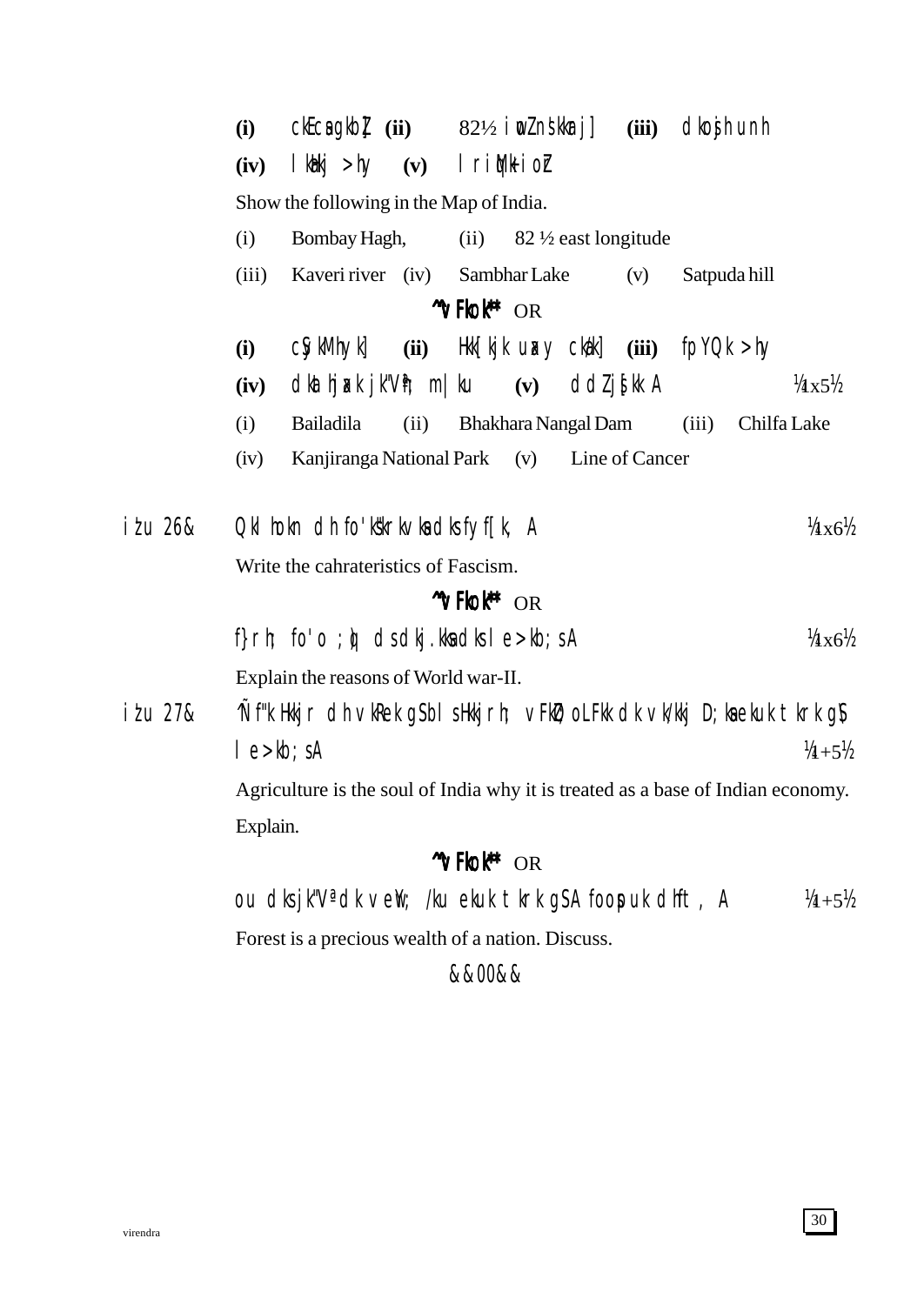$M$  Eise mori\*\*

|                        |                                                | "I EI $\vee$ mkr j |                                                                                                 |
|------------------------|------------------------------------------------|--------------------|-------------------------------------------------------------------------------------------------|
| $mRrj$ 1&\%   gh fodYi |                                                |                    | (1x5)                                                                                           |
| (i)                    | &<br>(d)                                       | mi fuoskokn        |                                                                                                 |
| (ii)                   | &<br>(a)                                       | 26 vDVrgj 2006     |                                                                                                 |
| (iii)                  | &<br>rldjh<br>(d)                              |                    |                                                                                                 |
| (iv)                   | &<br>(c)                                       | 3240; fDr          |                                                                                                 |
| (v)                    | &<br>(d)                                       | xqtjkt ea          |                                                                                                 |
| ΥC½                    | $l$ gh tkMh cukb; $88$                         |                    | (1x5)                                                                                           |
| (a)                    | $\forall$ rjk $\forall$ h; U; k; k $\forall$ ; | &                  | $u$ hnj $y$ SM                                                                                  |
| (b)                    | xhrkat yh ds y{kd                              | &                  | j follnukFk V\$kij                                                                              |
| (c)                    | $N-x$ - ngst if r "kk fu; e                    | &                  | 2004                                                                                            |
| (d)                    | vkfFkd fodkl ck/kd rRo                         | &                  | $\vee$ f' k{kk                                                                                  |
| (e)                    | tul $f$ ; k uhfr                               | &                  | 2000                                                                                            |
| $m$ Rrj 2& $M\%$       |                                                |                    | millkkDrk cpr 34 dqy mi; kfxrk & I hekUr mi; kfxrk dh oLrqdh bdkb; kj                           |
| 1/21/2                 | $cs = x - (P x Q)$                             |                    |                                                                                                 |
| mRrj 3&                |                                                |                    | tkiku eal u~1867 eal fud 'kkl u fd I ekirh dsckn ubll jdkj ustkiku dh                           |
|                        |                                                |                    | $\vee$ FkD; oLFkk dks $u$ ; k Lo: i nusdsfy; sfonskkalsdPpk eky [kjhn dj u; s                   |
|                        |                                                |                    | m   kxkafd LFkki uk dj u; scktkjkaeacp dj dN gh n'kdkaeatki ku dksmllur                         |
|                        |                                                |                    | jk"V <sup>a</sup> dh I yoh ea yk [kMk djus dks gh esth i wLFkki uk dgrs gâ A                    |
| mRrj 4&                |                                                |                    | ukVks dk $\vee$ Fkl gs A mRrjh $\vee$ VykfVkd $\vdash$ k/k $\vdash$ axBu (North atlantic trecty |
|                        |                                                |                    | Organisation) bl dh LFkki uk 4 vi & 1949 eagbl Fkh A                                            |
| mRrj 5&                |                                                |                    | NRrhl x<+ea'kkl u djusjktoak dsuke g& 'kjHkigh; ik.Moakh] I keoakh]                             |
|                        | $uv$ odk] jktf"k $r$ or; A                     |                    |                                                                                                 |
| mRrj 6&                |                                                |                    | efgyk I 'kfDrdj.k dk vFklefgyk vkj i q "kkadschp fyx dsvk/kkj i j fd; s                         |
|                        |                                                |                    |                                                                                                 |

tkus okys Hkn dks I eklr dj cjkcj dk vf/kdkj inku djuk gSA

- mRrj 7& Je follkktu ds yklk&
	- dk; ldqkyrk eaof) A  $1/1/2$
	- $1/2/2$ I e; dh cpr A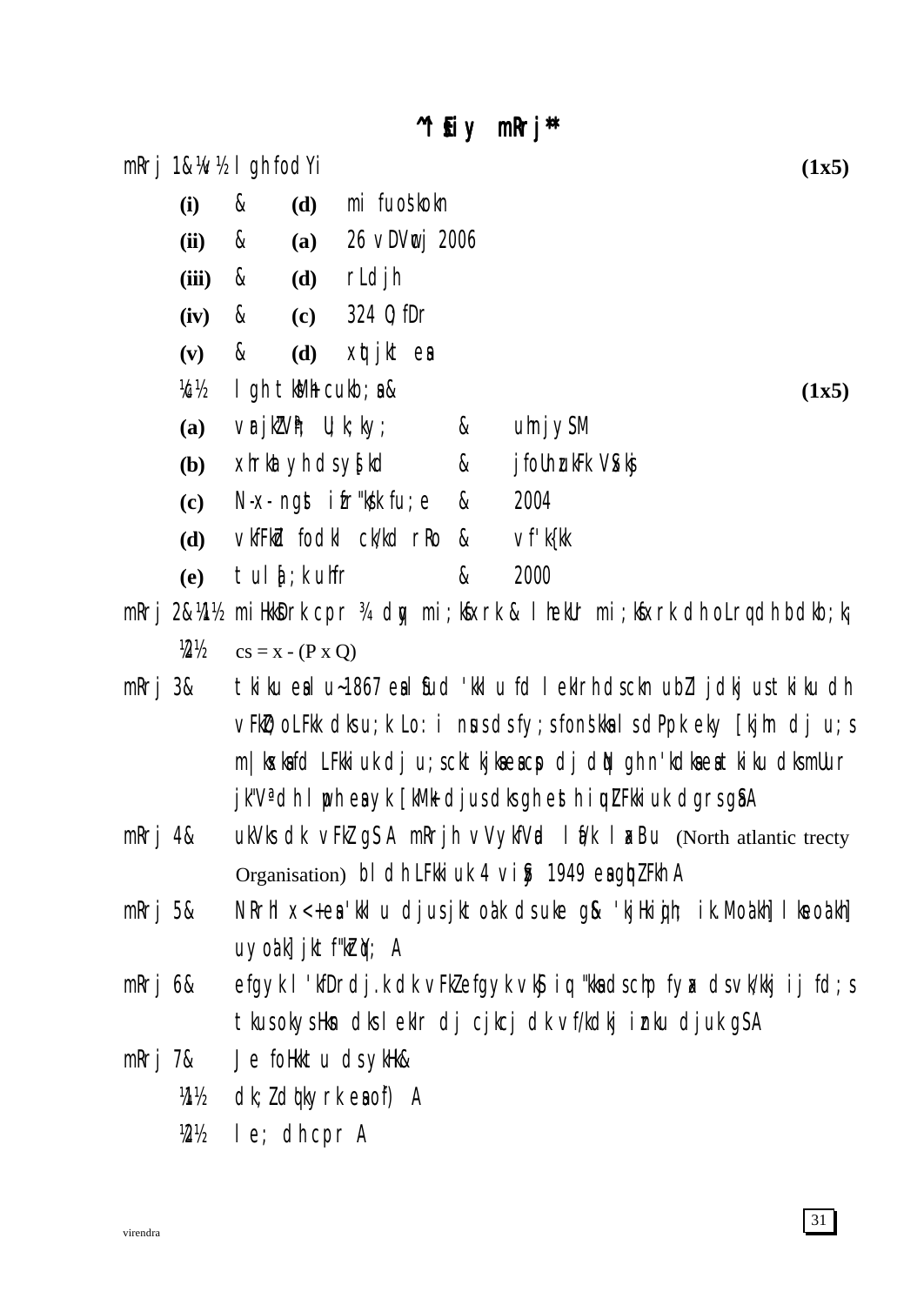- mRri 8& NRrhl  $x < +e$ a i pf $y$ r ykdur; &
	- $diek uR$ ;  $W8\%$ jkor ukpk  $i$   $\delta$ kh  $UR:$ ]  $Wh$ 211
	- $1/5!/2$ Mkedp ljgw  $1/41/2$  $I$  ok  $UR$ ;
- mRrj 9& 'kkl u dh 0; of LFkr I pokyu dsfy; sl jdkj dks/ku dh vko'; drk gkrh gSA l jdkj dks/ku, df=r djus\_k yus; k /ku 0; ; djusdh vunefr nusdh 0; olfkk dks/ku fo/ks d dgrs g $\delta A$  bl dk fu.k $\ell$  ykdl Hkk  $V$ ; {k djrk g $\delta A$
- $x\psi$ fujisk rk dh uhfr dk eq; mnns; mRri 10&
	- fo'o 'kkar , oa 0; oLFkk dh LFkki uk djuk A 1⁄41<sup>1</sup>/2
	- jak Hkn uhfr dk fojksk djuk A  $\mathcal{W}_2$
	- I fud xwkslsvyx jgdj fu%kL=hdj.k dk izkl djuk A  $1/31/2$
- I pSkkfud mipkjkadk vf/kdkj eavf/kdkj iPNk dk viuk egRo gSA tc dkbl mRri 11& 0; fDr, d sinkf/kdkjh ds: i eadk; ldjusyxrk gSftldk ml svf/kdkj ugha  $g$ S rks U; k; ky; ml s vf/kdkj i PNk ds }kjk ml dk;  $l$  dks djus ds fy; s jkd yxrk q\$A bl sqh vf/kdkj iPNk darsq\$A
- mRrj 12& Je follktu dh qkfu; ki
	- Jfedkadh nf"V I sdk; I dh xfrf'kyrk eadeh gkrh gSA  $M\%$
	- ekfyd vkj Jfedka ea geskk i ak"klakrk gSA  $\mathcal{W}^{\prime\prime}$
	- $L=h$ ; ka , oa ck $\nabla$ dka dk 'kk $k$ k akst as A 1/B1/2
- NRrhl x<+enykskadk /ke/dsifr vVW fo'okl qs; qkavuxd /ke/dsekuusokys  $m$ Rri 13& ykx fuokl dirsg&Aftlea'k&u /keloS.ko /kelcks /kelt&u /keled; qs ftudk viuk&viuk fjfr fjokt, oavjk/; no gSA bu /keldsekuusokys ykskadsvkLFkk dsdbnzjkT; dsfofHkUu LFkkukaeafeyrsgSA /kkfed vkLFkk ds dinz NRrhl x<+dsjkthe] Jhiq] jruiq] rkyk] uxiqk] vkj& g\$A
- f'k{kk dk vkHkko tul $\xi$ ; k of) dk, d dkj.k ekuk tkrk gSA 0; fDr ; fn m $Rri$  14 $\&$ f'k{kk iklr ughafd; k gks rks ml dh l kp l fidlk gkrh gS0; fDr mfpr fu.kl ughaysikrk ftldsdkj.kmldk vf/kdlkekftdfodklvo: ) jg tkrk g & f'k{kk ds vHkko eade mezeavius cPpkadk fookg dj nrs gâ A ifjokj ea vf/kd I rku gkusdksHkxoku dh ojnku ekursg\$QyLo: i tul {; k c<Fk g\$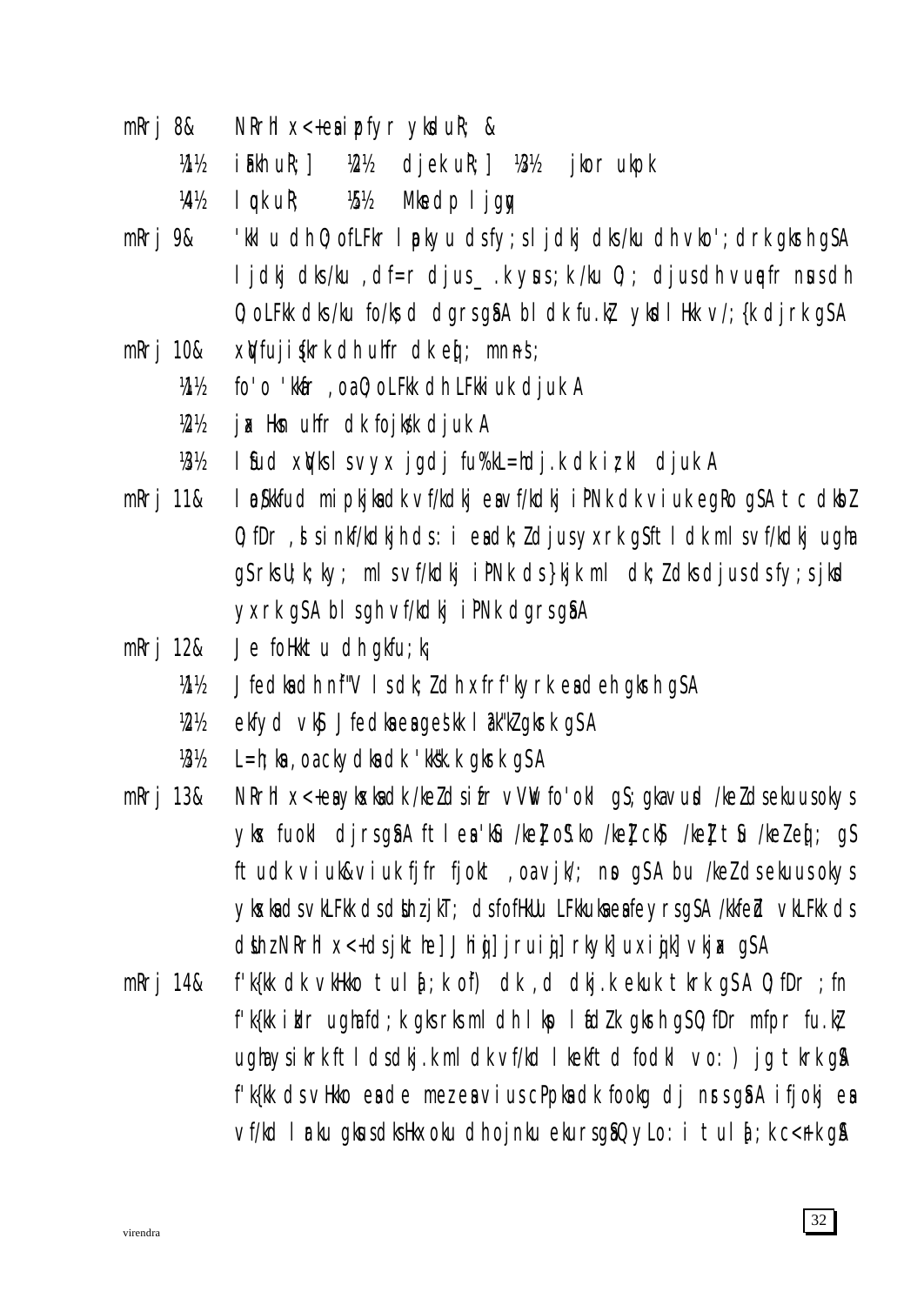#### mi HkkDrk dh cpr dks eki us dh dfBukbł, kafuEu gS& mRri 15&

- **狐** eki u dh dBukbl kaA
- millkk $D$ rk dh : fp ea vurj gkuk A  $\mathcal{W}^{\prime\prime}$
- dkYifud rFkk v0; ogkfjd gSA  $W_2$

#### $m$ Rrj 16 $\&$ f} $r h$ ; fo'o ;  $\phi$  entell ds ijkt; ds dkj.k  $\Re$  $(1x4)$

- fcNsu, oavefjdk dh I kefigd 'kfDr I n<+gkuk A  $(i)$
- teluh }kjk : I ij vkØe.k  $(ii)$
- fqVyj dh dWuhfrd vl Qyrk  $(iii)$
- $b\&v5M$  ch  $vK$ --fuot kd kfDr  $(iv)$
- fo'o ds ykder dk teluh dk fo: ) gkuk  $(v)$
- vefidk dk fe= jk"Vks dh rjQ  $1 s$ ;  $\hat{\theta}$  ealkkx yuk A Valkbl pkj 1/2  $(vi)$

#### "VFkok\*\*

f}rh; fo'o ;  $\hat{\phi}$  dsnk $\hat{\phi}$ ku 7 fnl Ecj 1941 dkstkiku us;  $\hat{\phi}$  dh ?kkkk.kk fd; s fcuk gh i yl gcl ds vejhdh uks I fud vMMs i j vkØe.k dj fn; k] ft l ea vefidk ds 20 tach taktka vkj 250 gokbi taktka dks u "V di fn; k x; k ftleayxHx 3000 ykx ekjsx, A bl ?kVuk dksghiyZgc7 dh ?kVuk dsuke I s tkuk tkrk gSA  $1/4/2$ 

tc fdl h 0; fDr dks thus ds fy, mudh thou dh vfuok; l vko'; drk dh mkri 17& olr& jkVh diMk vk\$ edku U; wre Lrj ij ughamiyC/k gksikrk g\$rc ml s ge xilc dgrsg&A 刈\$3½

### $x$ jhch ds  $eq$ ; dkj.k  $%$

- $\vee$ f'k{kk  $(i)$
- tul  $[i; k$  of)  $(ii)$
- cjkst xkjh  $(iii)$
- $e\mathbf{W}$ ; of)  $(iv)$
- fuEu LokLF;  $(v)$
- Ñf'k dk fi NMki u  $(vi)$
- dk; I dsvud kji kfjJehd u feyuk *Volkbl* rhul<sub>2</sub>  $(vii)$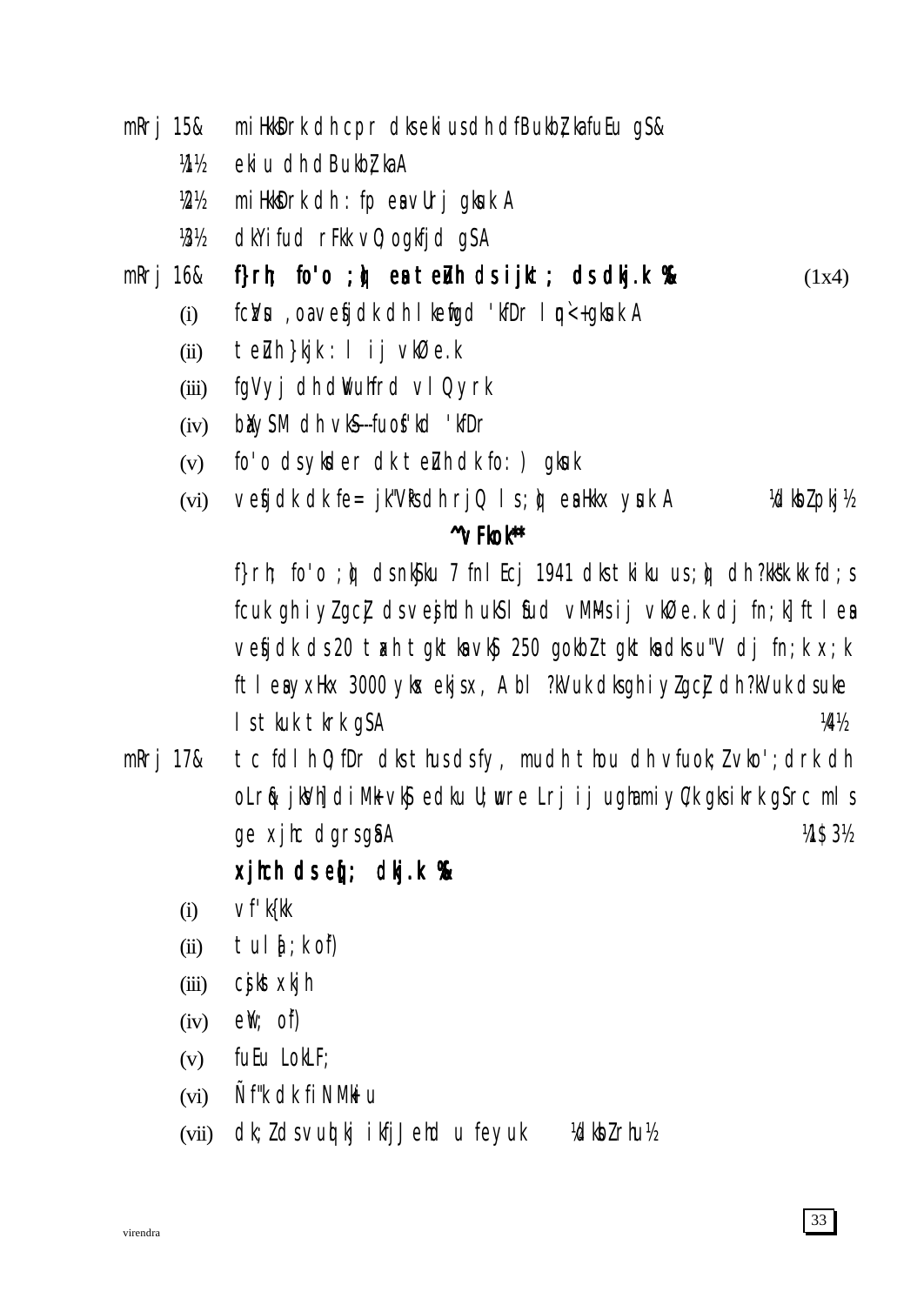### "VFkok\*\*

citation of the  $\mathbf{r}$  citation of the  $\mathbf{r}$  citation of the  $\mathbf{r}$  citation of  $\mathbf{r}$  citation of  $\mathbf{r}$ dk; lugha fey ikrk g\$rc og 0; fDr cjkstxkj dgykrk g\$A vFkkr d¢ky  $0$ ; fDr cls gkFkka ea clk;  $l$  clk u gkuk gh c skt xkjh g SA M\$3½

# cjkst xkjh Ism Rillu I eL; k % R

vkS| kfxd fodk| f/keh xfr gkuk  $(i)$ 

- $x$ fjch c $\lt$ uk  $(ii)$
- [kk|kUu dh leL;k  $(iii)$
- $(iv)$  vufrd dk;  $k$  export)
- Jfedka dokyrk ea deha  $(v)$
- gfjr Økir dk vfilkik; Ñf'k ea okkfud rduldh dk i t kx djdsmlur, oa mRri 18& iekf.kr cht rFkk jklk; fud mojdkadk iz kx djdscgqQl yh izkkyh dks viukdj Ñf'k mRiknu eavHkriwlof) djuk gSA 14 \$ 3 1/2

# afir Økir ds yklik%&

- Nif'lk esauohu rduhd, oamRre cht mi yC/k gkuk A  $(i)$
- j I k; fud [kknka dk mi ; kx  $(ii)$
- $QI \vee pQ$  I smile knu expof)  $(iii)$
- Ñfk ij vk/kkfir vll; m kxkadk fodkl  $(iv)$

# "VFkok\*\*

pdcmh I jdkj ds}kjk fdI kukadsfc[kjh gb]Hkfie, oaNkVs[krkadseM+gVkdj , d exfey kus dh if  $\emptyset$ ; k pd c nh d grs g  $\emptyset$  A

# pdcnh ds yklk%&

- vuoj tkå Hkine dks Nftk; kkk; cukuk  $(i)$
- $QI \vee pQ$  ds vk/kkj i j mRiknu ea of)  $(ii)$
- okkfud rduld dk mi; kx  $(iii)$
- muur cht $\mathsf{k}\mathsf{a}\mathsf{d}\mathsf{k}\mathsf{m}\mathsf{i}$ ; k $\mathsf{x}\mathsf{x}$  $(iv)$
- f  $\mathsf{p}\times\mathsf{p}$  is  $\mathsf{p}\times\mathsf{p}\times\mathsf{p}$  if  $\mathsf{p}\times\mathsf{p}\times\mathsf{p}\times\mathsf{p}$  $(v)$
- Hkkjr e $\alpha \vee \beta$  ks a fodkl dk eq.  $\vee \kappa$ kkj ol = , oa $\vee \kappa$ kg blikr m | kx gankuka m $Rri$  19 $\&$

Volkblrhul<sub>2</sub>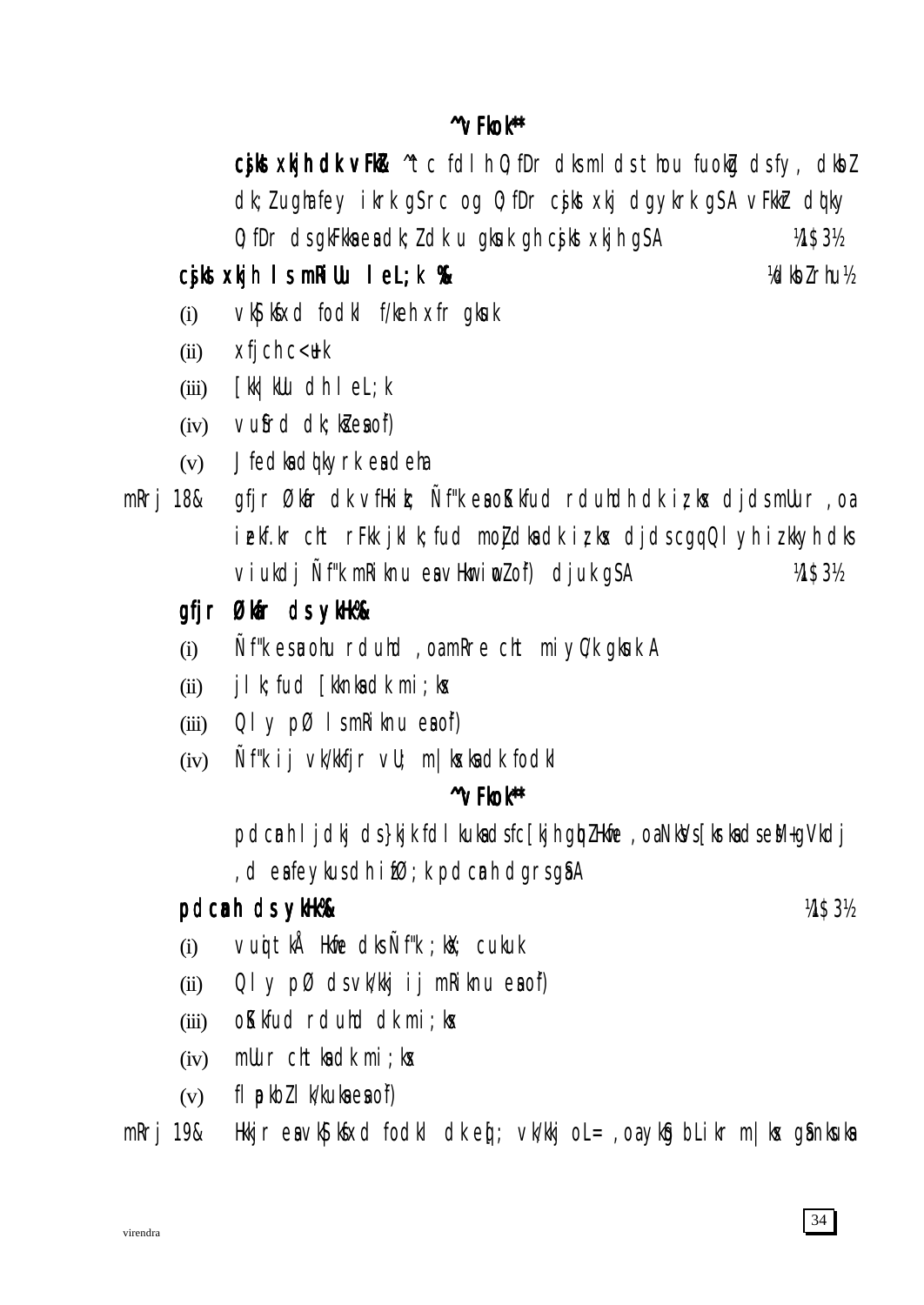ds vurj dks fu Eu fcuntur ka ds vk/kkjij Li "V fd; k tk I drk q S &

- oL= m|kx Ñf"k ij vk/kkfjr gS vk\$ bLikr m|kx [kfut ij vk/kkfjr gSA  $(i)$
- $ol = m$ | kx Je i/kku gkrk g $s \vee k\overline{s}$  ykg blikr m| kx inthi/kku gkrk g $sA$  $(ii)$
- $ol = m$ | kx dk dPpk eky dikl | tw| jske vk $\mathfrak s$  yk $\mathfrak s$  blikr m| kx dk dPpk  $(iii)$ eky ykok [kfut qSA

#### "VFkok\*\*

## Ñf'k ij vk/kkfjr m|kxka ea vrj&

 $(i)$ 

- Ñf'k I siklr inkFkk $3$ dk mi; kx djdseky ds: i eaftu m|kxkaeagkrk qSA mls Ñf'k ij vk/kkfjr m|kx dgrsg&A [kfut inkFkkzdk mi; kx dPpk eky ds: i eaftu m | kxka ea gkrk q\$mUqa [kfut ij vk/kkfjr m | kx dgrsqâA
- Ñf'k ij vk/kkfjr m | kx NkVs i £kus ds gkrs qå [kfut ij vk/kkfjr m | kx cMs  $(ii)$ i fekus en gkrs gfi A
- Ñf'k ij vk/kkfjr m|kskaesJe dh vf/kd gkrh q} [kfut ij vk/kkfjr m|ks  $(iii)$ eainth dh vko'; drk gkrh gSA
- $\tilde{N}$ f'k ij vk/kkfjr m|kx& lurh oL= m|kx| phfu m|kx| tw m|kx| frygu  $(iv)$ m | kx vkfn q} [kfut ij vk/kkfjr m | kx& ykĝ v; Ld] Hkkjr e khujh] i Vkfy; e], Y; fiefu; e] Vhu] vHkd vkfn A
- $f(k; k, oa \vee Yhck$ ea jktufrd iw $dt$ ki, k ds dkj.k  $R$  $m$ Rri 20 $\&$  $(1x4)$ 
	- 1904 esafk; k ds thi ku ti s NkVs I snsk usfolkky; jiki dsnsk: I dksdj  $(i)$  $fn; k bl I s, f'k; kbZ nskka dk eukcyc c< k A$
	- , f'k; k o vfÝdk dsnsk i 'pkR; f'k{kk, oal H; rk l sillkkfor gkdj Lor#rk]  $(ii)$ I ekurk o vkRefueklk dh ckral kpus yxs Fks A
	- Ikfo; r I & I eFku, f'k; k o vfÝdh n'skka dksiklr gyvk A  $(iii)$
	- la pr jk"Valâk us Lora=rk dk leFkLu fd; k A  $(iv)$
	- I kekT; oknh rkdraf}rh; fo'o ; p dsckn detkj i M+pph Fkh A  $(v)$ "VFkok\*\*

#### fo'o 'kkafr ds fy,  $l$ a Dr jk" $V$ <sup>2</sup> ds mnms;  $l$  gk; d% as  $(1x4)$

fo'o 'kkár  $\vee$ k§ l  $\mathfrak{q}$ {kk cuk, j[kuk A  $(i)$ 

 $(1x4)$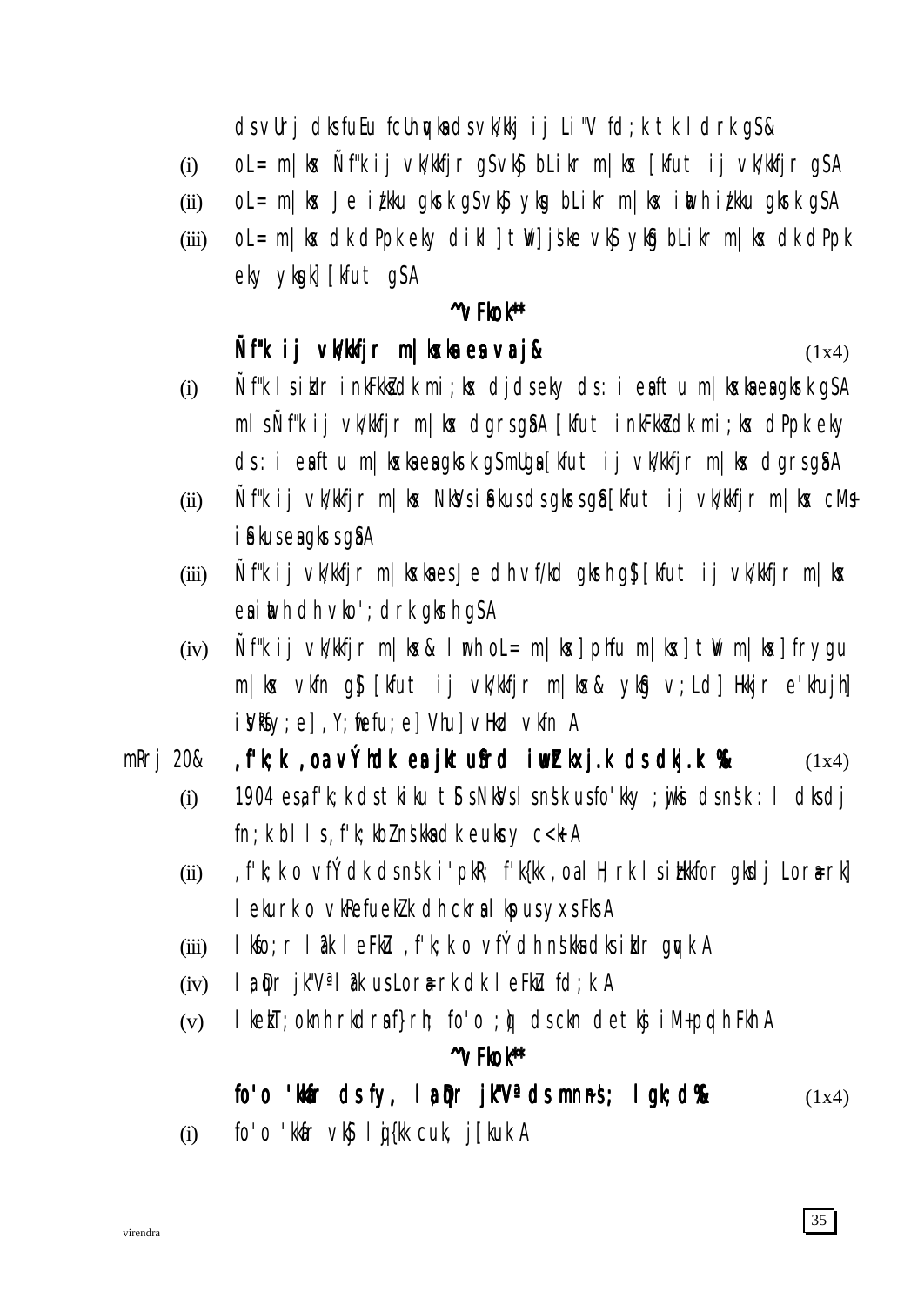- vUrik'Vh; vkfFkd| lkekftd, oaekuoh; leL; kvkadksgy djuk A  $(ii)$
- ekuo tkfr dks; p dh [krjk | scpkuk A  $(iii)$
- $\forall$ rjk $\forall$ h; >xMkadks 'kkáriwk $\angle$ ax | sfui $\forall$ kjk A  $(iv)$
- vkØe.kdkjh nskkadsfo: ) I sud dk; bkgh djuk A  $(v)$

#### I kekftd fodkl en ck/kd r ko%k  $mRri$  21&

- u'kk[kk**j**h A 1⁄41<sup>1</sup>/2
- $W_2$ eykQk[kkjh A
- efgyk, oacPpkadk 'kksk.k A  $W_2$
- 炳  $Vf'$ k{kk A
- cjkst xkjh A 1/61/2

VmijkDr fcUnykadko.ku Nk= food dsvk/kkj ij djaksA1/2

#### $M$ Fkok $*$

- Hkkirh; I to/kku dh 16 %, dh 16 %21% dsvud kj l eku : i l sjkst $x$ kj i kusdk  $(i)$ vf/kdkj A
- dBkj dk; ldjusij ifrcak A  $(ii)$
- efgyk debkfi; kaij vHknz 0; ogkj ij jkd A  $(iii)$
- efgykvka dks jkst xkj i j vkj  $\{k,k \}$  $(iv)$  $(1x4)$
- ckfydkyka dks yfuok; I f'k{kk A  $(v)$
- f'k; k o vfÝdk eal kekT; okn fodkl dsdkj.k &  $m$ Rrj 22 $\&$  $(1x5)$ 
	- vkS| kfxd Økfir A  $(i)$
	- mxz jk"Vokn A  $(ii)$
	- , f'k; k o vfÝdk dh detkj ljdkj A  $(iii)$
	- I fud detkjh A  $(iv)$
	- bl kbl/keldk ipkj A  $(v)$

#### "VFkok\*\*

#### vkS kfxd Økfr dk I kekftd thou ij i Musokys I kekftd i ilkko

 $ox11$   $x \times 10$  at mn; A  $(i)$ 

 $(1x4)$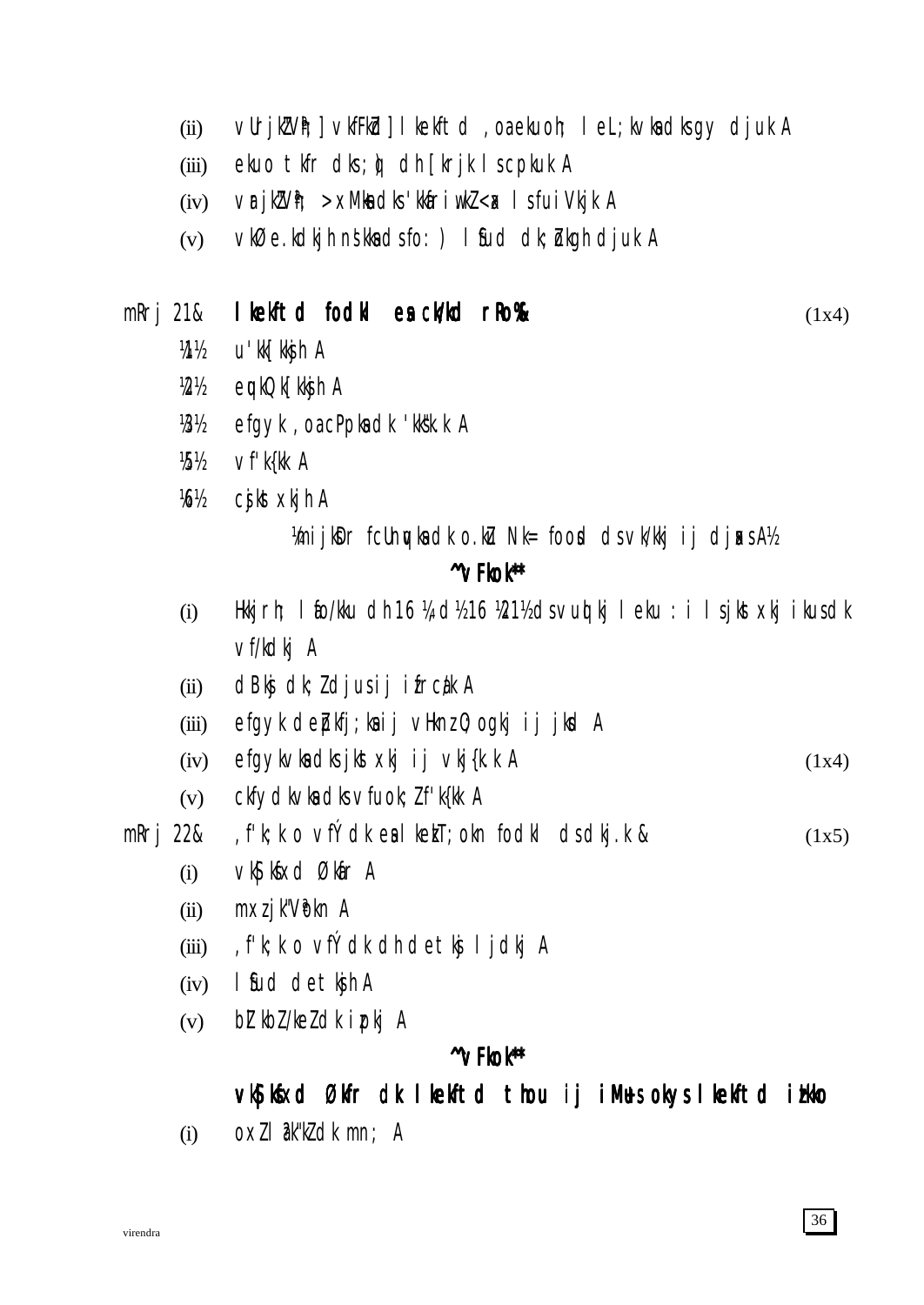|                  | (ii)  | $c$ <i>j</i> kst $x$ kjh $e$ <b>a</b> of $)$ A                           |       |                                         |       |
|------------------|-------|--------------------------------------------------------------------------|-------|-----------------------------------------|-------|
|                  | (iii) | ikfjokfjd fc[kjko A                                                      |       |                                         |       |
|                  | (iv)  | uxjkadk fodkl A                                                          |       |                                         |       |
|                  | (v)   | ufrd iru A                                                               |       |                                         |       |
|                  |       | vkfFkb i tikko&                                                          |       |                                         |       |
|                  | (i)   | ekuo ds $I(f \mid f \circ f)$ kk e $I(f)$ A                              |       |                                         |       |
|                  | (ii)  | $\forall$ <b>r</b> jk $\forall$ h; 0; ki kfjd 1 <b>c</b> akka dk fodkl A |       |                                         |       |
| m $R$ rj 23 $\&$ |       | jk"Vifr dh 'kfDr;k <sub>i</sub> &                                        |       |                                         | (1x5) |
| 准½               |       | I kekU; $dkyhu'kfDr; ki & (i)$                                           |       | $fu$ ; $Qrh$ o $i$ $nP$ ; $q\uparrow A$ |       |
|                  |       |                                                                          | (ii)  | 'kklu locá⁄k A                          |       |
|                  |       |                                                                          | (iii) | ofis'ld eleyl 'lifDr A                  |       |
|                  |       |                                                                          | (iv)  | I suk I calk 'kfDr A                    |       |
| ₩                |       | $\blacksquare$ ad $\vee$ clkyhu 'kf $Dr$ ; k <sub>i</sub> &              | (i)   | ; @ rFkk vkØe.k ?kkšk.kk A              |       |
|                  |       |                                                                          | (ii)  | I adV dky dh?kkšk.kk A                  |       |
|                  |       |                                                                          | (iii) | $V$ umen 360 dk i z kx A                |       |
|                  |       |                                                                          |       | "VFkok**                                |       |
|                  | uxj   | $ikydk \vee k$ ; $\{k \in S \}$                                          |       |                                         | (1x5) |
|                  | (i)   | f'k{kk   $\epsilon$ á/k dk; $l$ A                                        |       |                                         |       |
|                  | (ii)  | $LokLF$ ; $Lakh$ dk; $lA$                                                |       |                                         |       |
|                  | (iii) | I Qkbl I cakh dk; l A                                                    |       |                                         |       |
|                  | (iv)  | eukjatu I cakh dk; IA                                                    |       |                                         |       |
|                  | (v)   | turk rFkk i tkkl u dschp I rqdsdk; lA                                    |       |                                         |       |
| m $R$ rj 24 $\&$ |       | $m \, \text{t} \, \text{k}$ ds uohu 1 d k/ku%                            |       |                                         | (1x5) |
|                  | (i)   | iou mtkA                                                                 |       |                                         |       |
|                  | (ii)  | lk§mtklA                                                                 |       |                                         |       |
|                  | (iii) | Hk $\&$ rkih; mtk $\&$ A                                                 |       |                                         |       |
|                  | (iv)  | Tokjh; mtklA                                                             |       |                                         |       |
|                  | (v)   | ck; kekl mtkZA                                                           |       |                                         |       |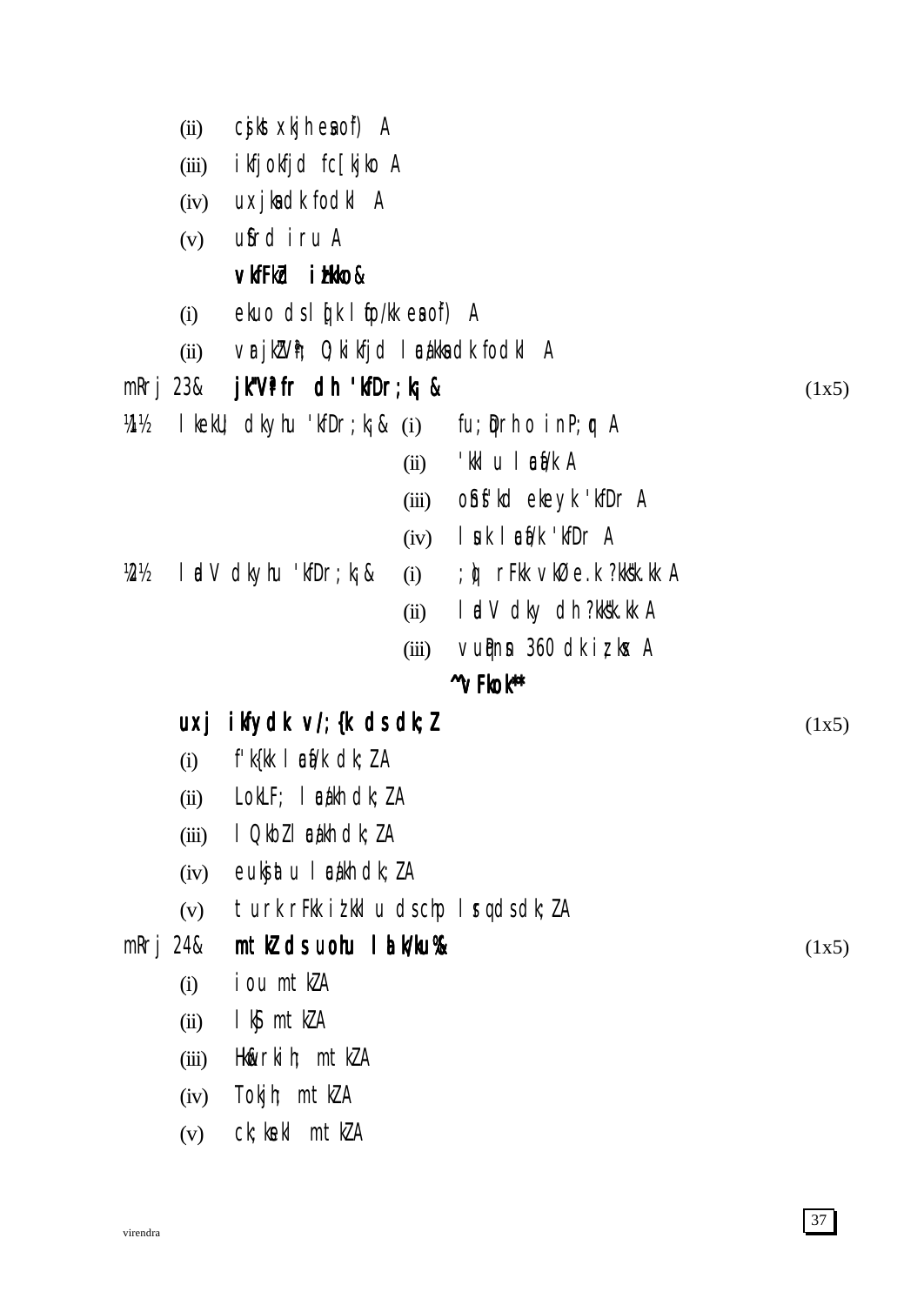'kgjh dpjslsmkillu mtklA  $(vi)$ 

Wik= mijkDr fcUnqdk o.ku djik

"VFkok\*\*

mRrj Øekød 24 eamtkldsuohu I a k/ku dsmijkDr fcUnqij I a{kIr fVIi.kh fy[kasA  $(1x5)$ 

 $(1x5)$ 

mRrj 25&



"VFkok\*\*

 $(1x5)$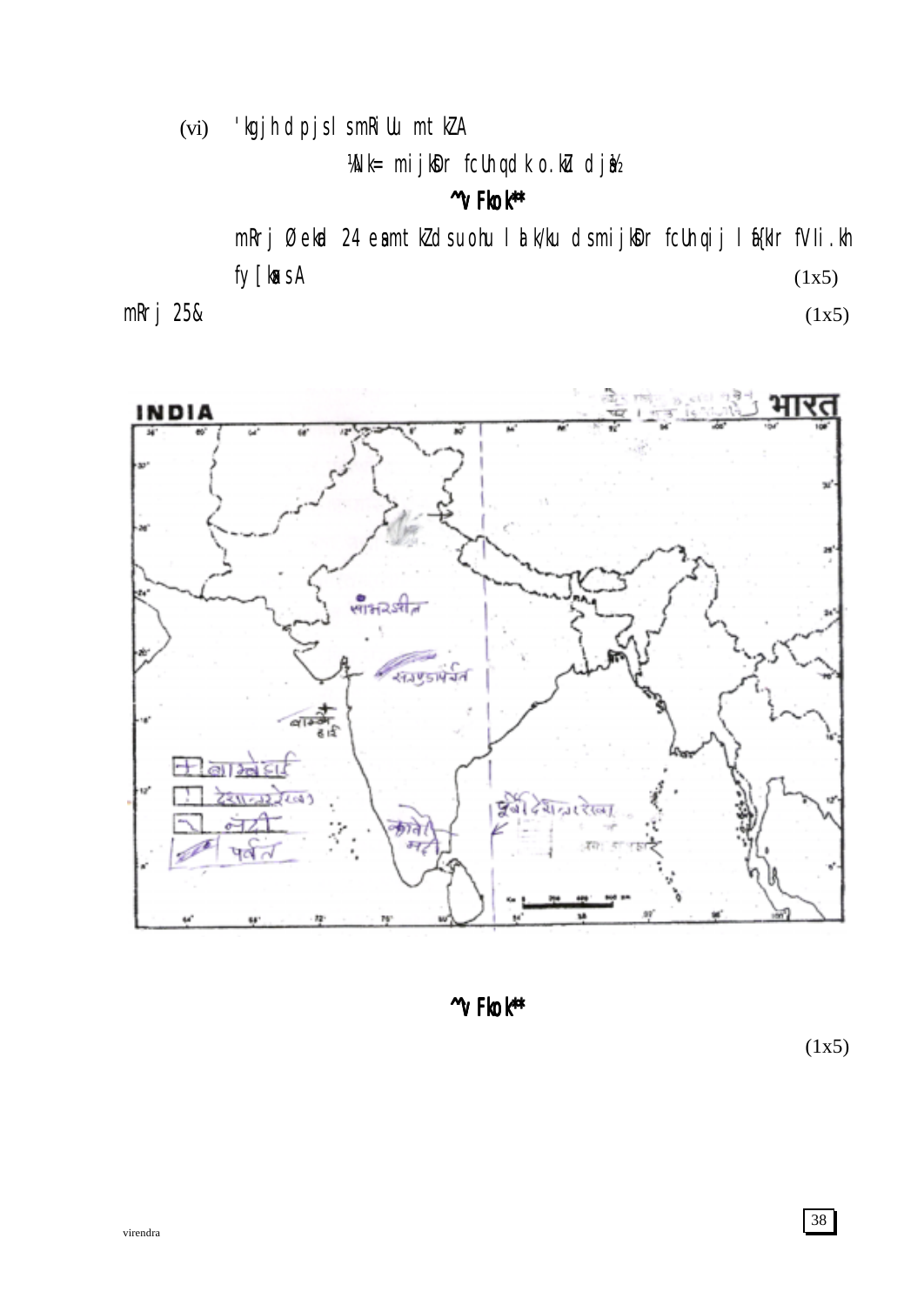

 $(1x5)$ 

2

mRrj 26& Okl hokn dh fo'k'krk, &&

 $(1x6)$ 

- tur# dk fojkkh A  $1/21/2$
- I ektokn dk fojkkh A  $1/3/2$
- 'kkár dk fojkskh A  $1/41/2$
- detkj jkT; kaij vkØe.k dksleFkU A  $1/5!/2$

jkT; dks I oli jh ekuk x; k A

- vkrad dk 'kkl u A  $1/6!/2$
- mxzfonsk uhfr dk I eFkbl A  $W_2$
- mxzjk"Vokn A  $18\%$

"VFkok\*\*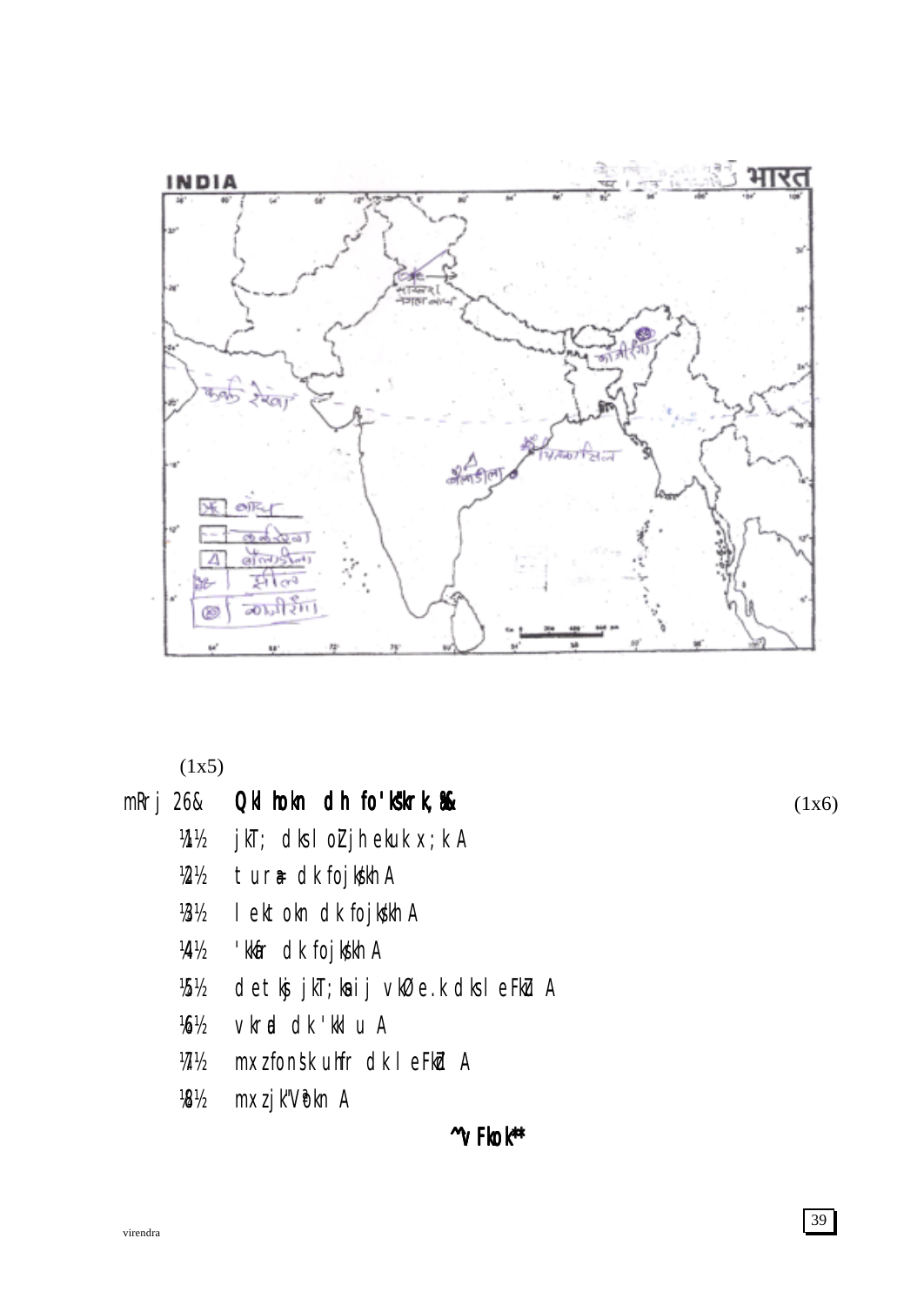f} $r h$ ; fo'o ;  $\phi$  ds dkj.k %

- $ol \, k$   $clh \, l \, k/k$  A  $M\%$
- $W_2$  $ukthokn$  dk mn; A
- ukthokn dk mn; A  $W_2$
- 1/41/2 jk"V1 ak dh vl Qvrk A
- mxz jk"Vokn dh Hkkouk A 炳
- 1/61/2 r"Vhdi.k dh uhfr A
- $W_2$ I fud xwksdk mn; A
- Nisk dks Hikir dh vkRek dgk tkrk gs Hikir dh I Eiwkl vFkl 0; oLFkk Nisk m $Rri$  27 $\&$ mRiknkaij vk/kkfjr gSA Hkkjr dsfofHkUu m | kx /kakka tsl & I urh oL= m | kx] dkxt dk dkj [kkuk eadPpseky dh ifrz Ñf'k }kjk gh I EHko gks i krh g\$A Hkkjrh;  $\vee$ FkD; oLFkk dk Ñf'k dk eq;  $\vee$ k/kkj fuEu dkj.kkal sekuk tkrk qS&
	- thfodk dk vk/kkj A 1⁄41<sup>1</sup>/2
	- jk"Vh: vk: ea kxnku A  $\mathcal{W}^{\prime\prime}$
	- iktLo eaof) A  $1/31/2$
	- $1/41/2$ jkstxkj dk vk/kkj A
	- $1/5!/2$  $[kk]$  kuka dh i fir $lA$

#### "VFkok\*\*

ou Isgeailt; {k , oa i jkgk ykHk i klr gkrsgâ Ajk"Va i klr gkusmi jkDr ykHkka ds dkj.k gh ou dksjk"V<sup>a</sup> dk vell; /ku dgk tkrk g\$&

ou I s i kil r gkus okys ykik fuEu g Sk

 $(1x5)$ 

 $(1+5)$ 

- $M\%$ ouks i the dh i kflr A
- $\mathcal{W}^{\prime\prime}$ bekj rh ydMh; ka dk feyuk A
- fofHkUu vk\$k/kh dk ikir gkuk A 1/B1/2
- ou ij vk/kkfjr m|kskadk dPpk eky iklr gkuk A V4½
- jk"Vħ; ∨k; dk ∨k/kkj A Љ½
- 1/61/2 oli; tho tllrqdk  $v$ kJ; A
- ₩½ *i*: *Nu* dk dinz A

#### &&00&&

 $(1x6)$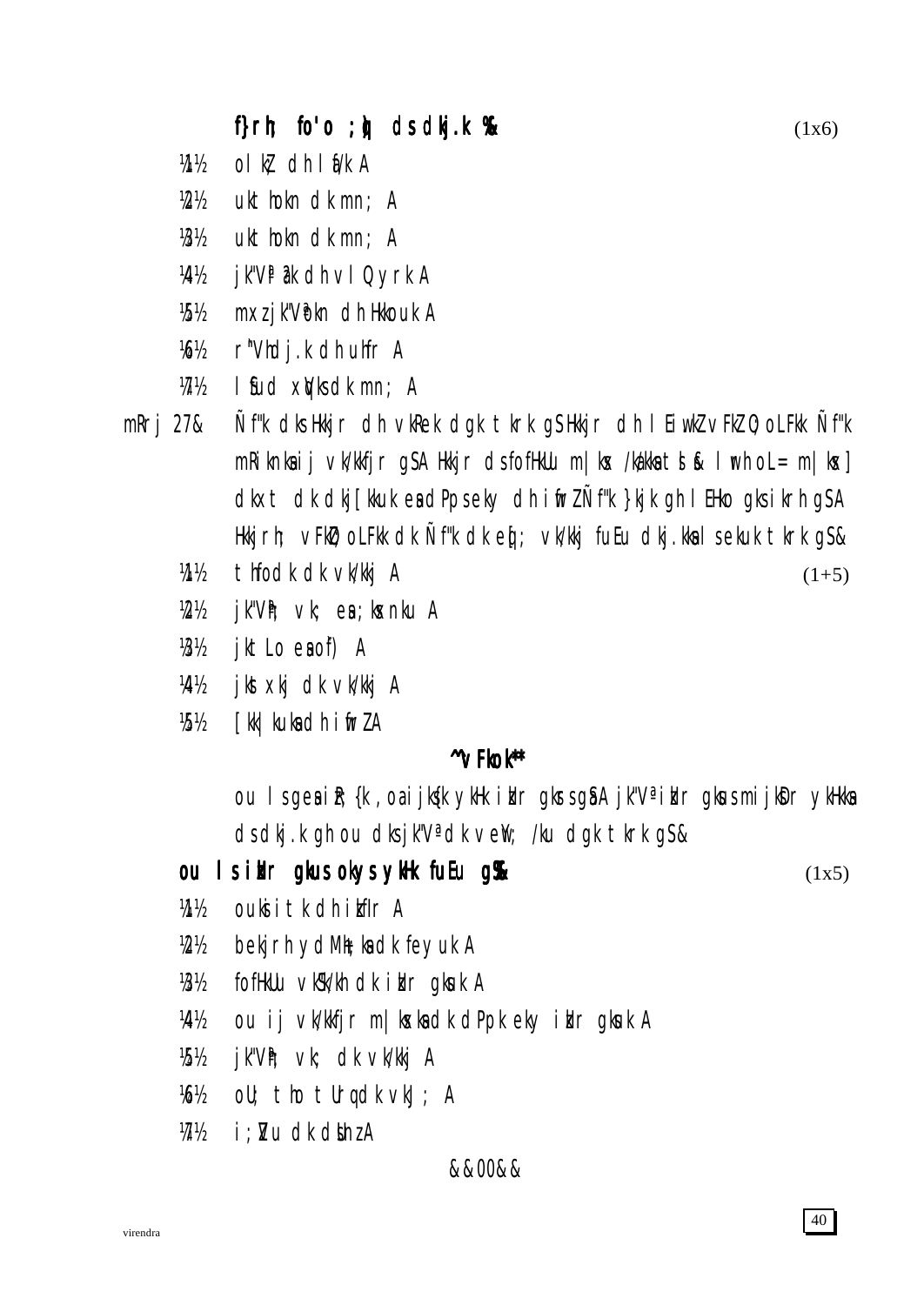

# gkbl Ldw I VhłOdy i jh(k

**High School Certificate Examination** 

# lfiy&itu i=

**SAMPLE PAPER** 

 $f_0$ "k;  $\%$  (Subject) - kelftd foKku  $le; 3$   $\mathcal{R}.\mathsf{W}$  (Time- 3 Hrs) d{kk %& (Class) - nl oha Xi0oh % **i** wkkid 100 (M.M.)

# Instruction & funk

- I Hkh itu gy djuk vfuok; lgSA  $1.$ Attempt all the Question
- itu Øekod 01 en 10 vod fu/kktjr gSA nksdky $\lceil k.M \rceil$ gSA  $\lceil k.M \rceil$ <sup>\*</sup> en 05  $2$ cgtjodYih; itu rFkk [k.M "c\*\* ea 05 fjDr LFkkuka dh itirl vFkok mfpr l cak tkm, A i R; cd i t u dsfy, 1 v cd vkciVr qSA

Q. No. 01 Carries 10 Marks. There are two sub-section, Section A is Multiple choice carries 05 marks and section B is fill in the blanks or match the column carries 05 marks.

- $3$ itu Øekod 02 lsitu Øekod 09 rd vfr y?konRrih; itu qSA iR; ditu ij 02 vrd vkciNr g\$A mRrj dh vf/kdre 'kCn I hek 30 'kCn A Q. No. 2 to 09 are very short answer type question  $&$  it carries 02 marks each. Word limit is maximum 30.
- itu Øekod 10 lsitu Øekod 15 rd y?komRrjh; itu q\$A iR; ditu ij 03  $\overline{4}$ vid vkci Vr gs Amri dh vf/kdre 'kin I hek 50 'kin A O. No. 10 to 15 are short answer type question  $\&$  it carries 03 marks each. Word limit is maximum 50.
- $5$ itu Øekod 16 Isitu Øekod 21 rd y?kon Rrjh; itu q\$A ik; ditu ea vkrfjd fod Yi q S v k \$ i R; sd i z u i j 04 v rd v k c i V r q S A m R r j dh v f/k d r e 'kCn I hek 75 'kCn A

Q. No. 16 to 21 are short answer type question  $\&$  it carries 04 marks each. Each question has internal choice. Word limit is maximum 75.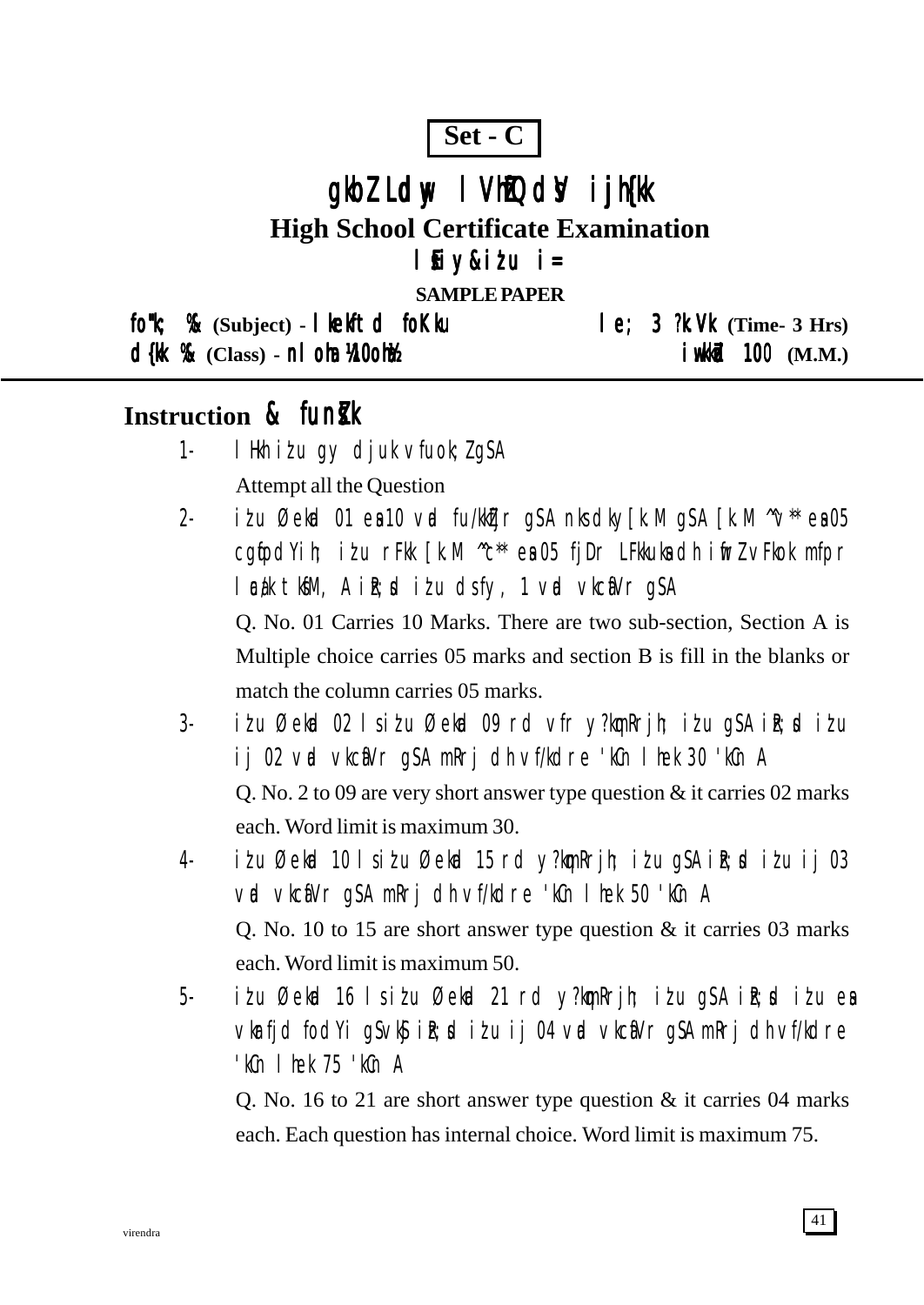- 6- iz'u Øekad 22 ls iz'u Øekad 25 rd nh?k $m$ Rrjh; iz'u gSA i $\mathbb{R}$ ; diziu esa vkarfjd fod Yigs vk $\mathfrak{g}$  ik; ditu ij 05 vad vkca $V$ r g $S$  A mRrj dh vf/kdre 'kCn lhek 100 'kCn A Q. No. 22 to 25 are long answer type question & it carries 05 marks each. Each question has internal choice. Word limit is maximum 100.
- 7- i $i$ u Øekad 26 ls i $i$ u Øekad 27 rd nh?k $\delta$ mRrjh; i $i$ u gSA i $\mathbb{R}$ ;sd i $i$ u esa vkrfjd fodYi gSvk\$ ik; ditu ij 06 vrd vkcaVr gSA mRrj dh vf/kdre 'kCn lhek 150 'kCn A

Q. No. 26 to 27 are long answer type question & it carries 06 marks each. Each question has internal choice. Word limit is maximum 150.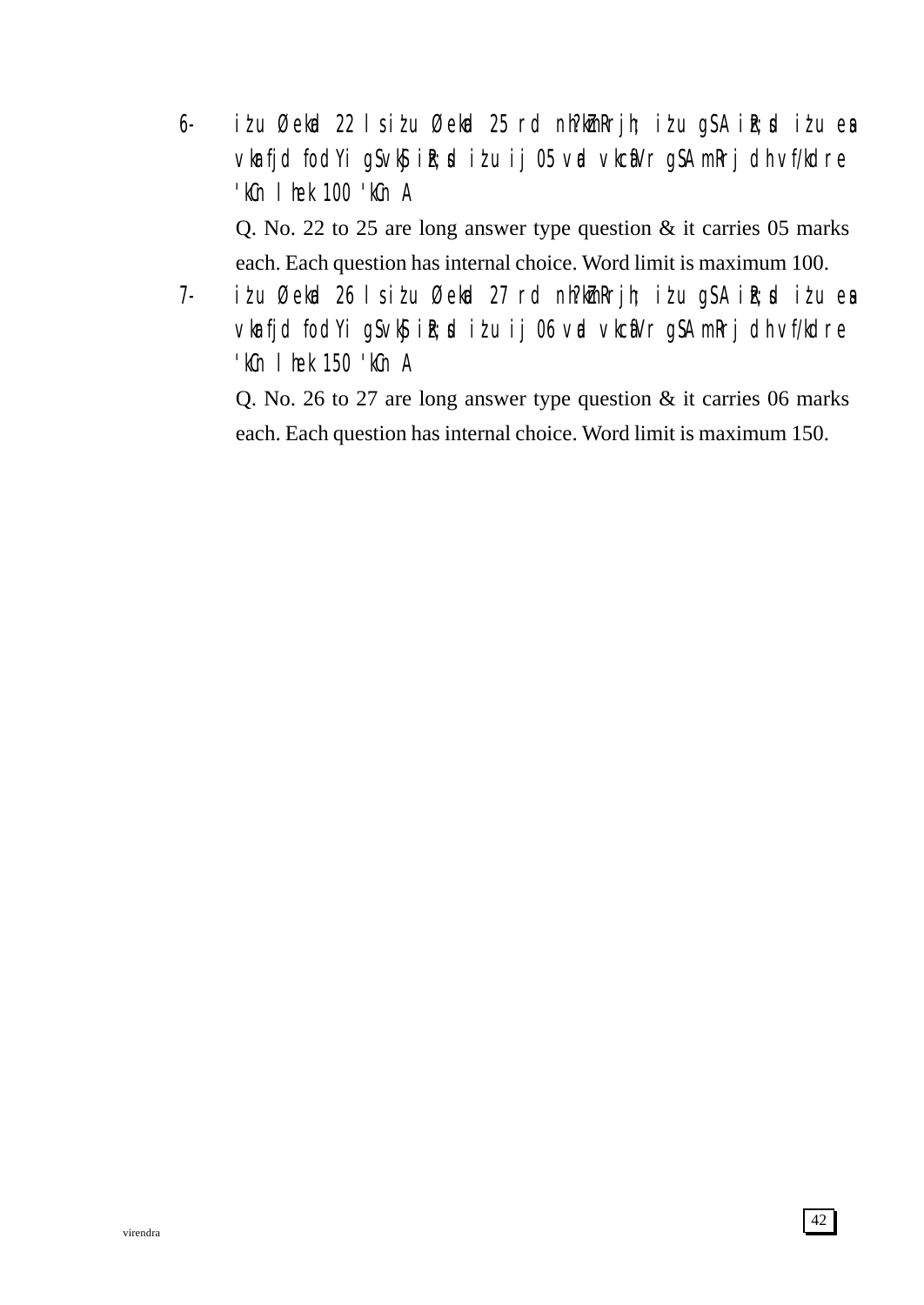# ^^lsEiy iz'u\*\* ^^lsEiy d{kk 10oh] fo"k; & I kekftd foKku

|       |                  | itu 1&¼√½ I gh fodYi ptju, &                                       |              |                             | (1x5) |
|-------|------------------|--------------------------------------------------------------------|--------------|-----------------------------|-------|
|       |                  | choose the correct alternatives :-                                 |              |                             |       |
| (i)   |                  | ifke fo'o ; $\hat{\phi}$ lekir guyk &                              |              |                             |       |
|       | (a)              | 1917                                                               | <b>(b)</b>   | 1918                        |       |
|       | (c)              | 1920                                                               | (d)          | 1919                        |       |
|       |                  | World war-I was ended in -                                         |              |                             |       |
|       | (a)              | 1917                                                               | (b)          | 1918                        |       |
|       | (c)              | 1920                                                               | (c)          | 1919                        |       |
| (ii)  | ol $\mathcal{R}$ | ch I il/k glop&                                                    |              |                             |       |
|       | (a)              | 28 tw 1919                                                         | <b>(b)</b>   | 1 uoEcj 1918                |       |
|       | (c)              | 28 tuojh 1920                                                      | (d)          | 25 Qjojh 1917               |       |
|       |                  | Treaty of Versailles -                                             |              |                             |       |
|       | (a)              | 28 June 1919                                                       | (b)          | 01 November 1918            |       |
|       | (c)              | 28 January 1920                                                    | (d)          | 25 February 1917            |       |
| (iii) | UQ:              | jkstxkj ; kstuk dk rkRi; <i>l</i> gS&                              |              |                             |       |
|       | (a)              | $50$ I s 100 fnu jkst xkj                                          | <b>(b)</b>   | 40 ls60 fnu jkst xkj        |       |
|       | (c)              | 80 ls 120 fnu jkst xkj                                             | (d)          | i wis o"kl Hkj jkst xkj     |       |
|       |                  | The meaning of Nehru Rozgar Yojna is -                             |              |                             |       |
|       | (a)              | Employment from 50 to 100 days                                     |              |                             |       |
|       | (b)              | 40 to 60 days employment                                           |              |                             |       |
|       | (c)              | 80 to 120 days employment                                          |              |                             |       |
|       | (d)              | One year employment                                                |              |                             |       |
| (iv)  |                  | 1939 entic $N$ <b>u</b> , oa phu ds chp ; $\phi$ dks ekuk tkrk gS& |              |                             |       |
|       | (a)              | cDI j d $k : \phi$                                                 | <b>(b)</b>   | $i$ Fke $\vee$ Ohe ; $\phi$ |       |
|       | (c)              | $I$ ykl h dk; $\mathfrak{g}$                                       | ( <b>d</b> ) | f}rh; $vQhe$ ; $\phi$       |       |
|       |                  | The war between Britain and China in 1939 is known as -            |              |                             |       |
|       | (a)              | Buxer war                                                          | (b)          | First Opium war             |       |
|       | (c)              | Plassey war                                                        | (d)          | Second Opium war            |       |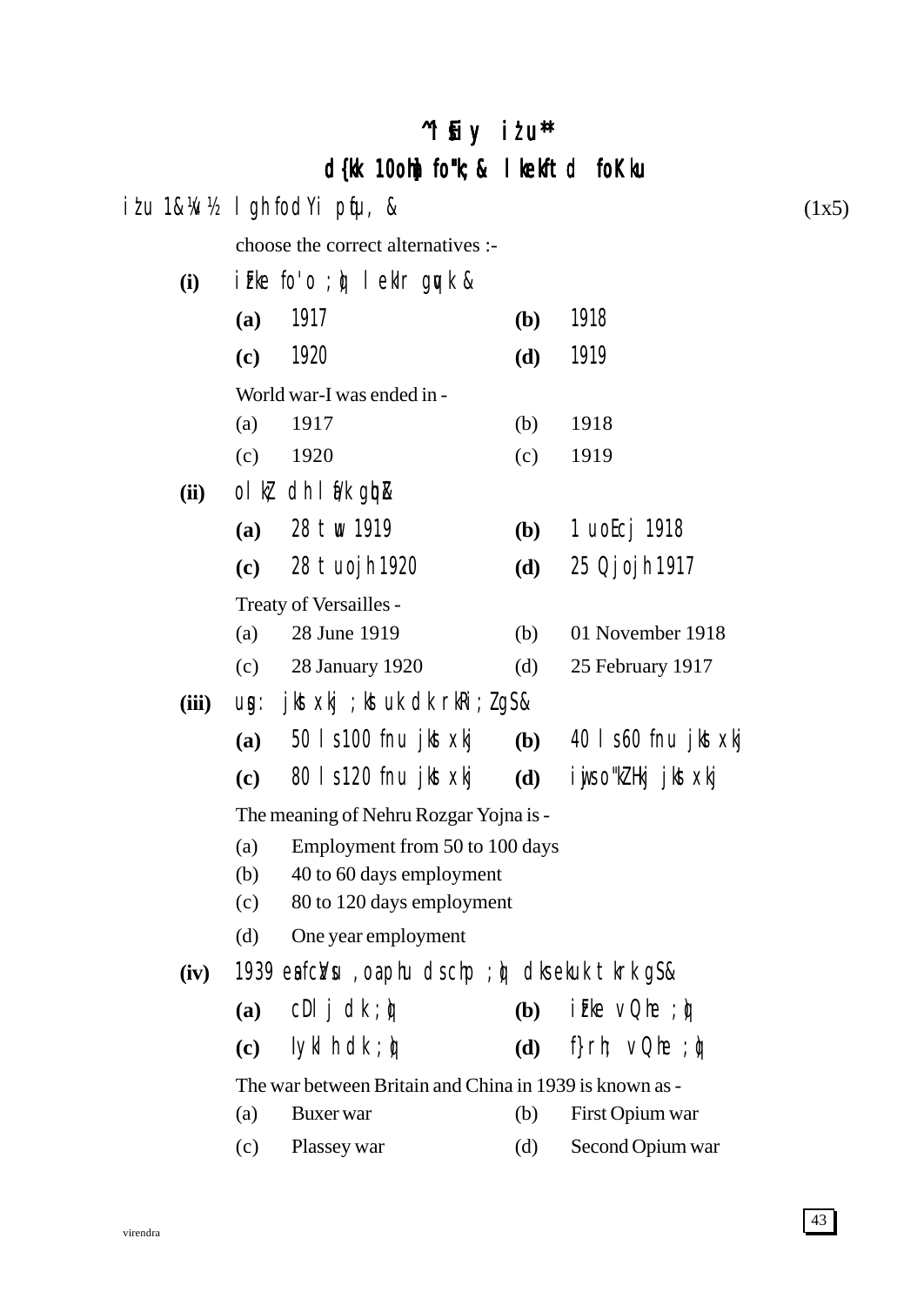| (v)             | I youk vf/kdkj vf/kfu; e ykxwgqvk &                                                                 |            |      |                    |  |  |  |  |
|-----------------|-----------------------------------------------------------------------------------------------------|------------|------|--------------------|--|--|--|--|
|                 | 2006<br>(a)                                                                                         | <b>(b)</b> | 2001 |                    |  |  |  |  |
|                 | 2009<br>(c)                                                                                         | (d)        | 2005 |                    |  |  |  |  |
|                 | Write for Information Act implimented on -                                                          |            |      |                    |  |  |  |  |
|                 | 2006<br>(a)                                                                                         | (b)        | 2001 |                    |  |  |  |  |
|                 | 2009<br>(c)                                                                                         | (d)        | 2005 |                    |  |  |  |  |
| KV <sub>2</sub> | $f$ j $Dr$ L $F$ kkuka dh i fir $l$ dhft,                                                           |            |      | (1x5)              |  |  |  |  |
|                 | Fill in the blanks :-                                                                               |            |      |                    |  |  |  |  |
| (i)             | ftu m   kx dk LokfeRo o i cak I j dkj dk gkrk g Sml s ----------- dgrsg SA                          |            |      |                    |  |  |  |  |
|                 |                                                                                                     |            |      |                    |  |  |  |  |
| (ii)            | 1 a pr jk"V"   ak ch LFkki uk ----------------- gbl A                                               |            |      |                    |  |  |  |  |
|                 | Waited Nations Organisation is established in  year.                                                |            |      |                    |  |  |  |  |
| (iii)           | ikf.kuh x上k √"Vk/;k;h* tks ----------------------- dk ifl ) gSA                                     |            |      |                    |  |  |  |  |
|                 |                                                                                                     |            |      |                    |  |  |  |  |
| (iv)            | eut; Lotkko Isgh, d -------------------- ik.kh gSA                                                  |            |      |                    |  |  |  |  |
|                 |                                                                                                     |            |      |                    |  |  |  |  |
| (v)             | Hkkjr eatul{;k of) dk ieq[k dkj.k ---------------------- g\$A                                       |            |      |                    |  |  |  |  |
|                 |                                                                                                     |            |      |                    |  |  |  |  |
| i <i>t</i> u 2& | millkk $D$ rk cpr dsfl) kr dkso $K$ kfud : i fdl usfn; k A                                          |            |      | V2V2               |  |  |  |  |
|                 | Who gave scientific feature to the principle of consumer surplus?                                   |            |      |                    |  |  |  |  |
| i <i>t</i> u 3& | Hkkjr eavkusokyhieq $\lfloor k \rfloor$ pkj ; $\psi$ ksih; tkfr; kadk uke fyf $\lfloor k \rfloor$ A |            |      | $(\frac{1}{2}x^4)$ |  |  |  |  |
|                 | Write the name of important european eastes which came India.                                       |            |      |                    |  |  |  |  |
| i <i>t</i> u 4& | $fu'$ k $L = hdj$ .k dh $vko'$ ; drk $D$ ; ka i Mh                                                  |            |      | $\mathcal{W}_2$    |  |  |  |  |
|                 | Why did we need de-armament?                                                                        |            |      |                    |  |  |  |  |
| i <i>t</i> u 5& | xir dky ds pkj I kfgR; dkjkads uke fyf[k, A                                                         |            |      | $(\frac{1}{2}x^4)$ |  |  |  |  |
|                 | Write name of important writers of Gupta period.                                                    |            |      |                    |  |  |  |  |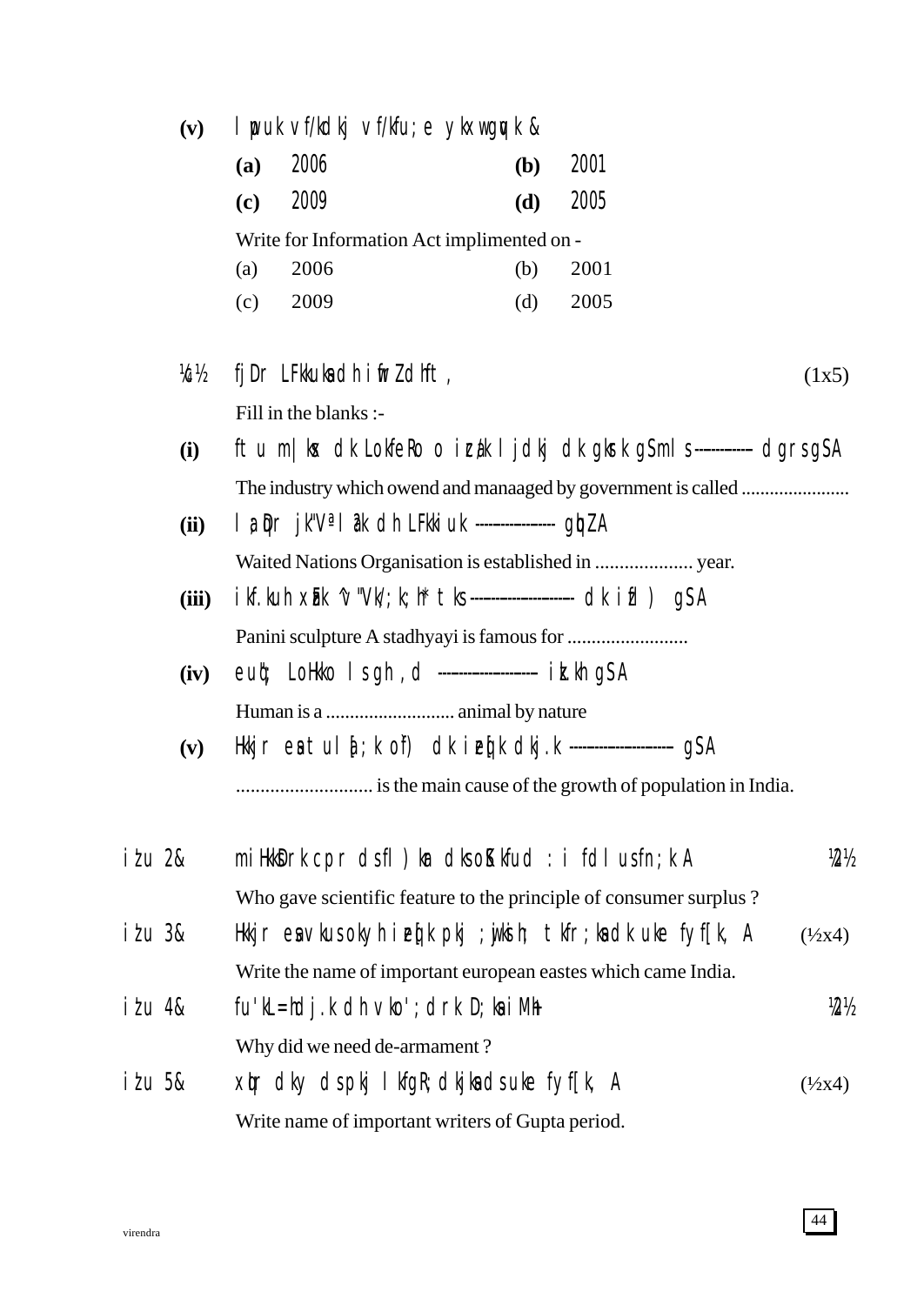| $i$ tu $68$       | ofind dky exile; kx dh n'kk di h Fkh \ Li "V dhft, A                          | $\mathcal{W}_2$            |
|-------------------|-------------------------------------------------------------------------------|----------------------------|
|                   | Explain the condotion of women in Vedic period.                               |                            |
| <i>itu 7&amp;</i> | Je follkktu dh nksgkfu; kj fyf[k, A                                           | <b>VAS1½</b>               |
|                   | Write two disadvantages of Labour division.                                   |                            |
| <i>it</i> u 8&    | iłukkrj dky Isvki D;k le>rsg&\                                                | $\mathcal{W}_2$            |
|                   | What do you understand by question answer period?                             |                            |
| itu 9&            | "Vurdrk en, drk Hkkjrh; I a Ñfr dh fo'kskrk gSA** Li "V dhft, A               | 1/21/2                     |
|                   | 'Unity in diversity is the characteristic of Indiain culture : Explain.       |                            |
| itu 10&           | n{k dh LFkki uk dc glplA bl esl fEefyr I nL; nskkadsuke fyf[k, A ¼\$2½        |                            |
|                   | When did 'SAARC' establish. Write the name of member countries.               |                            |
| <i>it</i> u 11&   | $j$ kT; I Hkk dks LFkk; h I nu D; ka dgrs g $\delta \setminus$                | $W_2$                      |
|                   | Why do Rajyasabha call permanent house?                                       |                            |
| itu 12&           | Je follktu dk $D$ ; k $\vee$ FkIgS                                            | $W_2$                      |
|                   | What is the meaning of Labour division?                                       |                            |
| itu 13&           | NRrhl $x$ < + cls $x$ keh. k os kHkilkk clk o. kLu cl hft, A                  | $W_2$                      |
|                   | Describe the rural dresses of Chhattisgarh.                                   |                            |
| i <i>t</i> u 14&  | tul $\{i : k \text{ of}\}$ clks jiksdus okyk clkbl rhu iz kl ka clks fyf[k, A | (1x3)                      |
|                   | Write the idea to stop the growth of population.                              |                            |
| <i>it</i> u 15&   | miHkkDrk dh cpr dksrkfyrk }kjk Li"V dhft, A                                   | 1/31/2                     |
|                   | Explain the consumer surplus by table.                                        |                            |
| i <i>t</i> u 16&  | f}rh; fo'o ; y eateluh ijkt; dsD; k dkj.k Fks\ dkblpkj A                      | $\frac{1}{4}x4\frac{1}{2}$ |
|                   | What was the reason of deofeat of Germany in World war-II?                    |                            |
|                   | "VFkok** OR                                                                   |                            |
|                   | iylgcly dh ?kVuk dk mYy{k dhft, A                                             | V4½                        |
|                   | Describe the incidence of Pearl Herbal.                                       |                            |
| i <i>t</i> u 17&  | xjhch dh ifjHkk"kk , oa xjhch ds dkj . kka dks fyf[k, A                       | M\$3½                      |
|                   | Define poverty and write its three reasons.                                   |                            |
|                   |                                                                               |                            |

"VFkok\*\* OR

45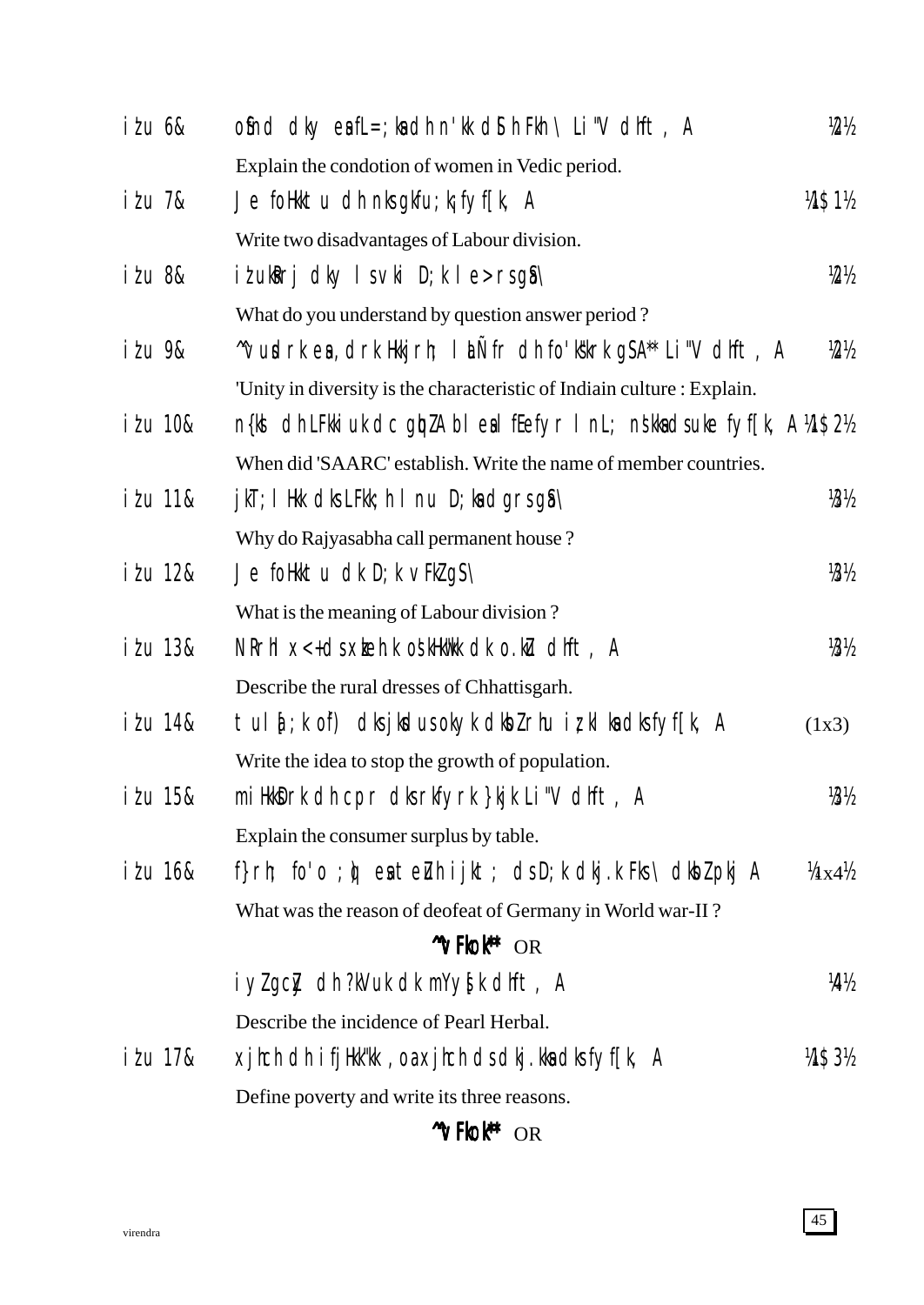cjkst xkjh dk vFkl, oacjkst xkjh I smRillu rhu I eL; kvkadksfyffk, A ¼\$3½ Write meaning of umemployment and three problems arose by it.

gfir Økir fdl sdgrsgi\gfir Økir dsrhu ifj.kkekadksle>kb; sA ¼\$3½ itu 18& What is green revolution? explain three result of it.

#### "VFkok\*\* OR

pdcmh I svki D; k I e>rsq\$\pdcmh qkusokysrhu ykHkkadksfyf[k, A¼1\$3½ What do you mean by Chuckbandi? Write its three advantages.

 $i$   $t$   $u$   $198$ Hkkir eaol = m | kx  $\vee$ ks  $\vee$ ks blikr m | kx eapki  $\vee$ ri f $\vee$ f | k, A Write difference between cotton industry and Iron and steel industry.

### "VFkok" OR

Ñf'k ij vk/kkfjr m|kx, oa [kfut ij vk/kkfjr m|kxkadh dkblpkj fcUnq/ka earty uk dhft, A  $\frac{1}{4}x4\frac{1}{2}$ 

Compare the industry based on agriculture and mineral.

afk; k vk\$ vfÝdk egk}hi es iktufrd i utkxj.k ds D; k dkj.k Fks \  $i$   $t$   $u$   $20$ &  $le$   $\ge$ kb: sA  $\frac{1}{4}x4\frac{1}{2}$ 

Explain the reason of political renaissance of Asia and Africa continent.

#### "VFkok\*\* OR

fo'o 'kkir dh LFkki uk qrql a  $\mathfrak{p}$ r jk"Val  $\mathfrak{R}$  dsmnns; dqk; rd l qk; d q $\mathfrak{S} \setminus$ How the porpose of UND helps to establish the world peace?  $(4)$ 

 $i$   $t$   $u$   $218$ I kelftd fodkl eack/kd pkj dkj.kkadksLi"V dhft, A  $\frac{1}{4}x4\frac{1}{2}$ Explain four factors that protest social development.

# "VFkok\*\* OR

ukjh dsfodkl grafd, tkusokyspkj mik; kadksli "V dhft, A  $\frac{1}{4}x4\frac{1}{2}$ Explain four ideas for the improvement of women.

mu ifjfLFkfr; ka dk mYy{k dhft, ftuds dkj.k, f'k; k rFkk vÝhdk ea i*t* u 22& I kekT; okn dk fodkl gryk A  $\frac{1}{4} \times 5\%$ Describe the condition by which imperialism rose in Asia and Africa.

### "VFkok\*\* OR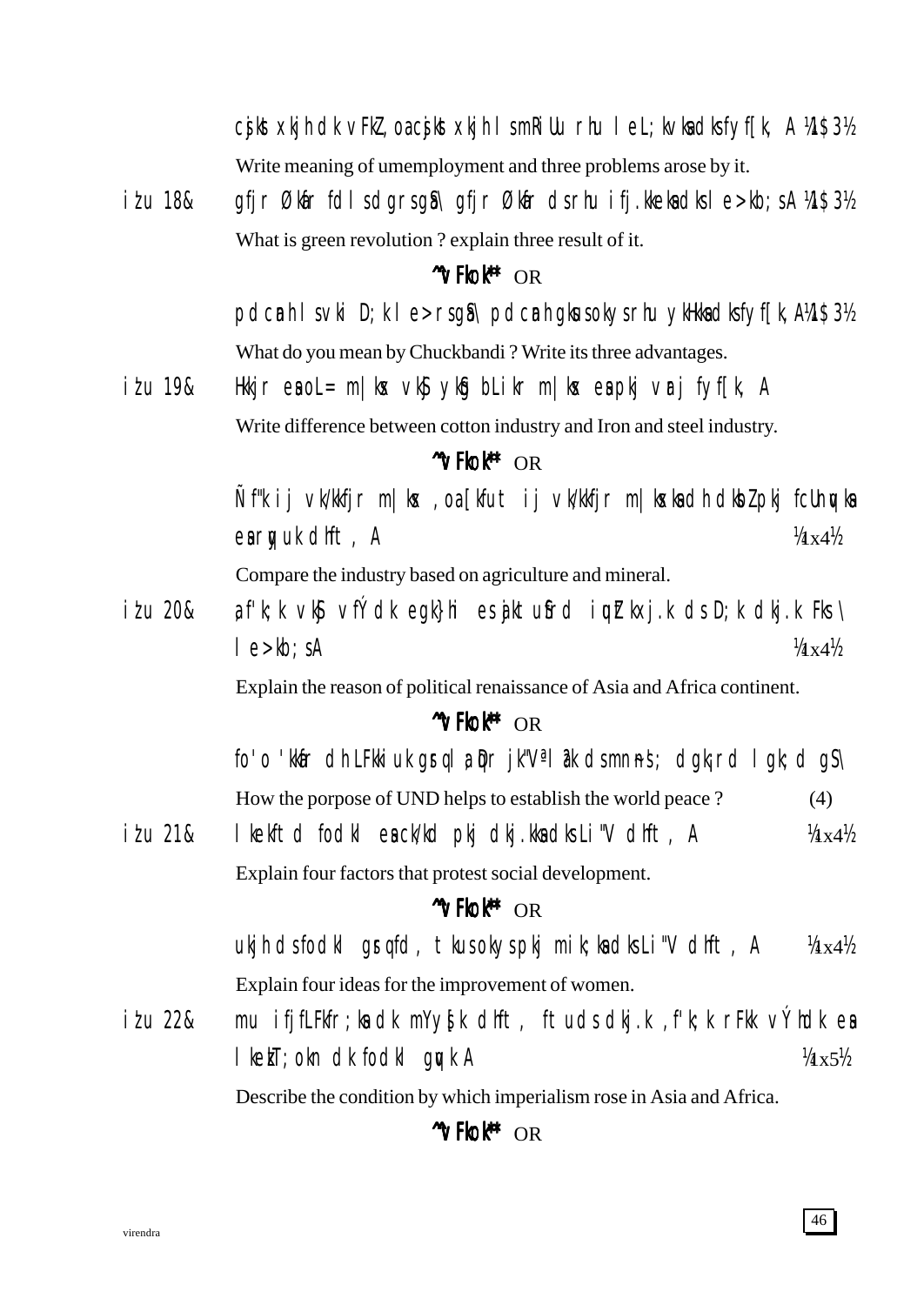|              | vKS  kfxd Økfir I sl kekftd , oavkfFkd thou i j i Musokysi Hkkokadk mYy{k                                                |                           |  |  |  |  |
|--------------|--------------------------------------------------------------------------------------------------------------------------|---------------------------|--|--|--|--|
|              | dhft, A                                                                                                                  | $\frac{1}{4}x\frac{5}{2}$ |  |  |  |  |
|              | Describe the effects of social and economical lives due to industrial revolution.                                        |                           |  |  |  |  |
| $i$ tu $238$ | $j$ k"Vi fr ds 'kf $Dr$ ; kadk mYy $\{k$ dhft, A                                                                         | $\frac{1}{4} \times 5\%$  |  |  |  |  |
|              | Describe the condition by which imperialism rose in Asia and Africa.                                                     |                           |  |  |  |  |
|              | "VFkok" OR                                                                                                               |                           |  |  |  |  |
|              | $uxj$ ikfydk $v'$ ; {k dksdk $\Omega$ k $\Omega$ k $i$ l sdk; <i>l</i> djusgk $rsg\Omega$ Li "V dhft, $A\Delta x5\Omega$ |                           |  |  |  |  |
|              | Explain the work of the chairperson of municipal council.                                                                |                           |  |  |  |  |
| itu 24&      | $m$ t $k$ dsuohu 1 a k/kukadksmnkgj.k 1 fgr 1 e>kb; sA                                                                   | $\frac{1}{4} \times 5\%$  |  |  |  |  |
|              | Explain with example the new resources of energy.                                                                        |                           |  |  |  |  |
|              | "VFkok** OR                                                                                                              |                           |  |  |  |  |
|              | mtklikku ij dysk fyf[k, A                                                                                                | $\frac{1}{4} \times 5\%$  |  |  |  |  |

Write an essay on energy resource.

 $i$  *t* u 25& Hkkjr dsekufp= eafuEu dksviidr dhft, &  $\frac{1}{4}x5\frac{1}{2}$ 

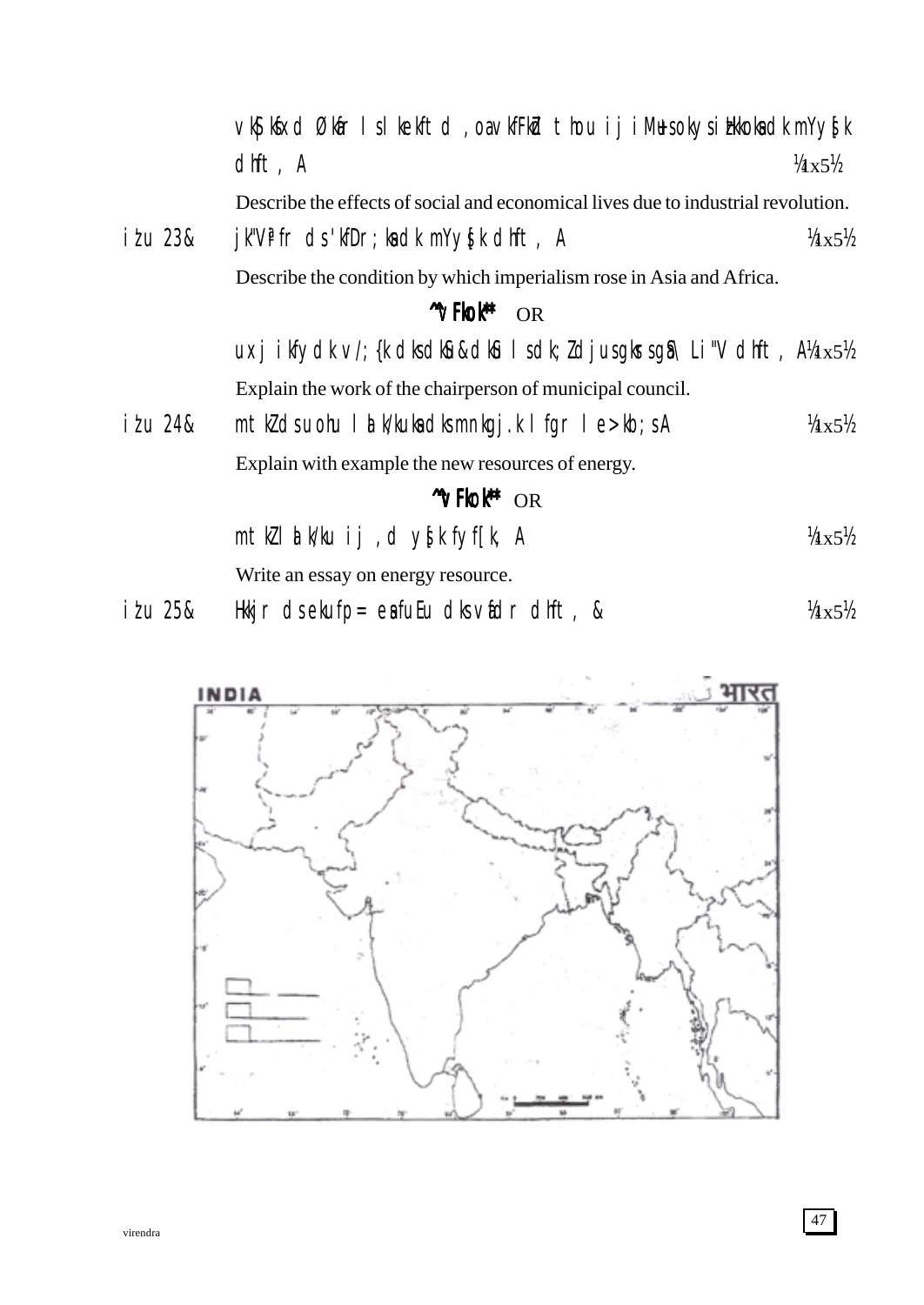|                  | (i)                                                                                         | $ckEca gkb$ (ii) $82\frac{1}{2}$ i ol ns kkr j]                              |      |             |                           |                                   |                | (iii) clkojh unh |             |                             |
|------------------|---------------------------------------------------------------------------------------------|------------------------------------------------------------------------------|------|-------------|---------------------------|-----------------------------------|----------------|------------------|-------------|-----------------------------|
|                  | (iv)                                                                                        | Ikkakj>hy (v) Iri≬Mk-io7r                                                    |      |             |                           |                                   |                |                  |             |                             |
|                  |                                                                                             | Show the following in the Map of India.                                      |      |             |                           |                                   |                |                  |             |                             |
|                  | (i)                                                                                         | Bombay Hagh,                                                                 |      | (ii)        |                           | $82\frac{1}{2}$ east longitude    |                |                  |             |                             |
|                  | (iii)                                                                                       | Kaveri river (iv)                                                            |      |             | Sambhar Lake              |                                   | (v)            | Satpuda hill     |             |                             |
|                  |                                                                                             |                                                                              |      | "VFkok** OR |                           |                                   |                |                  |             |                             |
|                  | (i)                                                                                         | <b>CSykMhykl</b>                                                             | (ii) |             | $Hkk[kjk uaxy ckk]$ (iii) |                                   |                | fpYQk >hy        |             |                             |
|                  | (iv)                                                                                        | $dkathj xk jk''Vh; m ku (v) ddlj{k}k A$                                      |      |             |                           |                                   |                |                  |             | $\frac{1}{4} \times 5\%$    |
|                  | (i)                                                                                         | <b>Bailadila</b>                                                             | (ii) |             | Bhakhara Nangal Dam       |                                   |                | (iii)            | Chilfa Lake |                             |
|                  | (iv)                                                                                        | Kanjiranga National Park (v)                                                 |      |             |                           |                                   | Line of Cancer |                  |             |                             |
|                  |                                                                                             |                                                                              |      |             |                           |                                   |                |                  |             |                             |
| i <i>t</i> u 26& |                                                                                             | Okl hokn dh fo'kskrk $\vee$ ka dks fyf[k, A                                  |      |             |                           |                                   |                |                  |             | $\frac{1}{4}x_6\frac{1}{2}$ |
|                  | Write the cahrateristics of Fascism.                                                        |                                                                              |      |             |                           |                                   |                |                  |             |                             |
| "VFkok** OR      |                                                                                             |                                                                              |      |             |                           |                                   |                |                  |             |                             |
|                  | f}rh; fo'o; $\phi$ dsdkj.kkadksle>kb;sA                                                     |                                                                              |      |             |                           | $\frac{1}{4} \times 6\frac{1}{2}$ |                |                  |             |                             |
|                  |                                                                                             | Explain the reasons of World war-II.                                         |      |             |                           |                                   |                |                  |             |                             |
| i <i>t</i> u 27& |                                                                                             | "Nf"k Hkkjr dh vkRek g\$bl sHkkjrh; vFkD; oLFkk dk vk/kkj D; kaekuk tkrk g\$ |      |             |                           |                                   |                |                  |             |                             |
|                  |                                                                                             | $le$ $\ge$ kb; sA                                                            |      |             |                           |                                   |                |                  |             | $1/4 + 5/2$                 |
|                  |                                                                                             |                                                                              |      |             |                           |                                   |                |                  |             |                             |
|                  | Agriculture is the soul of India why it is treated as a base of Indian economy.<br>Explain. |                                                                              |      |             |                           |                                   |                |                  |             |                             |
| "VFkok** OR      |                                                                                             |                                                                              |      |             |                           |                                   |                |                  |             |                             |
|                  |                                                                                             | ou dksjk"V <sup>a</sup> dk vell; /ku ekuk tkrk g\$A foopuk dhft, A           |      |             |                           |                                   |                |                  |             | $\frac{1}{4} + 5\%$         |
|                  |                                                                                             | Forest is a precious wealth of a nation. Discuss.                            |      |             |                           |                                   |                |                  |             |                             |

&&00&&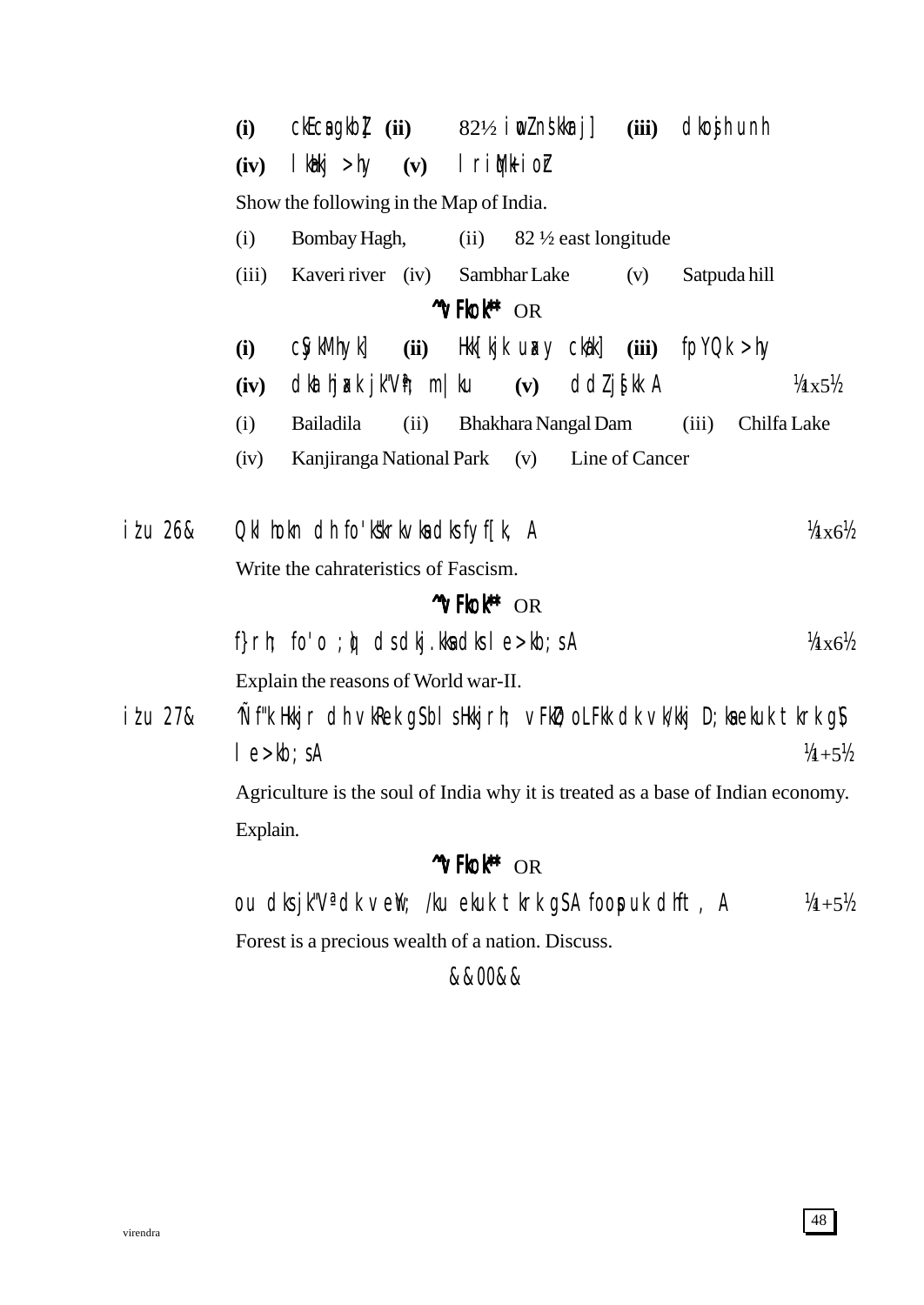"Ifiy mRrj\*\*

|         | $mRrj$ 1& $Mb$ d gh fod Yi |                 |                                 |                                                                                                              | (1x5)              |
|---------|----------------------------|-----------------|---------------------------------|--------------------------------------------------------------------------------------------------------------|--------------------|
|         | (i)                        | &               | (b)                             | 1998                                                                                                         |                    |
|         | (ii)                       | &               | (a)                             | 28 tw 1919                                                                                                   |                    |
|         | (iii)                      | &               | (a)                             | 50   s 100 fnu jkst xkj                                                                                      |                    |
|         | (iv)                       | &               | (b)                             | $i$ Fike $\vee$ Ohe ; $\phi$                                                                                 |                    |
|         | (v)                        | &               | (d)                             | 2005                                                                                                         |                    |
|         | KCY2                       |                 |                                 | fj Dr LFkkuka dh i firl dhft,<br>&                                                                           | (1x5)              |
|         | (i)                        |                 | $\blacksquare$ kolt uhd $\{k\}$ |                                                                                                              |                    |
|         | (ii)                       |                 | 24 vDVrg 1945                   |                                                                                                              |                    |
|         | (iii)                      |                 | $l$ $\lambda$ Nr $0$ ; kdj.k    |                                                                                                              |                    |
|         | (iv)                       | <b>I</b> kekftd |                                 |                                                                                                              |                    |
|         | (v)                        |                 | Aph tlenj                       |                                                                                                              |                    |
| mRrj 2& |                            |                 |                                 | its ek'ky usmittkkDrk cpr dsfl) kUr dksoKkfud : i fn; k A                                                    | V2V2               |
| mRrj 3& |                            |                 |                                 | i (ricky) Mp ½gkWySM½) vaxst vk\$ Ýkal hl h Hkkjr ea vkus okyh i eq[k ; qjksi h;                             |                    |
|         |                            | tkfr gSA        |                                 |                                                                                                              | $(\frac{1}{2}x^4)$ |
| mRrj 4& |                            |                 |                                 | , d jk"Vª dk nul jsjk"Vª I s∨fo' ok I ∨k\$ ∨k' kødk dksjkdus∨Urjk!Vh; ruko dks                               |                    |
|         |                            |                 |                                 | nij dju}egk'kfDR;kadse/; f'kr ;q) dkslek r djus,oa/ku dsvuko';d                                              |                    |
|         |                            |                 |                                 | $\vee$ i $0$ ; ; dks jk $\triangleleft$ us dsf $\vee$ ; sfu%kL=hdj.k dh $\vee$ ko'; drk iM $\triangleleft$ A | 1/21/2             |
| mRrj 5& |                            |                 |                                 | dkyhnk] HkrHkiir] HkkLfo] Hkrgfj] ok.kHkVV vkj ek/k xlurdky dsi eq[k   kfgR; dkj                             |                    |
|         |                            | Fks A           |                                 |                                                                                                              | $(\frac{1}{2}x^4)$ |
| mRrj 6& |                            |                 |                                 | ofind dky eal ekt dh fLFkfr dkQh nfu; Fkh A bl dky eal ekt ckEg.k]                                           |                    |
|         |                            |                 |                                 | os; vk; 'kmzds: i eapkj o.kkieaca/k FkkA cky fookg] I fr i Fkk viuspje                                       |                    |
|         |                            |                 |                                 | I hek i j Fkk A efgykvka i j vR; f/kd vR; kpkj gkrs Fks A efgykvka dh fLFkfr                                 |                    |
|         |                            |                 |                                 | dkQh fpUrktud Fkh A                                                                                          | 1/21/2             |
| mRrj 7& |                            |                 |                                 | Je follk $k$ tu dh n $ks$ gkfu; ka $\&$                                                                      |                    |
|         | 准½                         |                 |                                 | $dk$ ; $l$ {kerk $vk$ \$ xfrf'kyrk exident A                                                                 | 闪\$1½              |
|         | <u>Wh</u>                  |                 |                                 | $ox11$ $2k^n$ , oag M $r$ ky clks c $<$ kok A                                                                |                    |

49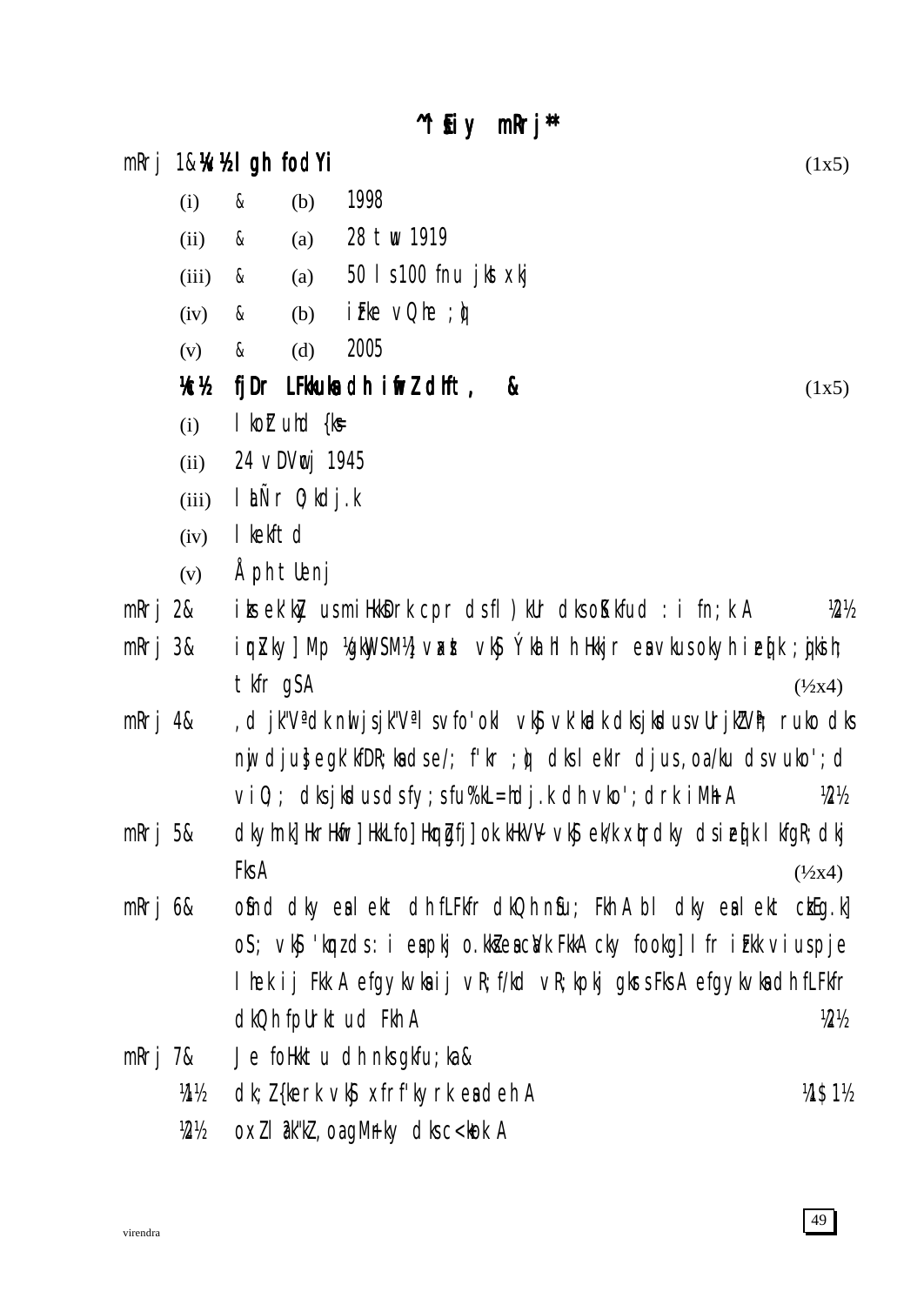- mRrj 8& I a n I nL; kads } kj k foll kkx ds e  $f =$ ; ka I sfoll kkx dh t kudkj h fd D; k dk;  $l$  g ks jgsgådsckjseaitu illk tkrk gSA ftldk mRrj ef= fyf[kr eanrsgSA ; g ifrfnu lán  $I = ea l$  án dh dk; bkgh i kjak eagkrh g $SA$  $W\$
- Hkir eafofHkUu tkfr] /ke] Hkk"kk ds ykx fuokl djrs g\$ftudk jgu&l gu] mRrj 9& 「kku&iku] fjfr&fjokt vyx&vyx q&A {k = dsvk/kkj i j j x : i cksyh Hkk"kk eallkh vuri gsfQj llkh llkkjr dsykx vkil eafeyty dj jgrsgâA bl h dkj.k gekjh I LÑfr dk vudrk es, drk dak tkrk g\$A  $W_2$
- mRrj 10&  $n{M}$  dks nf{k.k, f'k; kbl{k $\epsilon$ ; h I q; k $\kappa$  I  $\kappa$ Bu Hkh dgk tkrk gSA n{kd dh LFkki uk 1980 eagblbl dsl nL; jk"Vagå& Hkkjr] Jhyndk] i kfdLrku] ckllyknskA **VAS21/2**
- jkT; I Hkk ds I nL; kadk dk; blky 6 o"kldk gkrk gSA ; g I nu dHkh Hkax ugha mRri 11& gkrh D; kablds, d frgkbllnL; ifr nkso"kldsckn vodk'k xg.k dj yrs  $\alpha$ SA fj $D$ r LFkkuka i ji $\mu$ % nkso "k $l$  ea p $\mu$ ko gk $r$ k g $S$  bl ckj.k jk $T$ ; I Hkk cks LFkk; h I nu dak tkrk aSA  $W_2$
- fdl h 0; fDr dksml ds: fp]; kk; rk, oadk; *I*kerk ds vk/kkj i j dk; hsuk gh  $mRri$  12 $8$ Je follktu daykrk gSA Je follktu I sJfedkadh dk; I {kerk eaof} gkrh q\$ bl I smRiknu Hkh c<Fk q\$A vFkkh-fdl h 0; fDr }kjk fdl h dk; lfo'kk ea J&Brk ikir djuk gh Je follktu dgykrk g\$A  $W_2$
- NRrhl  $x$ <+dh vf/kdkak tula; k xkoka eafuokl dirh qSA; qka dh xkeh.kka  $m$ Rri 13& dh oskhkilikk vaxiina i Vdk; k i BNk] deht] dijrk vkj /kksrh i q "kka dk i ks kkd g\$ tcfd efgyk; a yokjk] pksyh] i ksydk i gurh g\$A **VB**V<sub>2</sub>
- fo'o eatul {; k fnu ifrfnu c<Fh tk jgh gSA tul {; k of) dksjkdusds m $R$ rj 14 $\&$ fy, fuEu izkl fd; stkldrsg&A  $(1x3)$ 
	- f'k{kk dsid kj ds }kjk A **狐**
	- fookg dksfu/kktjr vk; qdk ikyu dj dsA ₩
	- ifjokj fu; kstu dk; Øe dksviukdj A 1/31/2
	- V4½ eukjatu dslk/kukaea of) dj A
	- lekftd lirk dk; Øe dksc<kok ndj A  $1/5/2$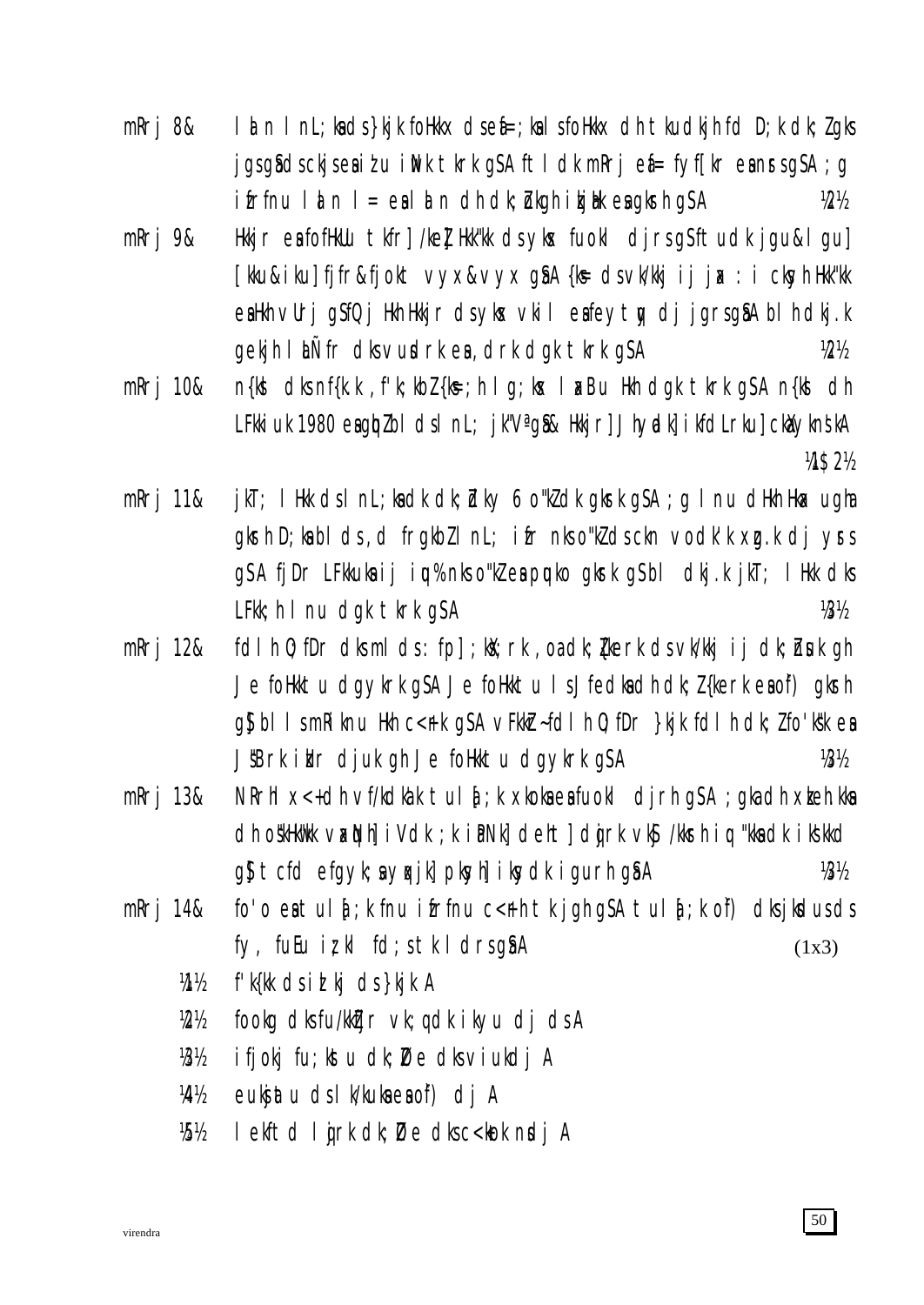|                | $\vert \mathbf{r} \vert$ and $\vert \mathbf{r} \vert$ is dhimi; kfixrk | olrach dher I hekur millkkork dh |                |
|----------------|------------------------------------------------------------------------|----------------------------------|----------------|
| bdkb2          | VatkseW; millkkprk nusdks                                              | $mi$ ; kf $x$ rk                 | cpr            |
|                | $rs$ kj g $\frac{r}{2}$                                                | <b>YokLrohd fder1/2</b>          |                |
| $\mathbf{1}$   | $50$ is s                                                              | $25$ is s                        | $50-25=25$     |
| 2              | 40 is s                                                                | $25$ is s                        | $40 - 25 = 15$ |
| $\overline{3}$ | $35$ is s                                                              | $25$ is s                        | $35 - 25 = 10$ |
| $\overline{4}$ | $30$ is s                                                              | $25$ is s                        | $30 - 25 = 05$ |
| 5              | I hekUr bdkbl                                                          | I hekUr mi ; kfxrk               | $25 - 25 - 00$ |
|                | $25$ is s                                                              | $25$ is s                        |                |
| ; kx           | $180$ is s                                                             | 180 is $s$                       | $55$ is s      |

f} $r h$ ; fo'o ;  $\phi$  ea teluh ds ijkt; ds dkj.k %R  $m$ Rrj 16 $\&$ 

 $(1x4)$ 

- fc:Vsu, oavefjdk dh I kefigd 'kfDr I n<+gksuk A  $(i)$
- teluh }kjk : I ij vkØe.k  $(ii)$
- fgVyj dh dWuhfrd vl Qyrk  $(iii)$
- $b\&y\$ SM dh  $v$ k\$---fuos kd 'kfDr  $(iv)$
- fo'o dsykder dk teluh dk fo: ) gkuk  $(v)$
- vefjdk dk fe= jk"Vks dh rjQ  $1 s$ ;  $\phi$  ealkkx yuk A Vakbl pkj 1/2  $(vi)$

### "VFkok\*\*

f}rh; fo'o; $\phi$  dsnk $\sin 7$  fnl Ecj 1941 dkstkiku us; $\phi$  dh?kksk.kk fd; s fcuk gh iylgci dsvejhdh uksl fud vMMsij vkØe.k dj fn;kj ftlea vefjdk ds 20 tach tgktka vkj 250 gokbl tgktka dks u"V dj fn; k x; k ftleayxHx 3000 ykx ekjsx, A bl ?kVuk dksqhiylgcidh?kVuk dsuke I s tkuk tkrk gSA 1/41/2

m $Rri$  17 $8$ tc fdl h  $0$ ; fDr dks thus ds fy, mudh thou dh vfuok;  $l$  vko'; drk dh olr& jkVh diMk vk\$ edku U; wre Lrj ij ughamiyC/k gksikrk g\$rc ml s **VAS31/2** ge xilc dgrsg&A

 $x$  jhch ds  $ef$ ; dkj.k  $%$ 

virendra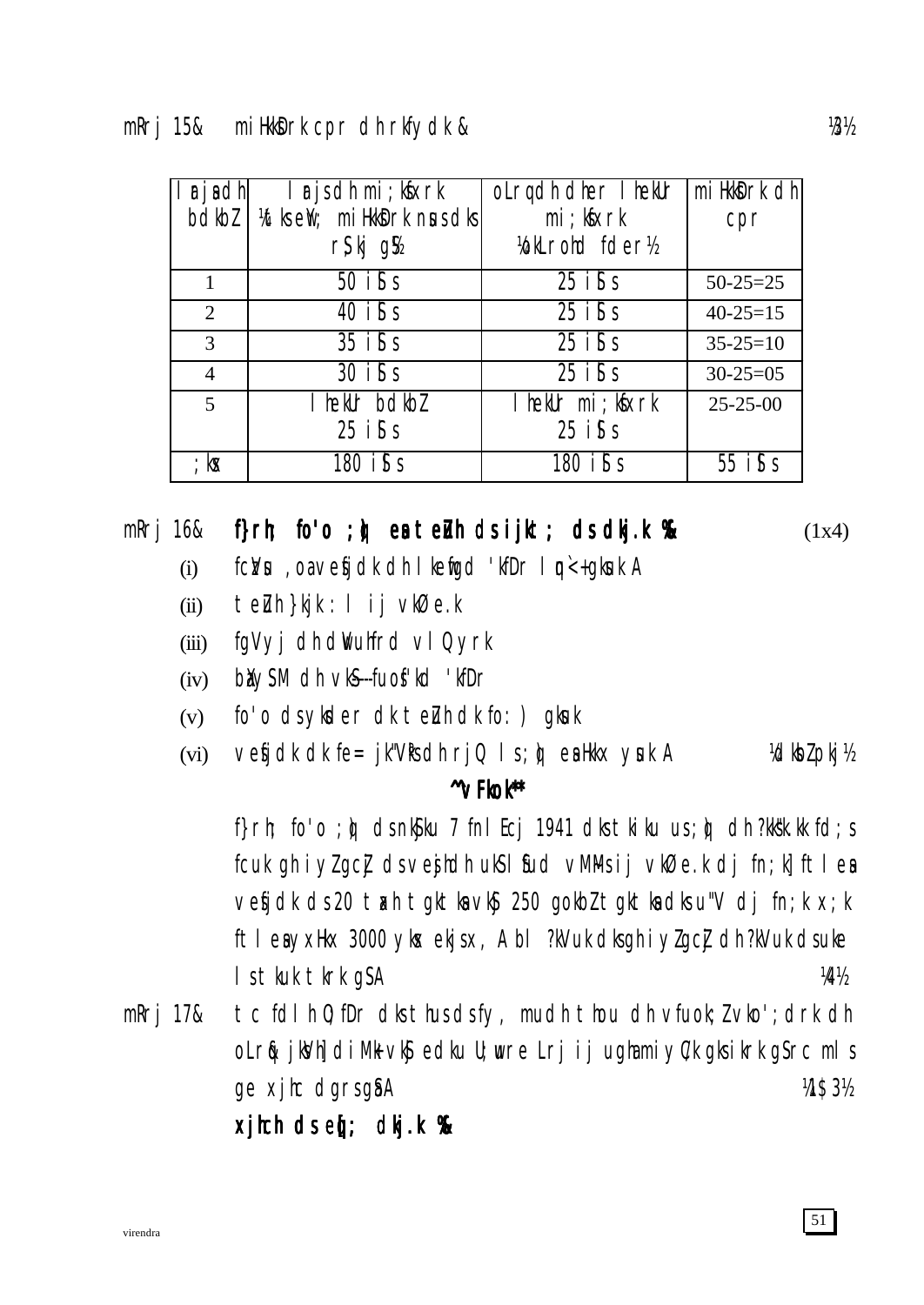- $Vf'$ k{kk  $(i)$
- tul  $\mathfrak{f}$ ; k of)  $(ii)$
- cjkst xkjh  $(iii)$
- $e \mathbf{M}$ ; of)  $(iv)$
- fuEu LokLF;  $(v)$
- Ñf"k dk fi NM<del>k</del>i u  $(vi)$
- (vii) dk; lds vuot kj i kfj Jehd u feyuk Volkblrhul<sub>2</sub>

# "VFkok\*\*

citation of the  $\mathbf{r}$  and  $\mathbf{r}$  and  $\mathbf{r}$  and  $\mathbf{r}$  and  $\mathbf{r}$  and  $\mathbf{r}$  and  $\mathbf{r}$  and  $\mathbf{r}$  and  $\mathbf{r}$  and  $\mathbf{r}$  and  $\mathbf{r}$  and  $\mathbf{r}$  and  $\mathbf{r}$  and  $\mathbf{r}$  and  $\mathbf{r}$  and  $\mathbf{r}$  a dk; lugha fey ikrk gs rc og 0; fDr cjkst xkj dgykrk gs A vFkkr dolky 0; fDr ds gkFkka ea dk; l dk u gkuk gh cjkst xkjh gSA 14 \$ 3 1/2

# cjkstxkjh IsmRiUu I eL; k %R

Volkblrhul<sub>2</sub>

- vkS| kfxd fodk| f/keh xfr gkuk  $(i)$
- $x$ fich  $c$   $lt$   $t$  $(ii)$
- $f$ kk | kUu dh | eL; k  $(iii)$
- $(iv)$  vufrd dk;  $k$  export)
- Jfedka dokyrk ea deha  $(v)$

gfir Økir dk vfilkik; Ñf'k en okkfud rduldh dk izkx didsmlur, oa mRri 18& ielf.kr cht rFkk jkl k; fud mojdkadk iz kx djdscqqQl yh izkkyh dks viukdj Ñf'k mRiknu eavHkriplof) djuk q\$A 14 \$ 3 1/2

## gfjr Økar ds yklik%&

- Nf''k eswohu rduhd, oamRre cht mi yC/k gkuk A  $(i)$
- j I k; fud [kknkadk mi ; kx  $(ii)$
- $QI \vee pQ$  I smRiknu exof)  $(iii)$
- $\tilde{N}$ f"k i j vk/kkfjr v $\mathsf{U}$ ; m | kskadk fodkl  $(iv)$

### "VFkok\*\*

pdcmh I jdkj ds}kjk fdI kukadsfc[kjh gb]Hkfie, oaNkVs[krkadseM+gVkdj , d eafeykus dh ifØ; k pdcnh dgrsgåA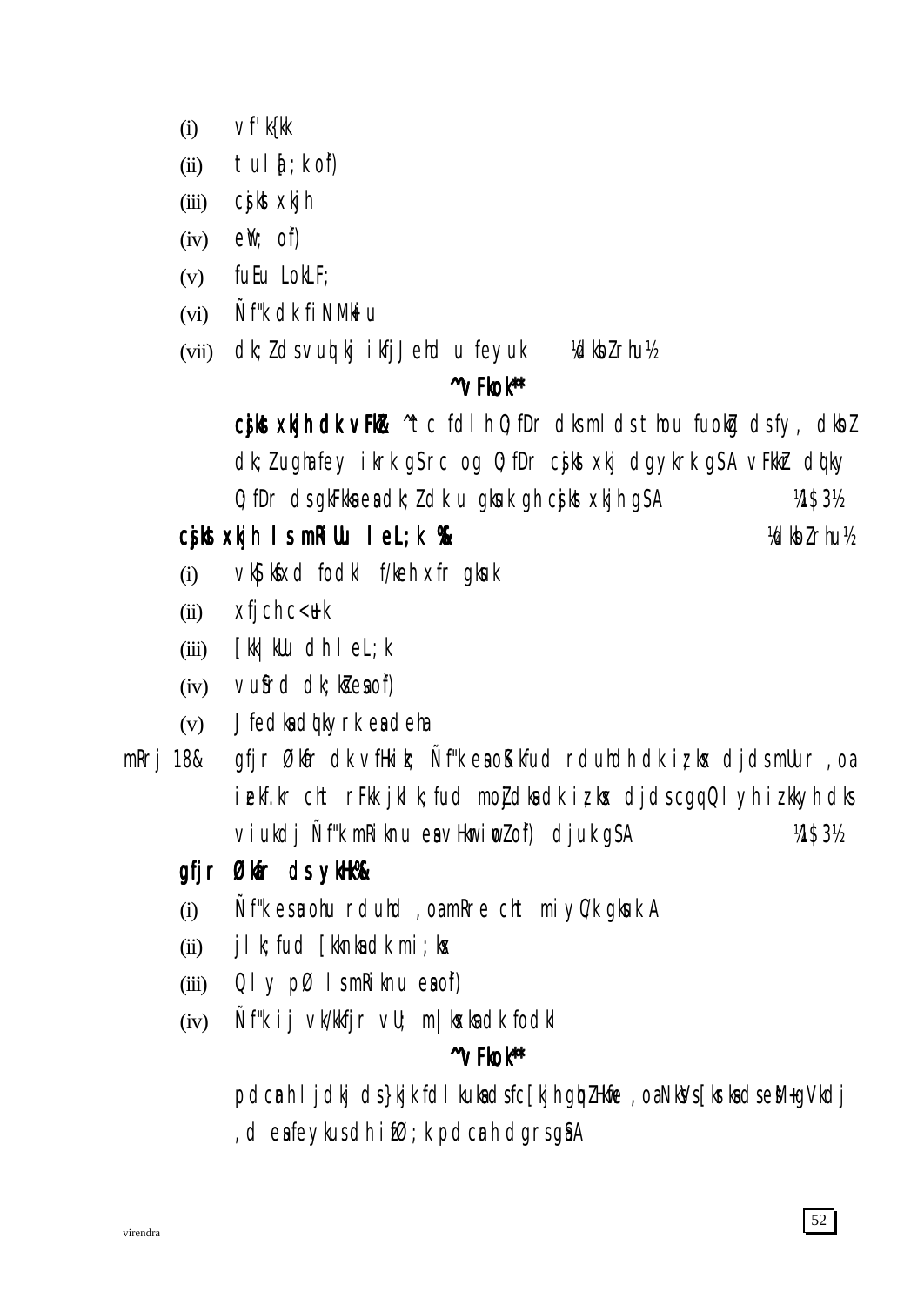### pdcnh ds yklk%&

- vui tkå Hkie dks Ñf'k; kk; cukuk  $(i)$
- $QI \vee pQ$  ds vk/kkj i j mRiknu expof)  $(ii)$
- okkfud rduld dk mi ; kx  $(iii)$
- mllur  $cht$ kadk mi $:$ k $x$  $(iv)$
- $f$   $\mathsf{D}$   $k$ bl  $\mathsf{D}$   $k$   $\mathsf{N}$   $k$   $\mathsf{U}$   $k$   $\mathsf{U}$   $k$   $\mathsf{U}$   $k$   $\mathsf{U}$   $k$   $\mathsf{U}$   $k$   $\mathsf{U}$   $k$   $\mathsf{U}$   $k$   $\mathsf{U}$   $k$   $\mathsf{U}$   $k$   $\mathsf{U}$   $k$   $\mathsf{U}$   $k$   $\mathsf{U}$   $k$   $\mathsf{U}$   $k$   $\mathsf{U}$  $(v)$
- Hkkjr eavk $\int$ kfxd fodkl dk ef; vk/kkj oL=, oayk $\int$ g bLikr m|kx q $\int$ nkuka mRrj 19& ds vurj dks fu Eu fcunyka ds vk/kkj i j Li "V fd; k tk I drk q\$&
	- $ol = m$ |kx Ñf'k ij vk/kkfjr q $s$ vk $s$  blikr m|kx [kfut ij vk/kkfjr q $s$ A  $(i)$
	- $ol = m$ | kx Je i tku gkrk g $s \vee k\overline{s}$  ykg blikr m| kx inthitku gkrk g $sA$  $(ii)$
	- $ol = m$ | kx dk dPpk eky dikl | tw| jske vk $\mathfrak s$  yk $\mathfrak s$  blikr m| kx dk dPpk  $(iii)$ eky ykok [kfut qSA

#### "VFkok"

# Ñf'k ij vk/kkfjr m|kska ea vrj&

 $(1x4)$ 

- Ñf'k I siklr inkFkk $\overline{s}$ dk mi; kx djdseky ds: i eaftu m|kxkaeagkrk qSA  $(i)$ mls Ñf'k ij vk/kkfjr m|kx dgrsg\$A [kfut inkFkk}dk mi; kx dPpk eky ds: i eaftu m | kxka ea gkrk q\$mUqa [kfut ij vk/kkfjr m | kx dgrsqâA
- Ñf'k ij vk/kkfjr m | kx NkVs i £kus ds gkrs qå [kfut ij vk/kkfjr m | kx cMs  $(ii)$ i fekus en gkrs gfi A
- Ñf'k ij vk/kkfjr m|kskaesJe dh vf/kd gkrh g} [kfut ij vk/kkfjr m|ks  $(iii)$ eainth dh vko'; drk gkrh gSA
- Nf'k ij vk/kkfjr m|kx& lurh oL= m|kx] phfu m|kx] tW m|kx] frygu  $(iv)$ m|kx vkfn g} [kfut ij vk/kkfjr m|kx& ykg v; Ld] Hkkjr e'khujh]  $i$  Wkfy; e], Y; fiefu; e] Vhu] vHkd vkfn A
- , f'k; k , oa vÝhdk ea jktufrd iwltkxj.k ds dkj.k %R m $R$ rj 20 $\&$  $(1x4)$ 
	- 1904 esafk; k ds thi ku ti s NkVs I snsk usfolkky; jiki dsnsk: I dksdj  $(i)$  $fn; k bl Is, f'k; kbZ$  ns kka dk eukcy c<  $k A$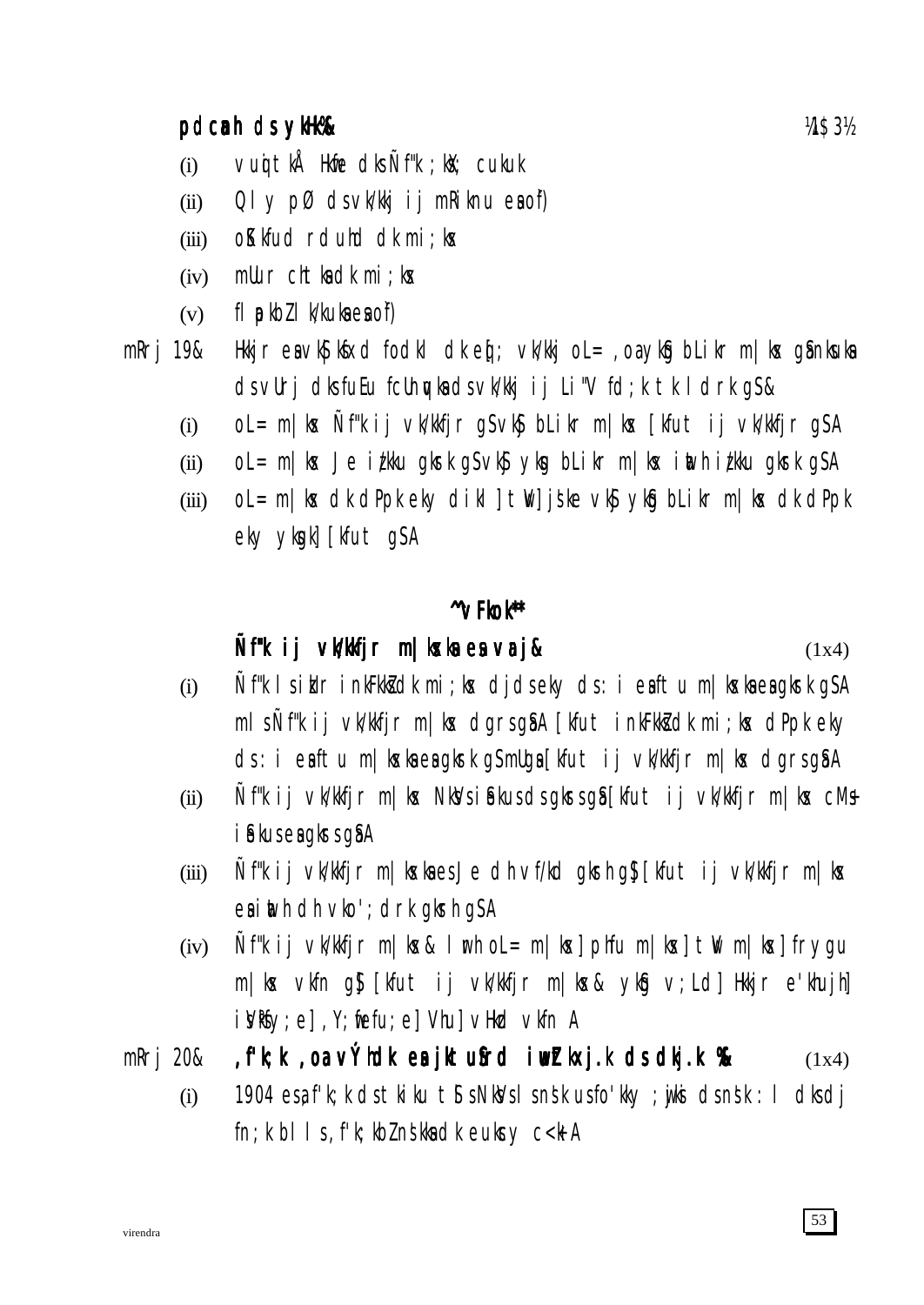- f'k; k o vfÝdk dsnsk i 'pkR; f'k{kk, oal H; rk l sillkkfor gkdj Lorærk],  $(ii)$ I ekurk o vkRefueklk dh ckral kpus yxs Fks A
- Ikfo; r I ak I eFku, f'k; k o vfÝdh nskka dksiklr quyk A  $(iii)$
- la pr jk"Val ak us Lora=rk dk leFkLu fd; k A  $(iv)$
- I kekT; oknh rkdraf}rh; fo'o ; o dsckn detkj i M+ppdh Fkh A  $(v)$

#### "VFkok\*\*

#### fo'o 'kkafr ds fy, la pr jk"V" ds mnns; l gk; d%&  $(1x4)$

- fo'o 'kkár vk§ loj{kk cuk, j[kuk A  $(i)$
- vUrik'Vh; | vkfFkd| I kekftd, oaekuoh; I eL; kvkadks gy djuk A  $(ii)$
- ekuo tkfr dks; o dh [krjk | scpkuk A  $(iii)$
- vrik!Vh; >xMkadks 'kkariwk!< x | sfuiVkjk A  $(iv)$
- vkØe.kdkjh nskkadsfo: ) I sud dk; bkgh djuk A  $(v)$

#### I kekftd fodkl en ck/kd r ko%k  $m$ Rri 21&

- u'kk[kkjh A **狐**
- $W_2$ eukQk[kkjh A
- efgyk, oa cPpka dk 'kksk.k A  $1/31/2$
- $Vf'$ k{kk A 1/51/2
- 1/61/2  $c$ *j* kst  $x$ kj h A

VmijkDr fcUnykadko.ku Nk= food dsvk/kkjijdjaksA1/2

#### "VFkok\*\*

- Hkkjrh; I to/kku dh 16 ¼ d½ 16 ½ 1½ dsvu $\phi$ kj leku : i lsjkst $x$ kj ikusdk  $(i)$ vf/kdkj A
- dBkj dk; Idjusij ifrcak A  $(ii)$
- efgyk depkfj; kaij vHknz 0; ogkj ij jkd A  $(iii)$
- efgyk∨ka dks jkst xkj i j vkj{k.k A  $(iv)$  $(1x4)$
- ckfydkvka dks vfuok; If'k{kk A  $(v)$
- , f'k; k o vfÝdk eal kekT; okn fodkl ds dkj. k & m $R$ rj 22 $\&$  $(1x5)$ 
	- vkS| kfxd Økfir A  $(i)$

 $(1x4)$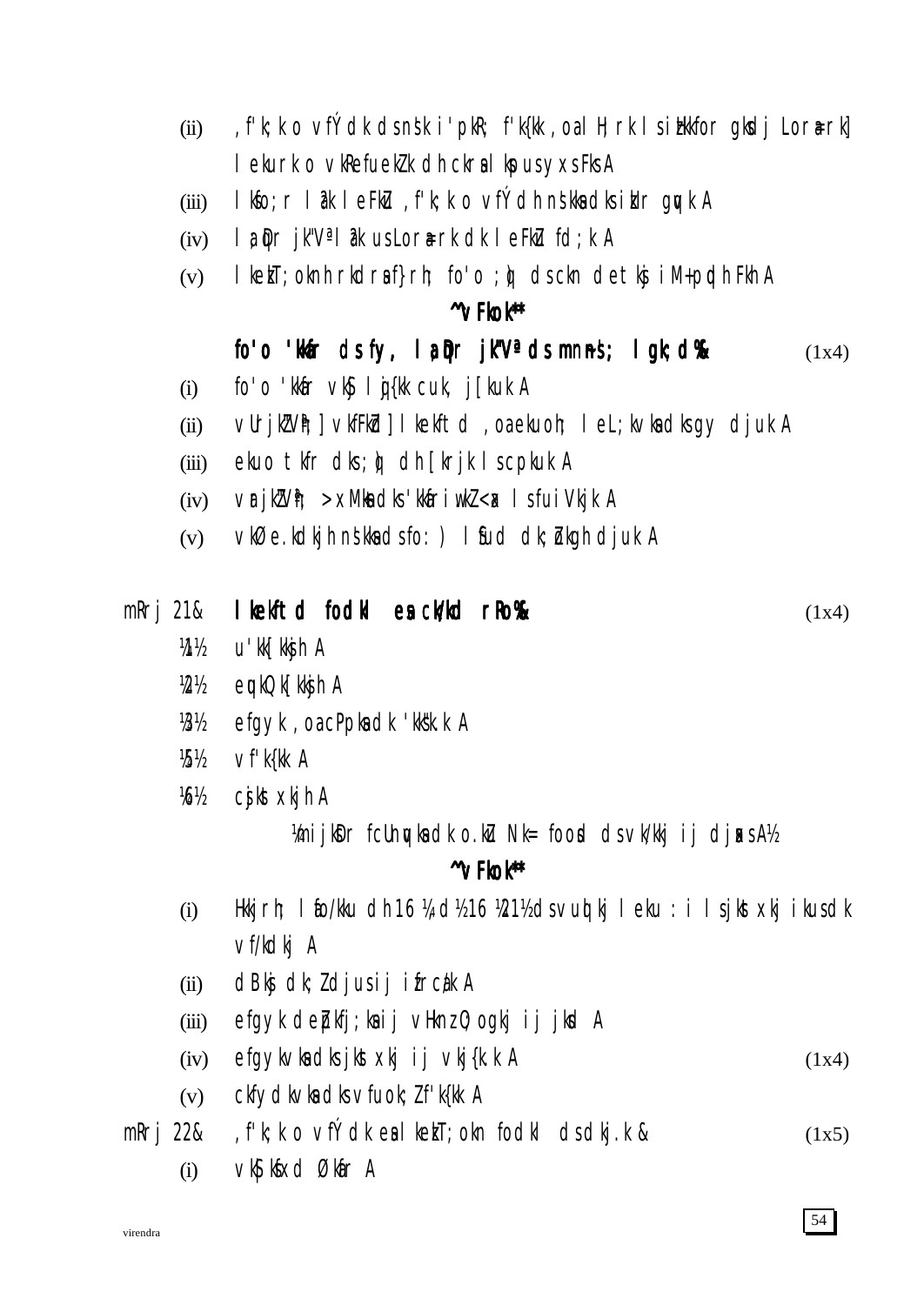- mxz jk"Vokn A  $(ii)$
- fk; k o vfÝdk dh detkj ljdkj A  $(iii)$
- I fud detkjh A  $(iv)$
- bl kbl/keldk ipkj A  $(v)$

#### $\sim$ Fkok $\sim$

vkS kfxd Økfr dk I kekftd thou ij i Musokys I kekftd i ilkko

- oxll ak"kldk mn; A  $(i)$
- cjkst xkjh ea of) A  $(ii)$
- i kfjokfjd fc[kjko A  $(iii)$
- uxjkadk fodkl A  $(iv)$
- ufrd iru A  $(v)$

## vkfFkd i tlko&

- ekuo ds I (k I to/kk eaof) A  $(i)$
- $\forall$ **r** jk $\forall$ h; 0; ki kfjd 1 **c**akka dk fodkl A  $(ii)$

#### jk"Vifr dh 'kfDr; k; &  $m$ Rri 23&

 $lkell;$  dkyhu 'kf $Dr; k_i &$  (i)  $M\frac{1}{2}$  $fu$ ;  $Qrh$  o in $P;$   $r A$ 

- 'kklu læá⁄k A  $(ii)$
- ofis'kd ekeyk 'kfDr A  $(iii)$
- $(iv)$  |  $uk$  |  $\epsilon k/k$  ' $kfDr$  A
- I alv dkyhu 'kfDr; kj &  $1/21/2$  $(i)$ 
	- I adV dky dh ?kkšk.kk A  $(ii)$

 $\phi$  rFkk vkØe.k ?kksk.kk A

 $V$ uman 360 dk i z k $\times$  A  $(iii)$ 

#### "VFkok\*\*

### uxj ikfydk v/; {k ds dk; l

 $(1x5)$ 

 $(1x5)$ 

- $f'$ k{kk |  $\epsilon$ á/k  $dk$ ;  $l$  A  $(i)$
- LokLF; I cakh dk; I A  $(ii)$
- I QkbZ I **cá**kh dk; Z A  $(iii)$
- eukjatu I cakh dk; IA  $(iv)$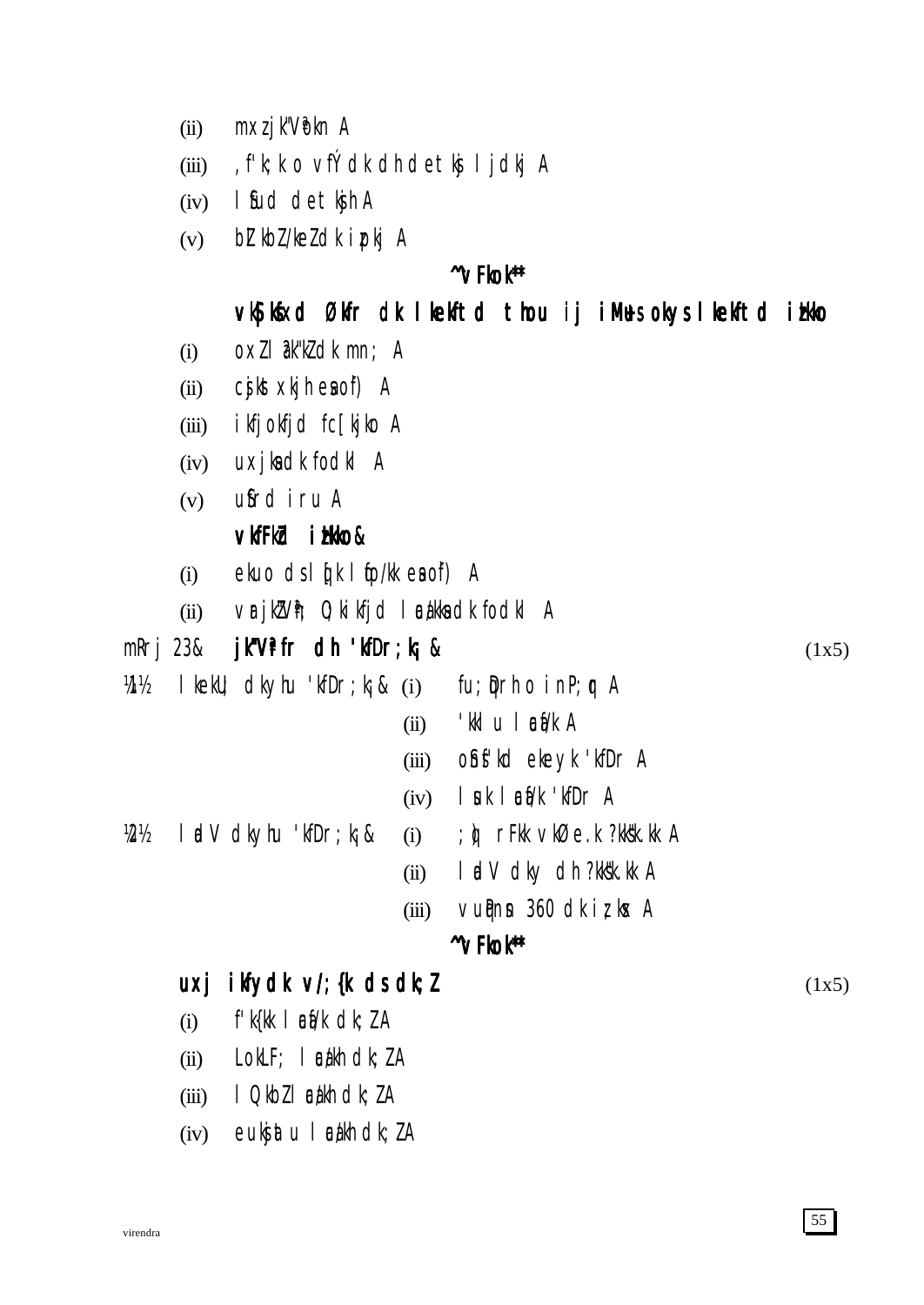#### mRrj 24& mtkl ds uohu Id kku%k

- iou mtWA  $(i)$
- Ikg mtkZA  $(ii)$
- Hk&rkih; mtkZA  $(iii)$
- Tokjh; mtklA  $(iv)$
- ck; kekl mtklA  $(v)$
- 'kgjh dpjslsmRiUu mtkZA  $(vi)$

Wille mijkDr fcUnqdk o.ku djk

## "VFkok\*\*

mRrj Øekød 24 eamtkldsuohu I a k/ku dsmijkDr fcUnqij I a{kIr fVIi.kh fy[kasA  $(1x5)$ 

mRrj 25&



 $(1x5)$ 

 $(1x5)$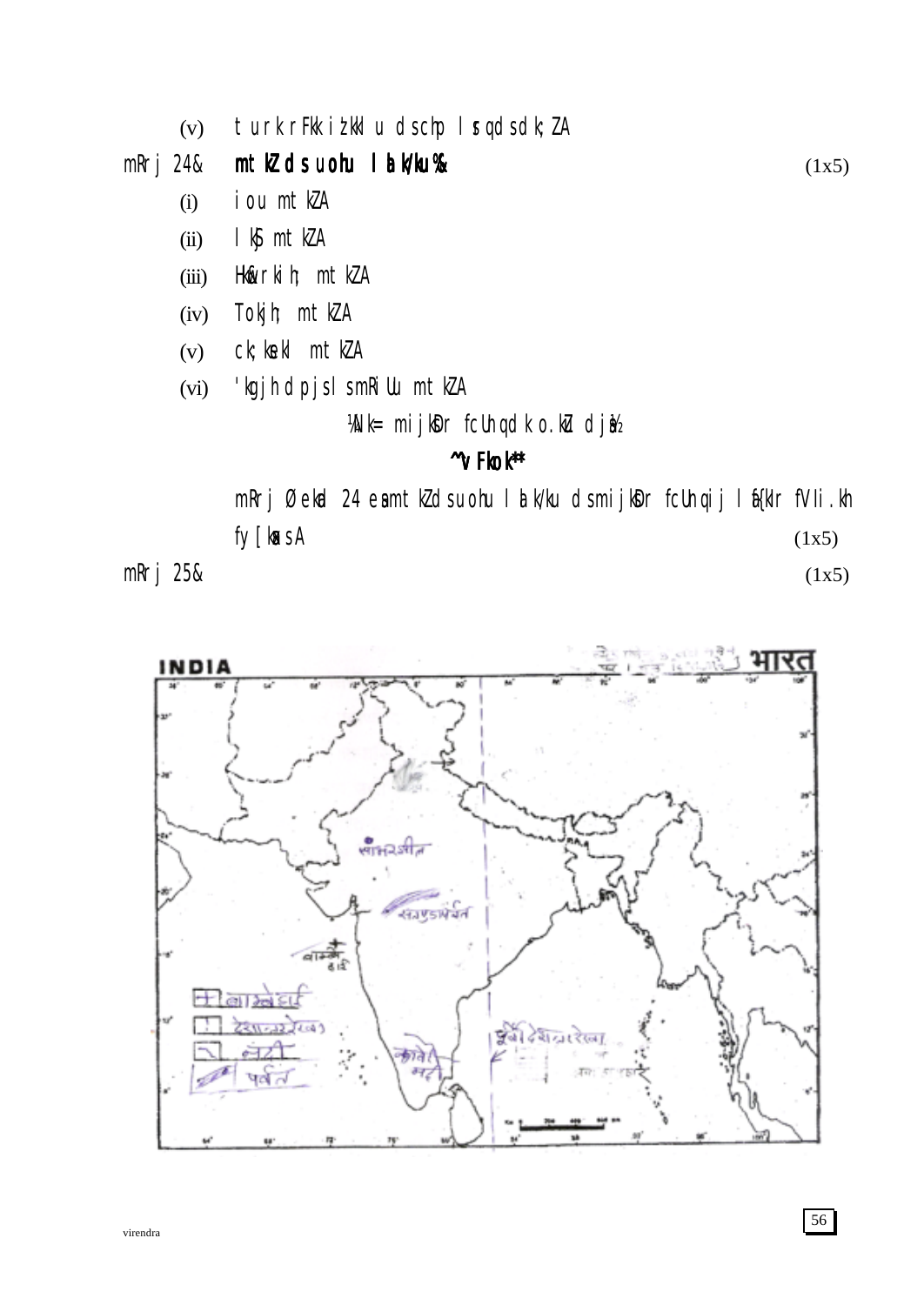

mRrj 26& Okl hokn dh fo'kskrk, &&

 $(1x6)$ 

- jkT; dks I oli jh ekuk x; k A 2 tur# dk fojkkh A  $1/21/2$
- $1/31/2$
- I ektokn dk fojkkh A
- 'kkár dk fojkskh A  $1/41/2$
- detkj jkT; kaij vkØe.k dksleFkU A  $1/5/2$
- vkrd dk 'kkl u A  $1/6!/2$
- $W_2$ mxz fonsk uhfr dk I eFkd A
- mxzjk"Vokn A  $1/8\frac{1}{2}$